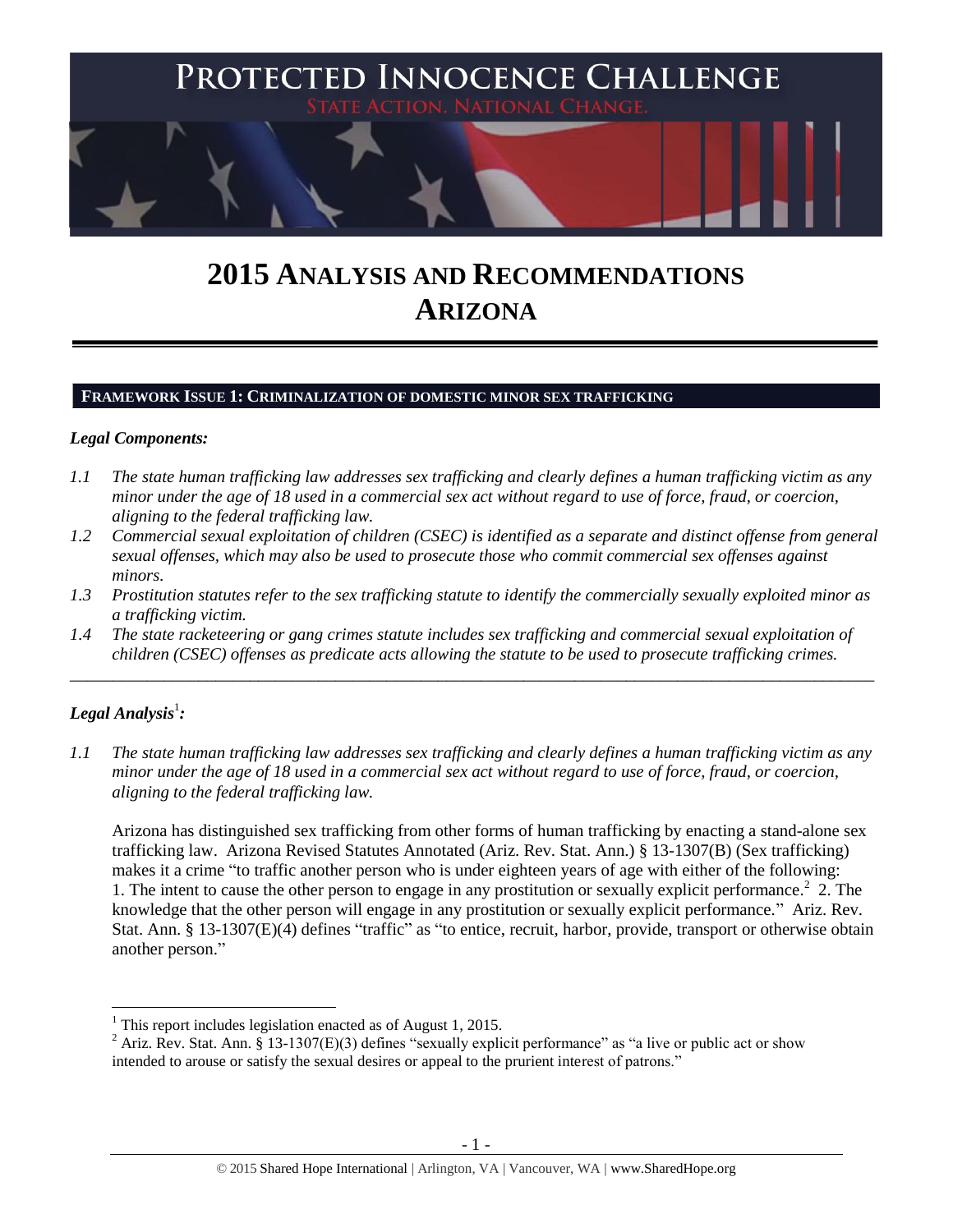<span id="page-1-0"></span>Sex trafficking is a Class 2 felony<sup>3</sup> with penalty enhancements (Dangerous crimes against children) for trafficking a minor under 15. Ariz. Rev. Stat. Ann. §§ 13-1307(D), 13-705(C).

*1.2 Commercial sexual exploitation of children (CSEC) is identified as a separate and distinct offense from general sexual offenses, which may also be used to prosecute those who commit commercial sex offenses against minors.*<sup>4</sup>

The following state laws create separate and specific crimes of commercial sexual exploitation of children:

- 1. Ariz. Rev. Stat. Ann. § 13-3212 (Child prostitution) criminalizes the sale and purchase of sex with a minor.<sup>5</sup> It states in part,
	- A. A person commits child prostitution by knowingly:
		- 1. Causing any minor to engage in prostitution.

. . . .

 $\overline{a}$ 

- 2. Using any minor for the purposes of prostitution.
- 3. Permitting a minor who is under the person's custody or control to engage in prostitution.

4. Receiving any benefit for or on account of procuring or placing a minor in any place or in the charge or custody of any person for the purpose of prostitution.

5. Receiving any benefit pursuant to an agreement to participate in the proceeds of prostitution of a minor.

6. Financing, managing, supervising, controlling or owning, either alone or in association with others, prostitution activity involving a minor.

7. Transporting or financing the transportation of any minor with the intent that the minor engage in prostitution.

B. A person who is at least eighteen years of age commits child prostitution by knowingly:

1. Engaging in prostitution with a minor who is under fifteen years of age.

2. Engaging in prostitution with a minor who the person knows or should have known is fifteen, sixteen or seventeen years of age.

3. Engaging in prostitution with a minor who is fifteen, sixteen, or seventeen years of age.

- 2. Ariz. Rev. Stat. Ann. § 13-3206 (Taking child for purpose of prostitution) makes it a crime if one "takes away any minor from the minor's father, mother, guardian or other person having the legal custody of the minor, for the purpose of prostitution . . . ." A conviction is punishable as a Class 4 felony, unless the minor is under 15, which makes a conviction punishable as a Class 2 felony since it is a dangerous crime against a child under Ariz. Rev. Stat. Ann. § 13-705(C).
- 3. Ariz. Rev. Stat. Ann. § 13-3552 (Commercial sexual exploitation of a minor) is a Class 2 felony with sentence enhancements if the minor is under 15. Ariz. Rev. Stat. Ann. §§ 13-3552(B), 13-705(D). The law states in part,

 $3$  Here and elsewhere in this report that felony classifications are mentioned, they result in the following imprisonment ranges pursuant to Ariz. Rev. Stat. Ann. § 13-702 (First time felony offenders; sentencing; definition): Class 2 is punishable by imprisonment of 4-10 years (presumptive 5 years), Class 3 is punishable by imprisonment of 2.5 to 7 years (presumptive 3.5. years), Class 4 is punishable by imprisonment of 1.5 to 3 years (presumptive 2.5 years), Class 5 is punishable by imprisonment of .75 to 2 years (presumptive 1.5 years), and Class 6 is punishable by .5 to 1.5 years (presumptive 1 year). These penalties are listed without consideration of aggravating or mitigating factors, which increase or reduce the penalties respectively, according to the guidelines given in Ariz. Rev. Stat. Ann. § 13-702. All classes of felonies are punishable by possible fines up to \$150,000. Ariz. Rev. Stat. Ann. § 13- 801.

<sup>&</sup>lt;sup>4</sup> See infra Sections 2.4 and 3.1 for charts outlining the relevant penalty provisions for offenses listed in this section.

<sup>&</sup>lt;sup>5</sup> Ariz. Rev. Stat. Ann. § 13-3212 has a complicated penalty structure, which is set out below under Section 2.4.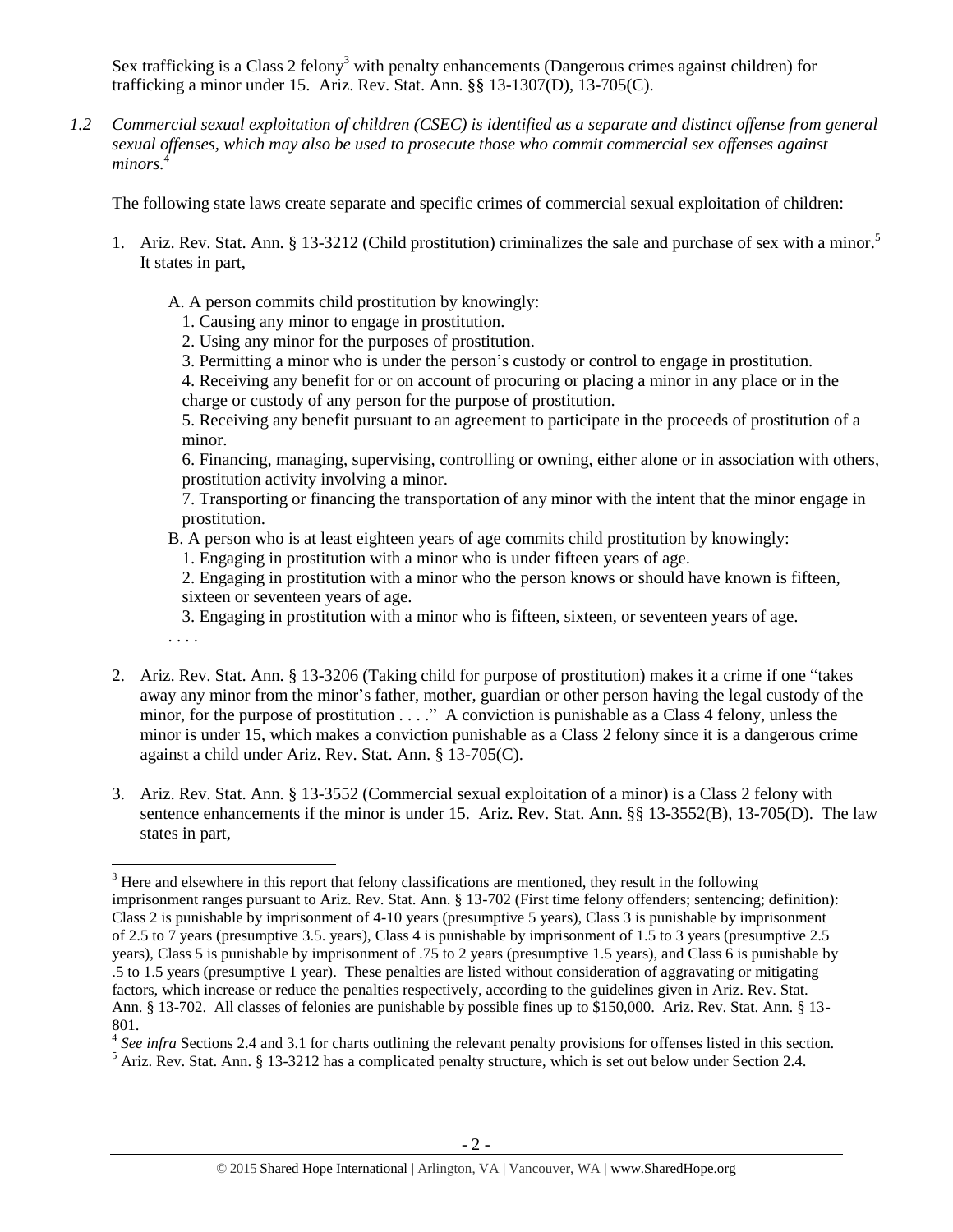A. A person commits commercial sexual exploitation of a minor by knowingly:

1. Using, employing, persuading, enticing, inducing or coercing a minor to engage in or assist others to engage in exploitive exhibition or other sexual conduct<sup>6</sup> for the purpose of producing any visual depiction or live act depicting such conduct.

2. Using, employing, persuading, enticing, inducing or coercing a minor to expose the genitals or anus or the areola or nipple of the female breast for financial or commercial gain.

3. Permitting a minor under the person's custody or control to engage in or assist others to engage in exploitive exhibition or other sexual conduct for the purpose of producing any visual depiction or live act depicting such conduct.

4. Transporting or financing the transportation of any minor through or across this state with the intent that the minor engage in prostitution, exploitive exhibition or other sexual conduct for the purpose of producing a visual depiction or live act depicting such conduct.

5. Using an advertisement<sup>7</sup> for prostitution as defined in section  $13 - 3211$  that contains a visual depiction of a minor.

B. Subsection A, paragraph 5 of this section does not apply to an act that is prohibited by section 13- 3555 or to websites or internet service providers that host advertisements created and published by third parties and do not participate in creating or publishing the advertisements.

. . . .

Other sexual exploitation laws that may apply in cases of commercial sexual exploitation of a child although they do not specify commercial exchanges include the following:

- 1. Ariz. Rev. Stat. Ann. § 13-3553 (Sexual exploitation of a minor) states that a person commits a crime by knowingly "1. Recording, filming, photographing, developing or duplicating any visual depiction in which a minor is engaged in exploitive exhibition or other sexual conduct. 2. Distributing, transporting, exhibiting, receiving, selling, purchasing, electronically transmitting, possessing or exchanging any visual depiction in which a minor is engaged in exploitive exhibition or other sexual conduct." Violating Ariz. Rev. Stat. Ann. § 13-3553 is a Class 2 felony with sentence enhancements if the minor is under 15. Ariz. Rev. Stat. Ann. §§ 13-3553(C), 13-705(D).
- 2. Ariz. Rev. Stat. Ann. § 13-3554 (Luring a minor for sexual exploitation) makes "offering or soliciting sexual conduct with another person knowing or having reason to know that the other person is a minor" a crime. The offense is a Class 3 felony with sentence enhancements if the minor is under 15. Ariz. Rev. Stat. Ann. §§ 13-3554(C), 13-705(E).

"Sexual conduct" means actual or simulated:

 $\overline{a}$ 

.

<sup>7</sup> Ariz. Rev. Stat. Ann. § 13-3551, which provides the definitions for chapter 35.1, states in subsection (1),

"Advertising" or "advertisement" means any message in any medium that offers or solicits any person to engage in sexual conduct in this state.

 $6$  Ariz. Rev. Stat. Ann. § 13-3551, which provides the definitions for chapter 35.1, states in subsection (10),

<sup>(</sup>a) Sexual intercourse, including genital-genital, oral-genital, anal-genital or oral-anal, whether between persons of the same or opposite sex.

<sup>(</sup>b) Penetration of the vagina or rectum by any object except when done as part of a recognized medical procedure.

<sup>(</sup>c) Sexual bestiality.

<sup>(</sup>d) Masturbation, for the purpose of sexual stimulation of the viewer.

<sup>(</sup>e) Sadomasochistic abuse for the purpose of sexual stimulation of the viewer.

<sup>(</sup>f) Defecation or urination for the purpose of sexual stimulation of the viewer.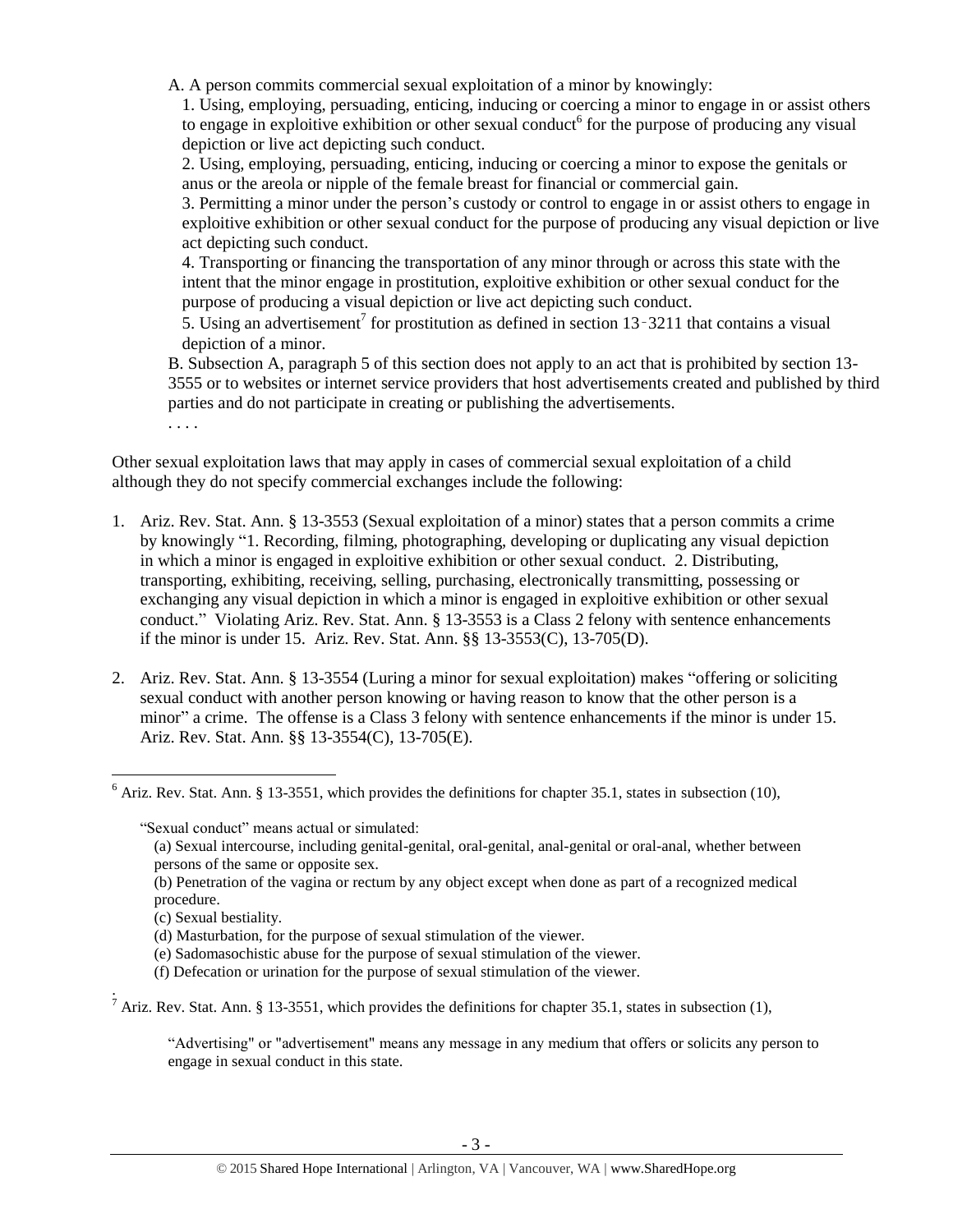3. Ariz. Rev. Stat. Ann. § 13-3560(A), (C) (Aggravated luring a minor for sexual exploitation) makes the following actions a Class 2 felony, with sentence enhancements under Ariz. Rev. Stat. Ann. § 13- 705(D) if the minor is under 15:

A. A person commits aggravated luring a minor for sexual exploitation if the person does both of the following:

1. Knowing the character and content of the depiction, uses an electronic communication device to transmit at least one visual depiction of material that is harmful to minors $^8$  for the purpose of initiating or engaging in communication with a recipient who the person knows or has reason to know is a minor.

2. By means of the communication, offers or solicits sexual conduct with the minor. The offer or solicitation may occur before, contemporaneously with, after or as an integrated part of the transmission of the visual depiction.

- 4. Ariz. Rev. Stat. Ann. § 13-1412(B)<sup>9</sup> (Unlawful sexual conduct by a peace officer) creates a Class 2 felony for a peace officer to engage in sexual conduct with a minor under fifteen while the minor is in custody. It also creates a Class 3 felony for a peace officer to engage in sexual conduct with a minor who is between fifteen and eighteen years old. While this offense is not specific to commercial exploitation there is the potential for a quid pro quo arrangement solicited by a peace officer to a minor, meaning this offense can be used to prosecute commercially sexually exploitive conduct by peace officers.
- *1.3 Prostitution statutes refer to the sex trafficking statute to identify the commercially sexually exploited minor as a trafficking victim.*

Arizona's prostitution statute, Ariz. Rev. Stat. Ann. § 13- 3214 (Prostitution), refers to Ariz. Rev. Stat. Ann. § 13-1307 (Sex trafficking) through an affirmative defense to prosecutions under this section if the alleged acts are a "direct result of being a victim of sex trafficking."

*1.4 The state racketeering or gang crimes statute includes sex trafficking and commercial sexual exploitation of children (CSEC) offenses as predicate acts allowing the statute to be used to prosecute trafficking crimes.* 

Ariz. Rev. Stat. Ann. § 13-2312 (Illegal control of an enterprise; illegally conducting an enterprise; classification) states,

(i) Appeals to the prurient interest, when taken as a whole. In order for an item as a whole to be found or intended to have an appeal to the prurient interest, it is not necessary that the item be successful in arousing or exciting any particular form of prurient interest either in the hypothetical average person, in a member of its intended and probable recipient group or in the trier of fact.

 $\overline{a}$ 

(b) Taken as a whole does not have serious literary, artistic, political, or scientific value for minors.

 $8$  Ariz. Rev. Stat. Ann. § 13-3560(E)(2) refers to § 13-3501 for the definition of "harmful to minors." Ariz. Rev. Stat. Ann. § 13-3501 states,

<sup>1.</sup> "Harmful to minors" means that quality of any description or representation, in whatever form, of nudity, sexual activity, sexual conduct, sexual excitement, or sadomasochistic abuse, when both:

<sup>(</sup>a) To the average adult applying contemporary state standards with respect to what is suitable for minors, it both:

<sup>(</sup>ii) Portrays the description or representation in a patently offensive way.

<sup>&</sup>lt;sup>9</sup> The text of § 13-1412 (Unlawful sexual conduct by a peace officer) included here and elsewhere in this report includes amendments made by the enactment of House Bill 2378 during the 1st Regular Session of the 52nd Arizona Legislature (effective July 3, 2015).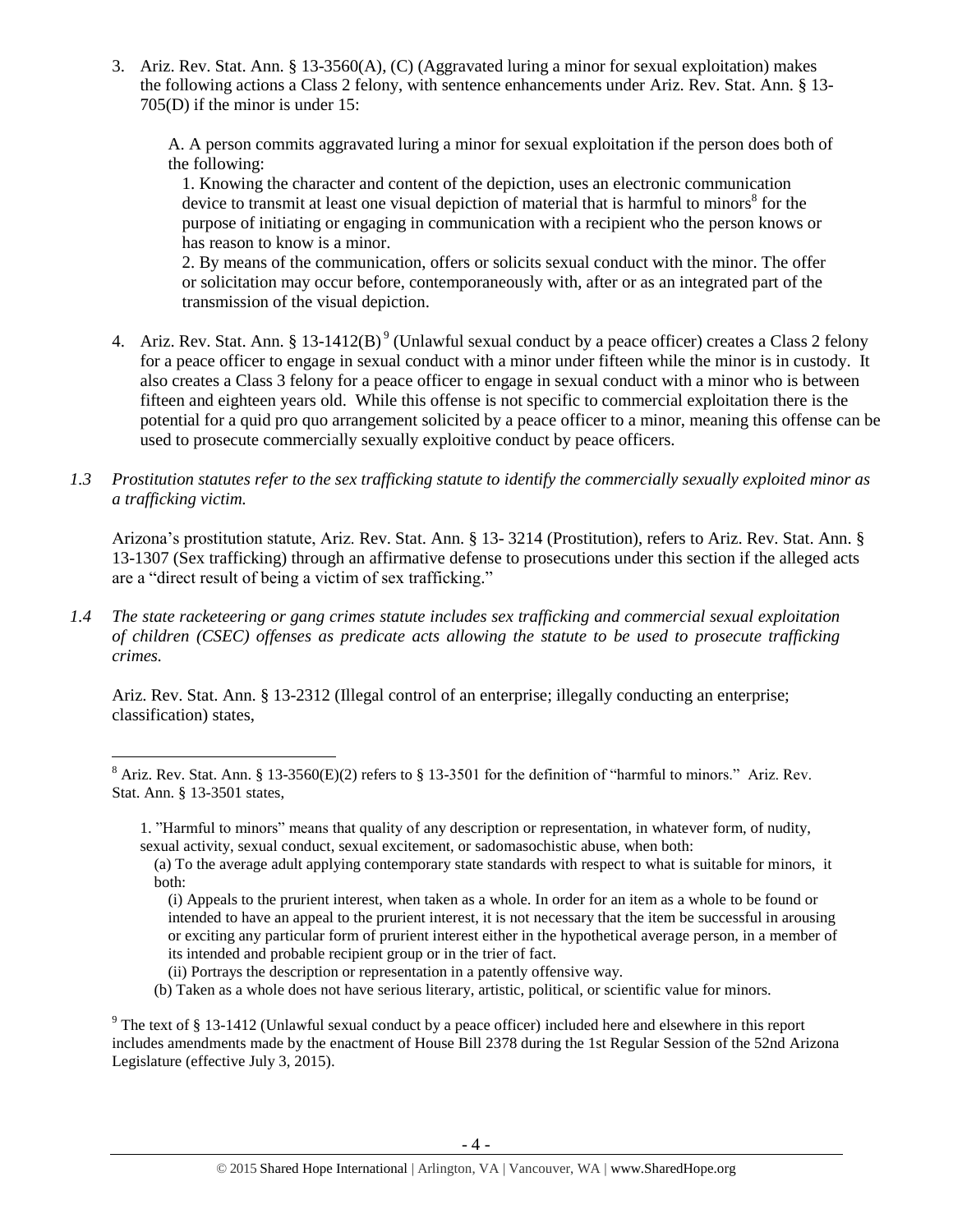A. A person commits illegal control of an enterprise if such person, through racketeering or its proceeds, acquires or maintains, by investment or otherwise, control of any enterprise.

B. A person commits illegally conducting an enterprise if such person is employed by or associated with any enterprise and conducts such enterprise's affairs through racketeering or participates directly or indirectly in the conduct of any enterprise that the person knows is being conducted through racketeering. C. A person violates this section if the person hires, engages or uses a minor for any conduct preparatory to or in completion of any offense in this section.

Ariz. Rev. Stat. Ann. § 13-2301(D)(4) (Definitions) defines "racketeering" as

Any act, including any preparatory or completed offense, that is chargeable or indictable under the laws of the state or country in which the act occurred and, if the act occurred in a state or country other than this state, that would be chargeable or indictable under the laws of this state if the act had occurred in this state, and that would be punishable by imprisonment for more than one year under the laws of this state and, if the act occurred in a state or country other than this state, under the laws of the state or country in which the act occurred, regardless of whether the act is charged or indicted, and the act involves either:

(b) Any of the following acts if committed for financial gain:

(xxii) Sexual exploitation of a minor. (xxiii) Prostitution.

. . . .

. . . .

. . . .

(xxvii) Obscene or indecent telephone communications to minors for commercial purposes.

. . . . (xxxi) Child Prostitution. (xxxii) Sex trafficking. (xxxiii) Trafficking of persons for forced labor or services.

Based on this definition of racketeering, acts of sex trafficking and commercial sexual exploitation of children constitute predicate crimes under the racketeering law, making it an available tool for combatting criminal enterprises that engage in domestic minor sex trafficking.

If the racketeering statute is used to combat criminal enterprises that commit CSEC offenses, additional penalties are available for convictions under Ariz. Rev. Stat. Ann. § 13-2312, which states,

A knowing violation of subsection A or B is a class 3 felony. A knowing violation of subsection C is a class 2 felony and the person is not eligible for probation, pardon, suspension of sentence or release on any basis until the person has served the sentence imposed by the court or the sentence is commuted.

Additionally, civil remedies are available. Ariz. Rev. Stat. Ann. § 13-2301(D)(6) states, "'Remedy racketeering' means to enter a civil judgment pursuant to this chapter or chapter 39<sup>10</sup> of this title against property or a person who is subject to liability, including liability for injury to the state that is caused by racketeering or by actions in concert with racketeering."

 $\overline{a}$ 

<sup>&</sup>lt;sup>10</sup> Chapter 39 is entitled, "Forfeiture."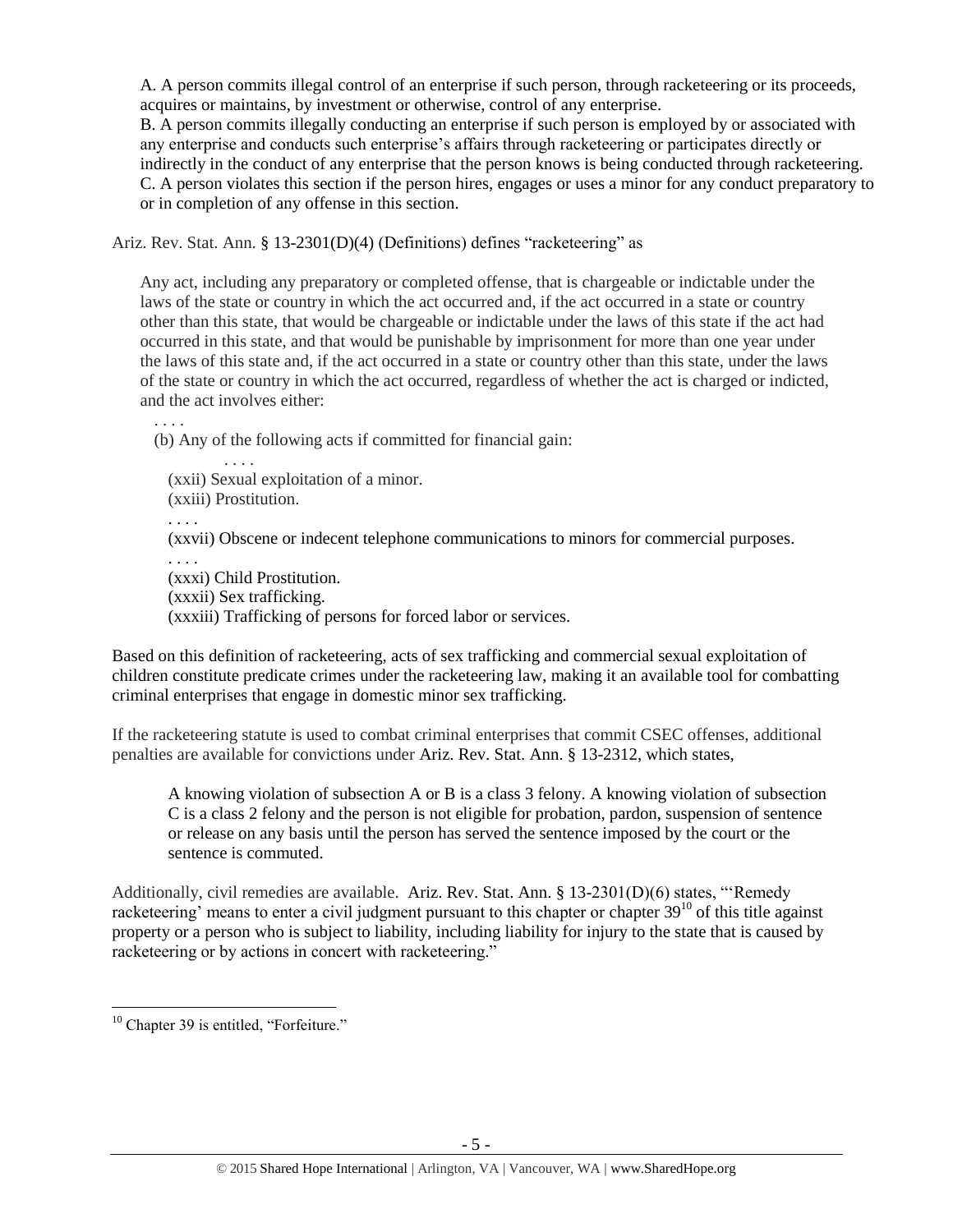Ariz. Rev. Stat. Ann. § 13-2314 (Racketeering; civil remedies by this state) states,

A. The attorney general or a county attorney may file an action in superior court on behalf of a person who sustains injury to his person, business or property by racketeering as defined by section 13-2301, subsection D, paragraph 4 or by a violation of section 13-2312 for the recovery of treble damages and the costs of the suit, including reasonable attorney fees, or to prevent, restrain, or remedy racketeering as defined by section 13-2301, subsection D, paragraph 4 or a violation of section 13-2312. If the person against whom a racketeering claim has been asserted, including a forfeiture action or lien, prevails on that claim, the person may be awarded costs and reasonable attorney fees incurred in defense of that claim. . . .

B. The superior court has jurisdiction to prevent, restrain, and remedy racketeering as defined by section 13- 2301, subsection D, paragraph 4 or a violation of section 13-2312 after making provision for the rights of any person who sustained injury to his person, business or property by the racketeering conduct and after a hearing or trial, as appropriate, by issuing appropriate orders.

C. Prior to a determination of liability such orders may include, but are not limited to, issuing seizure warrants, entering findings of probable cause for in personam or in rem forfeiture, entering restraining orders or prohibitions or taking such other actions, including the acceptance of satisfactory performance bonds, the creation of receiverships and the enforcement of constructive trusts, in connection with any property or other interest subject to forfeiture, damages or other remedies or restraints pursuant to this section as the court deems proper.

D. Following a determination of liability such orders may include, but are not limited to:

. . . .

4. Ordering the payment of treble damages to those persons injured by racketeering as defined by section 13-2301, subsection D, paragraph 4 or a violation of section 13-2312.

. . . .

6. In personam forfeiture pursuant to chapter 39 of this title to the general fund of the state or county as appropriate, to the extent that forfeiture is not inconsistent with protecting the rights of any person who sustained injury to his person, business or property by the racketeering conduct, of the interest of a person in:

(a) Any property or interest in property acquired or maintained by the person in violation of section 13- 2312.

(b) Any interest in, security of, claims against or property, office, title, license or contractual right of any kind affording a source of influence over any enterprise or other property which the person has acquired or maintained an interest in or control of, conducted or participated in the conduct of in violation of section 13-2312.

(c) All proceeds traceable to an offense included in the definition of racketeering in section 13-2301, subsection D, paragraph 4 and held by the person and all monies, negotiable instruments, securities and other property used or intended to be used by the person in any manner or part to facilitate commission of the offense and that the person either owned or controlled for the purpose of that use.

Under Ariz. Rev. Stat. Ann. § 13-2314.01(E) (Anti-racketeering revolving fund; use of fund; reports), money in the racketeering fund may be spent for the following purposes:

1. The funding of gang prevention programs, substance abuse prevention programs, substance abuse education programs, programs that provide assistance to victims of a criminal offense that is listed in section 13-2301 [Racketeering; civil remedies by this state] and witness protection pursuant to or for any purpose permitted by federal law relating to the disposition of any property that is transferred to a law enforcement agency.

2. The investigation and prosecution of any offense included in the definition of racketeering in section 13-2301, subsection D, paragraph 4 or section 13-2312, including civil enforcement.

3. The payment of the relocation expenses of any law enforcement officer and the officer's immediate family if the law enforcement officer is the victim of a bona fide threat that occurred because of the law enforcement officer's duties.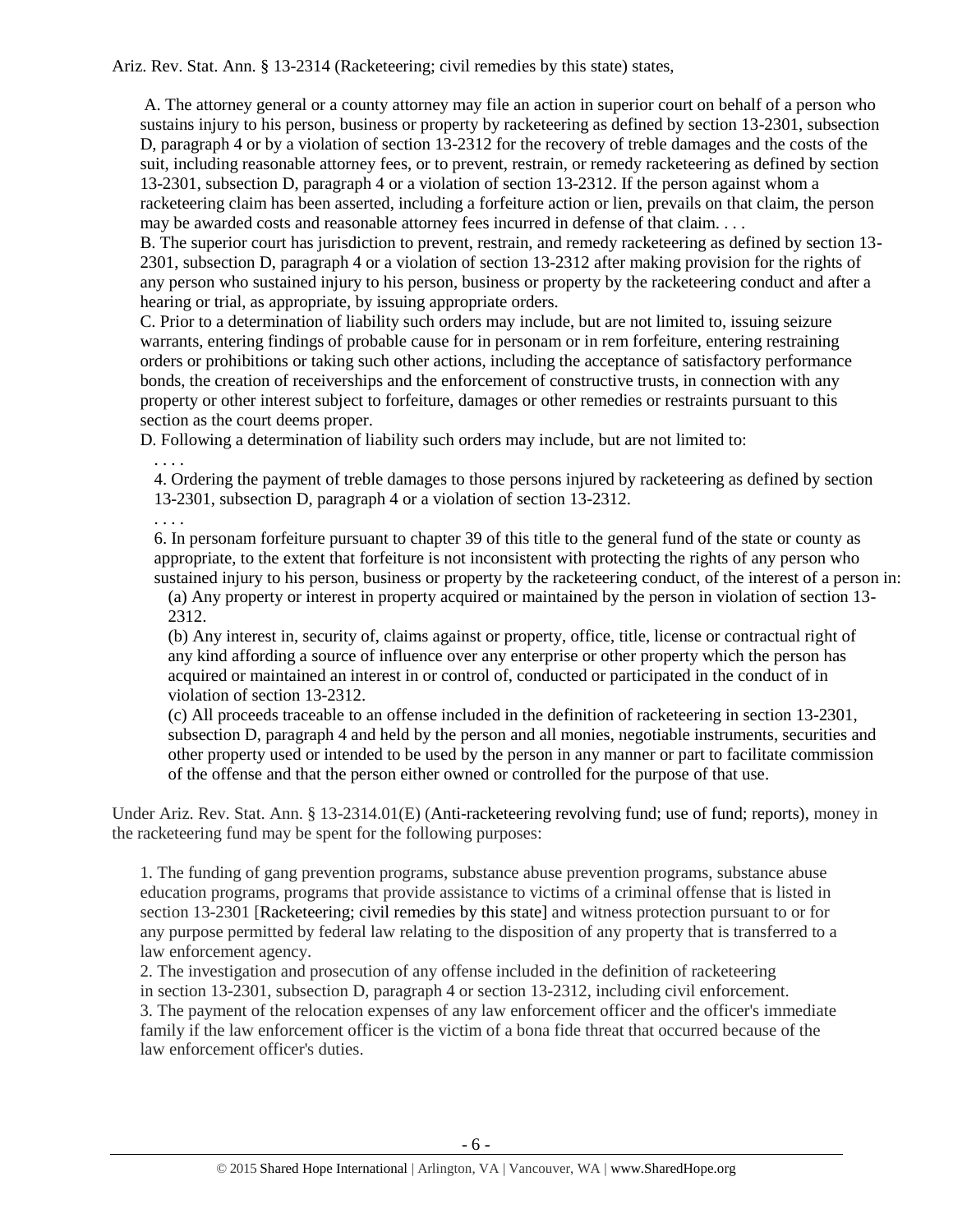As such, services for victims of human trafficking and CSEC offenses may receive funding from the antiracketeering revolving fund. Ariz. Rev. Stat. Ann. § 13-2314.01(E)(1).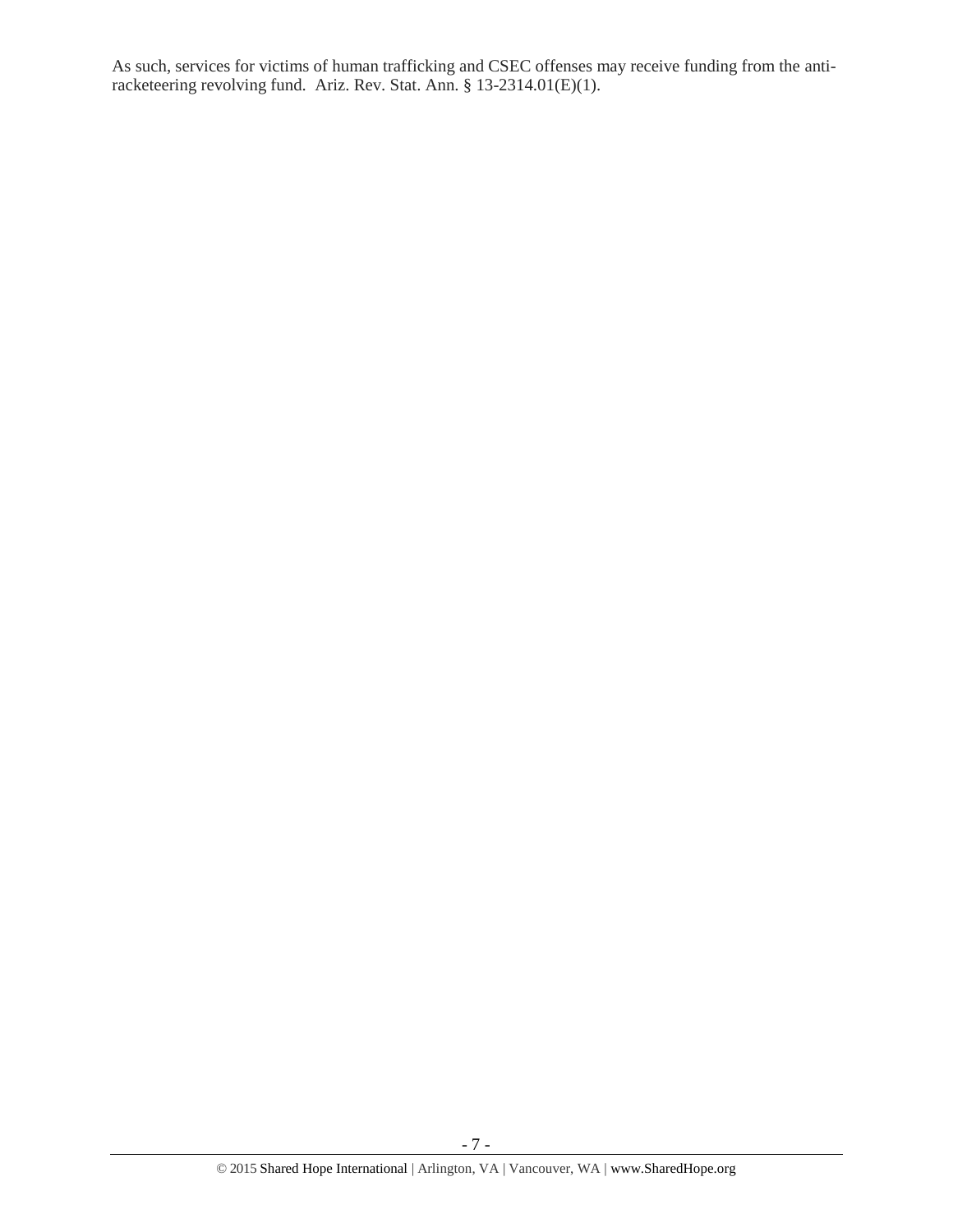#### **FRAMEWORK ISSUE 2: CRIMINAL PROVISIONS FOR DEMAND**

## *Legal Components:*

- *2.1 The state sex trafficking law can be applied to the buyers of commercial sex acts with a victim of domestic minor sex trafficking.*
- *2.2 Buyers of commercial sex acts with a minor can be prosecuted under commercial sexual exploitation of children (CSEC) laws.*
- *2.3 Solicitation laws differentiate buying sex acts with an adult and buying sex acts with a minor under 18.*
- *2.4 Penalties for buyers of commercial sex acts with minors are as high as federal penalties.*
- *2.5 Using the Internet or electronic communications to lure, entice, or purchase, or attempt to lure, entice, or purchase commercial sex acts with a minor is a separate crime or results in an enhanced penalty for buyers.*
- *2.6 No age mistake defense is permitted for a buyer of commercial sex acts with any minor under 18.*
- *2.7 Base penalties for buying sex acts with a minor under 18 are sufficiently high and not reduced for older minors.*
- *2.8 Financial penalties for buyers of commercial sex acts with minors are sufficiently high to make it difficult for buyers to hide the crime.*
- *2.9 Buying and possessing child pornography carries penalties as high as similar federal offenses.*
- *2.10 Convicted buyers of commercial sex acts with minors and child pornography are required to register as sex offenders.*

\_\_\_\_\_\_\_\_\_\_\_\_\_\_\_\_\_\_\_\_\_\_\_\_\_\_\_\_\_\_\_\_\_\_\_\_\_\_\_\_\_\_\_\_\_\_\_\_\_\_\_\_\_\_\_\_\_\_\_\_\_\_\_\_\_\_\_\_\_\_\_\_\_\_\_\_\_\_\_\_\_\_\_\_\_\_\_\_\_\_\_\_\_\_

## *Legal Analysis:*

 $\overline{a}$ 

*2.1 The state sex trafficking law can be applied to the buyers of commercial sex acts with a victim of domestic minor sex trafficking.*

Ariz. Rev. Stat. Ann. § 13-1307 (Sex trafficking) can apply to buyers of sex with minors following federal precedent through the term "obtain."<sup>11</sup> Ariz. Rev. Stat. Ann. § 13-1307(B) makes it a crime "to traffic another person who is under eighteen years of age with . . . intent to cause the other person to engage in any prostitution or sexually explicit performance . . . .<sup>"12</sup> Ariz. Rev. Stat. Ann. § 13-1307(E)(4) defines "traffic" as "to entice, recruit, harbor, provide, transport or otherwise obtain another person."

<sup>11</sup> *See United States v. Jungers*, 702 F.3d 1066 (8th Cir. 2013). In this case, the Eighth Circuit held that the federal sex trafficking law, 18 U.S.C. § 1591 (Sex trafficking of children or by force, fraud, or coercion) applies to buyers of sex with minors. Reversing a District of South Dakota ruling that Congress did not intend the string of verbs constituting criminal conduct under 18 U.S.C. § 1591(a)(1) ("recruits, entices, harbors, transports, provides, obtains, or maintains") to reach the conduct of buyers (United States v. Jungers, 834 F. Supp. 2d 930, 931 (D.S.D. 2011)), the Eighth Circuit concluded that 18 U.S.C. § 1591 does not contain "a latent exemption for purchasers" because buyers can engage in at least some of the prohibited conduct." Jungers, 702 F. 3d 1066, 1072. Congress codified Jungers clarifying that the federal sex trafficking law is intended to apply to buyers in the Justice for Victims of Trafficking Act (JVTA) of 2015 Pub. L. No. 114-22, 129 Stat 227), enacted on May 29, 2015. The JVTA adds the terms "patronize" and "solicit" to the list of prohibited conduct and expressly states, "section 108 of this title amends section 1591 of title 18, United States Code, to add the words 'solicits or patronizes' to the sex trafficking statute making absolutely clear for judges, juries, prosecutors, and law enforcement officials that criminals who purchase sexual acts from human trafficking victims may be arrested, prosecuted, and convicted as sex trafficking offenders when this is merited by the facts of a particular case." Id. at Sec. 109. The Eighth Circuit decision in *United States v. Jungers* and the federal sex trafficking law as amended by the Justice for Victims of Trafficking Act establish persuasive authority when state courts interpret the string of verbs constituting prohibited conduct in state sex trafficking laws (in particular the term "obtains") to the extent such interpretation does not conflict with state case law.

<sup>12</sup> *See supra* note [2.](#page-0-0)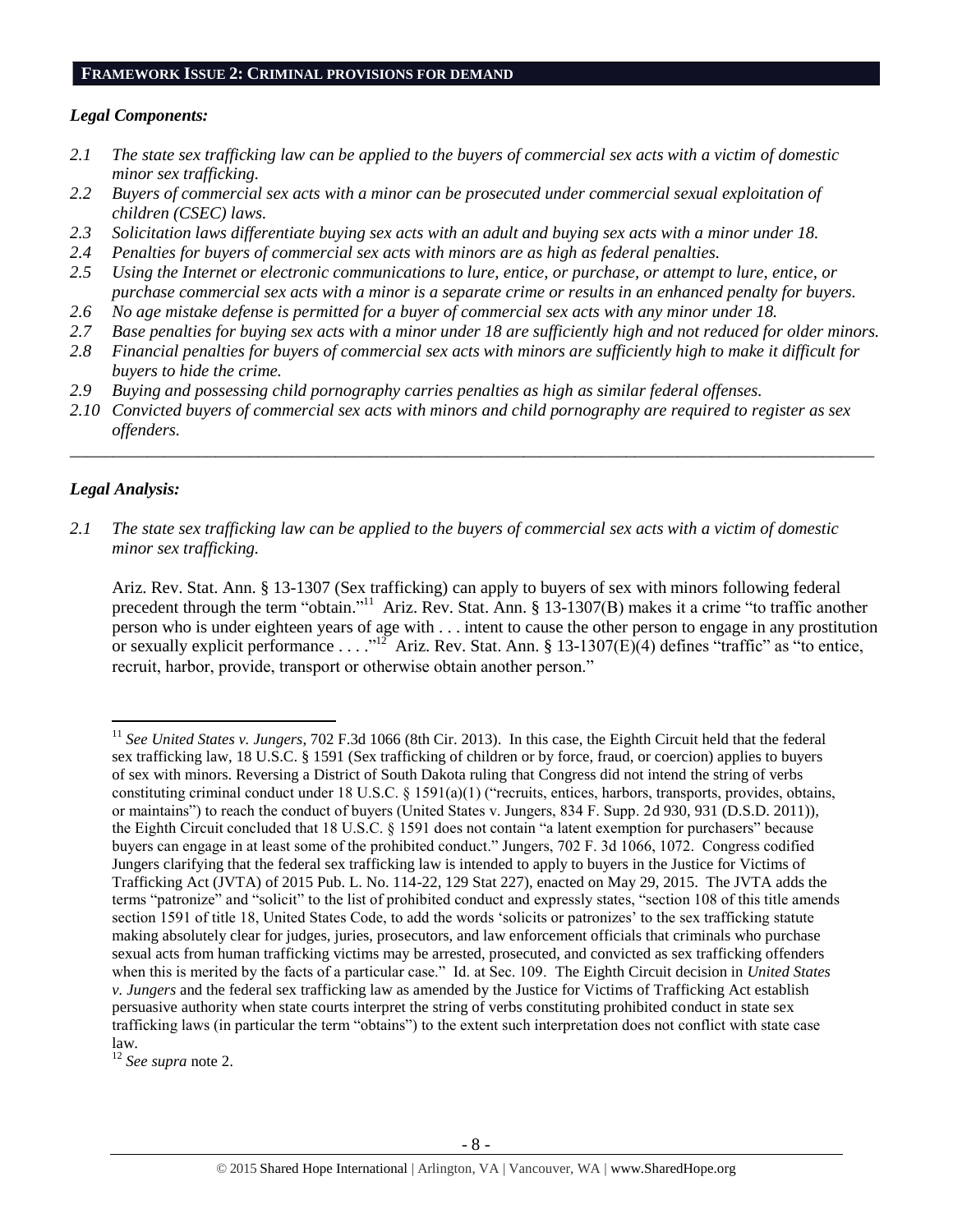- 2.1.1 Recommendation: Amend Ariz. Rev. Stat. Ann. § 13-1307 (Sex trafficking) to clarify that buyer conduct is included as a violation of Ariz. Rev. Stat. Ann. § 13-1307 (Sex trafficking). 13
- *2.2 Buyers of commercial sex acts with a minor can be prosecuted under commercial sexual exploitation of children (CSEC) laws.*

Ariz. Rev. Stat. Ann. § 13-3212(B) (Child prostitution) does include the crime of buying sex with a minor by stating,

- B. A person who is at least eighteen years of age commits child prostitution by knowingly:
	- 1. Engaging in prostitution<sup>14</sup> with a minor who is under fifteen years of age.

2. Engaging in prostitution with a minor who the person knows or should have known is fifteen, sixteen or seventeen years of age.

3. Engaging in prostitution with a minor who is fifteen, sixteen, or seventeen years of age.

## *2.3 Solicitation laws differentiate buying sex acts with an adult and buying sex acts with a minor under 18.*

Ariz. Rev. Stat. Ann. § 13-1002 defines the crime of solicitation as follows: "A person . . . commits solicitation if, with the intent to promote or facilitate the commission of a felony or misdemeanor, such person commands, encourages, requests or solicits another person to engage in specific conduct which would constitute the felony or misdemeanor or which would establish the other's complicity in its commission." Solicitation of prostitution is a Class 3 misdemeanor,<sup>15</sup> since the crime of prostitution is a misdemeanor. Ariz. Rev. Stat. Ann.  $\S$ § 13-1002(B)(7), 13-3214. However, Ariz. Rev. Stat. Ann. § 13-3212 (Child prostitution) specifically makes it illegal to sell or to purchase sex with a minor with a more severe penalty than solicitation under § 13-1002. Solicitation of Ariz. Rev. Stat. Ann. § 13-3212 under § 13-1002 would be a Class 4 felony for the Class 2 felony offenses and a Class 2 misdemeanor for the Class 6 felony offense.<sup>16</sup> Ariz. Rev. Stat. Ann. §§ 13- $1002(B)(2)$ , (6),  $13-1212(E)-(G)$ , (H).

*2.4 Penalties for buyers of commercial sex acts with minors are as high as federal penalties.*

Sentences for CSEC, sex trafficking, and non-commercial sex offenses that apply to buyers of commercial sex with minors are included here as they potentially could be applied to prosecute a buyer of sex with a minor. The sentences are enhanced if the victim is under the age of 15.

 $\overline{a}$ 

<sup>&</sup>lt;sup>13</sup> See generally SHARED HOPE INTERNATIONAL, "Eliminating the Third Party Control Barrier to Identifying Juvenile Sex Trafficking Victims," JuST Response Policy Paper (2015), [http://sharedhope.org/wp](http://sharedhope.org/wp-content/uploads/2015/08/Policy-Paper_Eliminating-Third-Party-Control_Final1.pdf)[content/uploads/2015/08/Policy-Paper\\_Eliminating-Third-Party-Control\\_Final1.pdf](http://sharedhope.org/wp-content/uploads/2015/08/Policy-Paper_Eliminating-Third-Party-Control_Final1.pdf) (discussing need to include buyer conduct in core sex trafficking offense regardless of whether victim is under control of a third party and explaining negative impact on victims and victim-identification when buyers are excluded as sex trafficking offenders).

<sup>&</sup>lt;sup>14</sup> Ariz. Rev. Stat. Ann. § 13-3211 states, "'Prostitution' means engaging in or agreeing or offering to engage in sexual conduct under a fee arrangement with any person for money or any other valuable consideration."

<sup>&</sup>lt;sup>15</sup> Here and elsewhere in this report that misdemeanor classifications are mentioned, they result in the following imprisonment ranges pursuant to Ariz. Rev. Stat. Ann. § 13-707: Class 1 misdemeanors are punishable by imprisonment up to 6 months, Class 2 misdemeanors are punishable by imprisonment up to 4 months, and Class 3 misdemeanors are punishable by imprisonment up to 30 days. Misdemeanors also face possible fines in the following amounts pursuant to Ariz. Rev. Stat. Ann. § 13-802: Class 1 misdemeanors face a possible fine up to \$2,500, Class 2 misdemeanors face a possible fine up to \$750, and Class 3 misdemeanors face a possible fine up to \$500.

<sup>16</sup> *See supra* note [3.](#page-1-0)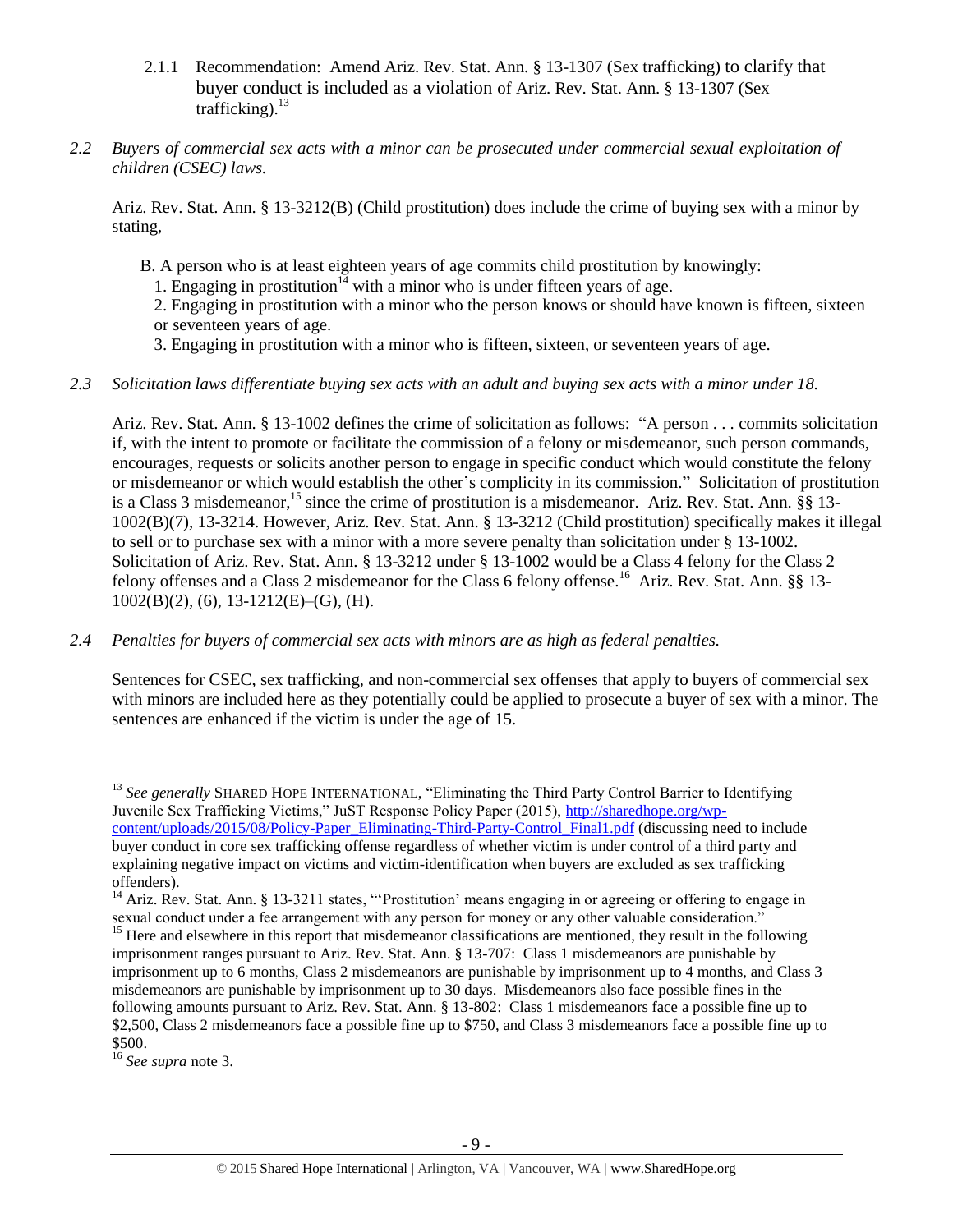| Offense                                                                 | Crime classification                                                                                                                                                                                                                                                                                                                           | Sentence (first felony<br>offense)<br>pursuant to Ariz. Rev.<br>Stat. Ann. § 13-702<br>(except where noted<br>differently)                                                                                                                                                                                                                                                                                                         | Ariz. Rev. Stat. Ann.<br>§ 13-705 Dangerous<br><b>Crimes Against</b><br>Children (first felony<br>$offense$ ) – applies when<br>victim is under 15 years<br>old | Ariz. Rev. Stat.<br>Ann.<br>§ 13-705<br>Dangerous Crimes<br><b>Against Children</b><br>enhancement<br>(person<br>"previously<br>convicted of one<br>predicate felony") |
|-------------------------------------------------------------------------|------------------------------------------------------------------------------------------------------------------------------------------------------------------------------------------------------------------------------------------------------------------------------------------------------------------------------------------------|------------------------------------------------------------------------------------------------------------------------------------------------------------------------------------------------------------------------------------------------------------------------------------------------------------------------------------------------------------------------------------------------------------------------------------|-----------------------------------------------------------------------------------------------------------------------------------------------------------------|------------------------------------------------------------------------------------------------------------------------------------------------------------------------|
| Ariz. Rev. Stat.<br>Ann. § 13-1307:<br>Sex trafficking                  | Class 2 felony <sup>17</sup>                                                                                                                                                                                                                                                                                                                   | $3-12.5$ years<br>Presumptive 5 years                                                                                                                                                                                                                                                                                                                                                                                              | $13-27$ years<br>Presumptive 20 years                                                                                                                           | $23 - 37$ years<br>Presumptive 30<br>years                                                                                                                             |
| Ariz. Rev. Stat.<br>Ann. § 13-3212: <sup>18</sup><br>Child prostitution | 1) Class 2 felony if<br>involves a minor<br>under 15 (Ariz. Rev.<br>Stat. Ann. § 13-<br>3212(F)<br>2) Class 2 felony if<br>the defendant knew<br>or should have<br>known the minor is<br>15, 16, or 17 (Ariz.<br>Rev. Stat. Ann. § 13-<br>3212(H)<br>3) Class 6 felony if<br>minor is 15, 16 or 17<br>(Ariz. Rev. Stat. Ann.<br>$$13-3212(I))$ | 1) N/A<br>$2)$ 7-21 years<br>Presumptive 10.5 years<br>(Ariz. Rev. Stat. Ann.<br>§ 13-3212(H)) <sup>19</sup><br>3).33 $-2$ years<br>Presumptive 1 year<br>Under subsection H, if<br>the offender is<br>sentenced to probation,<br>"the court shall order<br>that as an initial term of<br>probation," 180 days<br>imprisonment in county<br>jail. If the offender<br>meets certain<br>requirements, the court<br>has discretion to | 1) 13–27 years<br>Presumptive 20 years                                                                                                                          | 1) $23 - 37$ years<br>Presumptive 30<br>years                                                                                                                          |

 $17$  These penalties include those of aggravating or mitigating factors, which increase or reduce the penalties respectively, according to the guidelines given in Ariz. Rev. Stat. Ann. § 13-702 (First time felony offenders; sentencing; definition).

<span id="page-9-0"></span> $\overline{a}$ 

<sup>. . . .</sup> 2. The term for a defendant who has one historical prior felony conviction for a violation of this section is as follows:

| Minimum  | Presumptive                                        | Maximum  |
|----------|----------------------------------------------------|----------|
| 14 years | $15.75$ years                                      | 28 years |
|          | 3. The term for a defendant who has two or more hi |          |

istorical prior felony convictions for a violation of this section is as follows:

| Minimum  | Presumptive | Maximum  |
|----------|-------------|----------|
| 21 years | 28 years    | 35 years |

<sup>&</sup>lt;sup>18</sup> "Notwithstanding any other law, a sentence imposed on a person for a violation of subsection A or subsection B, paragraph 2 of this section involving a minor who is fifteen, sixteen or seventeen years of age shall be consecutive to any other sentence imposed on the person at any time." Ariz. Rev. Stat. Ann. § 13-3212(D).

<sup>19</sup> Under Ariz. Rev. Stat. Ann. § 13-3212(H)(2),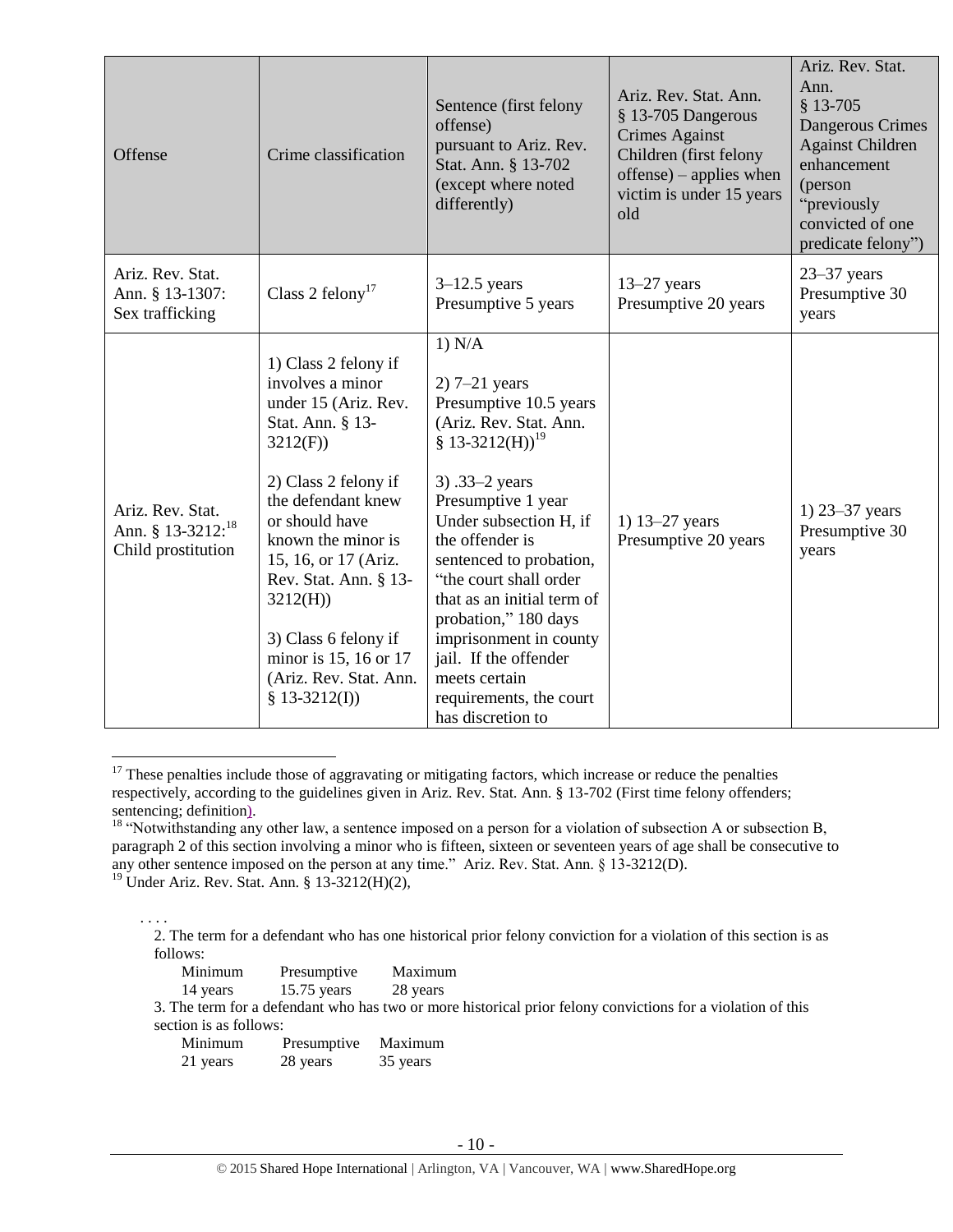<span id="page-10-0"></span>

|                                                                                                          |                                                                                                                                                                                         | suspend 90 days of the                                                                     |                                                                                                                                                                                                   |                                                                         |
|----------------------------------------------------------------------------------------------------------|-----------------------------------------------------------------------------------------------------------------------------------------------------------------------------------------|--------------------------------------------------------------------------------------------|---------------------------------------------------------------------------------------------------------------------------------------------------------------------------------------------------|-------------------------------------------------------------------------|
|                                                                                                          |                                                                                                                                                                                         | sentence.                                                                                  |                                                                                                                                                                                                   |                                                                         |
| Ariz. Rev. Stat.<br>Ann. § 13-1405 <sup>20</sup> :<br>Sexual conduct<br>with a minor                     | 1) Class 2 felony if<br>under 15<br>2) Class 6 felony if<br>the minor is at least<br>15<br>3) Class 2 felony if<br>committed by<br>someone who is or<br>was "in a position of<br>trust" | 1) N/A<br>2) .33–2 years<br>Presumptive 1 year<br>$3)$ 3–12.5 years<br>Presumptive 5 years | 1) 13–27 years<br>Presumptive 20 years<br>(However, under (B)<br>for "sexual conduct<br>with a minor who is<br>under twelve years of<br>age," certain defendants<br>may be sentenced to<br>life.) | 1) $23 - 37$ years<br>Presumptive 30<br>years                           |
| Ariz. Rev. Stat.<br>Ann. § 13-1417:<br>Continuous sexual<br>abuse of a child<br>under 14 years of<br>age | Class 2 felony                                                                                                                                                                          | N/A                                                                                        | $13-27$ years<br>Presumptive 20 years                                                                                                                                                             | $23 - 37$ years<br>Presumptive 30<br>years                              |
| Ariz. Rev. Stat.<br>Ann. § 13-1410:<br>Molestation of a<br>child under 15                                | Class 2 felony                                                                                                                                                                          | N/A                                                                                        | $10-24$ years<br>Presumptive 17 years                                                                                                                                                             | $21 - 35$ years<br>Presumptive 28<br>years                              |
| Ariz. Rev. Stat.<br>Ann. § 13-3553:<br>Sexual exploitation<br>of a minor                                 | Class 2 felony                                                                                                                                                                          | $3-12.5$ years<br>Presumptive 5 years                                                      | $10-24$ years<br>Presumptive 17 years                                                                                                                                                             | $21 - 35$ years<br>Presumptive 28<br>years                              |
| Ariz. Rev. Stat.<br>Ann. § 13-3560:<br>Aggravated luring a<br>minor for sexual<br>exploitation           | Class 2 felony                                                                                                                                                                          | $3-12.5$ years<br>Presumptive 5 years                                                      | $10-24$ years<br>Presumptive 17 years                                                                                                                                                             | $21 - 35$ years<br>Presumptive 28<br>years                              |
| Ariz. Rev. Stat.<br>Ann. § 13-3554:<br>Luring a minor for<br>sexual exploitation                         | Class 3 felony                                                                                                                                                                          | $2 - 8.75$ years<br>Presumptive 3.5 years                                                  | $5-15$ years<br>Presumptive 10 years<br>Possibility of<br>suspension of sentence,                                                                                                                 | 8-22 years<br>Presumptive 15<br>years Not eligible<br>for suspension of |

<sup>20</sup> Pursuant to Ariz. Rev. Stat. Ann. § 13-401, for Chapter 14 (Sexual Offenses),

2. "Position of trust" means a person who is or was any of the following:

- (a) The minor's parent, stepparent, adoptive parent, legal guardian or foster parent.
- (b) The minor's teacher.
- (c) The minor's coach or instructor, whether the coach or instructor is an employee or volunteer.
- (d) The minor's clergyman or priest.
- (e) Engaged in a sexual or romantic relationship with the minor's parent, adoptive parent, legal guardian, foster parent or stepparent.

The text of Ariz. Rev. Stat. Ann. §§ 13-1405 (Sexual conduct with a minor), 13-401 (Definitions; factors) and included here and elsewhere in this report includes amendments made by the enactment of House Bill 2299 during the 1st Regular Session of the 52nd Arizona Legislature (effective July 3, 2015).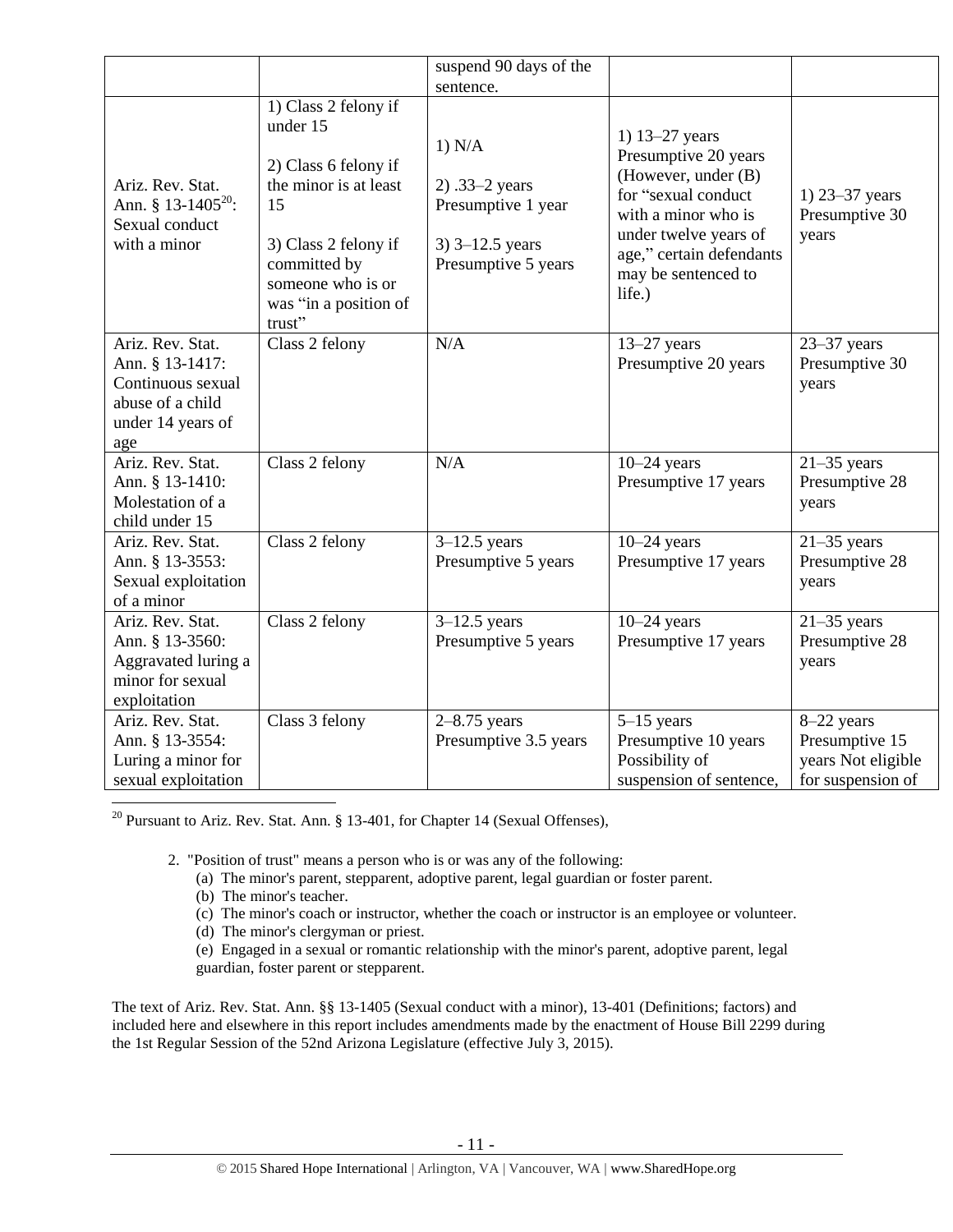|                                                                          |                |                                         | probation, pardon or<br>release                                                                                      | sentence,<br>probation, pardon<br>or release                                                                              |
|--------------------------------------------------------------------------|----------------|-----------------------------------------|----------------------------------------------------------------------------------------------------------------------|---------------------------------------------------------------------------------------------------------------------------|
| Ariz. Rev. Stat.<br>Ann. § 13-3561:<br>Unlawful age<br>misrepresentation | Class 3 felony | $2-8.75$ years<br>Presumptive 3.5 years | $5-15$ years<br>Presumptive 10 years<br>Possibility of<br>suspension of sentence,<br>probation, pardon or<br>release | $8-22$ years<br>Presumptive 15<br>years Not eligible<br>for suspension of<br>sentence,<br>probation, pardon<br>or release |

In addition, a fine may be imposed as part of the sentence requiring the felon to "pay an amount fixed by the court not more than one hundred fifty thousand dollars." Ariz. Rev. Stat. Ann. § 13-801.

<span id="page-11-0"></span>In comparison, if the victim is under the age of 14, a conviction under the TVPA for child sex trafficking is punishable by 15 years to life imprisonment and a fine not to exceed \$250,000. 18 U.S.C. §§ 1591(b)(1), 3559(a)(1), 3571(b)(3). If the victim is between the ages of 14–17, a conviction is punishable by 10 years to life imprisonment and a fine not to exceed \$250,000. 18 U.S.C. §§ 1591(b)(2), 3559(a)(1), 3571(b)(3). A conviction is punishable by mandatory life imprisonment, however, if the buyer has a prior conviction for a federal sex offense<sup>21</sup> against a minor. 18 U.S.C. § 3559(e)(1). To the extent buyers can be prosecuted under other federal CSEC laws,<sup>22</sup> a conviction is punishable by penalties ranging from a fine not to exceed \$250,000 to life imprisonment and a fine not to exceed  $$250,000.<sup>2</sup>$ 

*2.5 Using the Internet or electronic communications to lure, entice, or purchase, or attempt to lure, entice, or purchase commercial sex acts with a minor is a separate crime or results in an enhanced penalty for buyers.*

Using the Internet or electronic communications to accomplish a sexual offense is a separate crime resulting in serious penalties for buyers. The provisions do not specifically apply to commercial sexual exploitation of a child but do apply to any sexual exploitation of a child. Ariz. Rev. Stat. Ann. § 13- 3560(A) (Aggravated luring a minor for sexual exploitation) states,

A. A person commits aggravated luring a minor for sexual exploitation if the person does both of the following:

 $\overline{a}$ <sup>21</sup> Pursuant to 18 U.S.C. § 3559(e)(2), "federal sex offense" is defined as

an offense under section 1591 [18 USCS § 1591] (relating to sex trafficking of children), 2241 [18 USCS § 2241] (relating to aggravated sexual abuse), 2242 [18 USCS § 2242] (relating to sexual abuse),  $2244(a)(1)$  [18 USCS §  $2244(a)(1)$ ] (relating to abusive sexual contact),  $2245$  [18 USCS § 2245] (relating to sexual abuse resulting in death), 2251 [18 USCS § 2251] (relating to sexual exploitation of children), 2251A [18 USCS § 2251A] (relating to selling or buying of children), 2422(b) [18 USCS § 2422(b)] (relating to coercion and enticement of a minor into prostitution), or 2423(a) [18 USCS § 2423(a)] (relating to transportation of minors).

<sup>&</sup>lt;sup>22</sup> 18 U.S.C. §§ 2251A(b) (Selling or buying of children), 2251(a) (Sexual exploitation of children), 2423(a) (Transportation of a minor with intent for minor to engage in criminal sexual activity), 2422(a) (Coercion and enticement), 2252(a)(2), (a)(4) (Certain activities relating to material involving the sexual exploitation of minors). <sup>23</sup> 18 U.S.C. §§ 2251A(b) (conviction punishable by imprisonment for 30 years to life and a fine), 2251(e) (conviction punishable by imprisonment for 15–30 years and a fine), 2423(a) (conviction punishable by imprisonment for 10 years to life and a fine), 2422(a) (conviction punishable by a fine, imprisonment up to 20 years, or both),  $2252(a)(2)$ , (4) (stating that a conviction under subsection (a)(2) is punishable by imprisonment for  $5-20$ years and a fine, while a conviction under subsection (a)(4) is punishable by imprisonment up to 10 years, a fine, or both); *see also* 18 U.S.C. §§ 3559(a)(1) (classifying all of the above listed offenses as felonies), 3571(b)(3) (providing a fine up to \$250,000 for any felony conviction).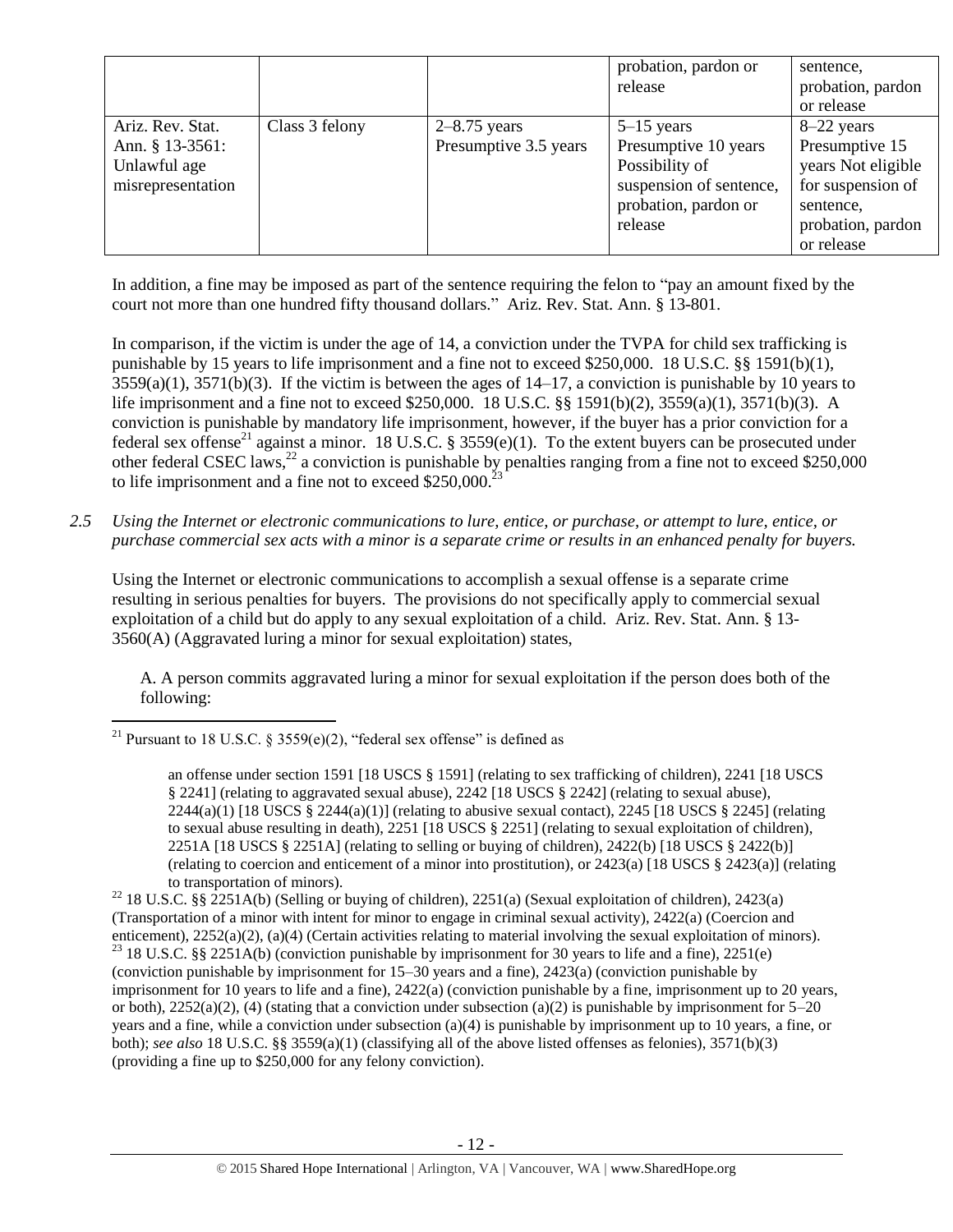1. Knowing the character and content of the depiction, uses an electronic communication device to transmit at least one visual depiction of material that is harmful to minors for the purpose of initiating or engaging in communication with a recipient who the person knows or has reason to know is a minor.

2. By means of the communication, offers or solicits sexual conduct with the minor. The offer or solicitation may occur before, contemporaneously with, after or as an integrated part of the transmission of the visual depiction.

Ariz. Rev. Stat. Ann. § 13-3560 is a Class 2 felony, with sentence enhancements under Ariz. Rev. Stat. Ann. § 13-705 if the minor is under 15. Ariz. Rev. Stat. Ann. § 13-3560(C).

In addition, Ariz. Rev. Stat. Ann. § 13-3561 (Unlawful age misrepresentation) makes it a crime to misrepresent age in electronic communications with minors for the purpose of luring them into sexual conduct. Subsection A states,

A. A person commits unlawful age misrepresentation if the person is at least eighteen years of age, and knowing or having reason to know that the recipient of a communication is a minor, uses an electronic communication device to knowingly misrepresent the person's age for the purpose of committing any sexual offense involving the recipient that is listed in [section 13-3821](https://www.lexis.com/research/buttonTFLink?_m=090cb2535ee035315844633f6dc755af&_xfercite=%3ccite%20cc%3d%22USA%22%3e%3c%21%5bCDATA%5bA.R.S.%20%a7%2013-3561%5d%5d%3e%3c%2fcite%3e&_butType=4&_butStat=0&_butNum=2&_butInline=1&_butinfo=AZCODE%2013-3821&_fmtstr=FULL&docnum=1&_startdoc=1&wchp=dGLzVlz-zSkAz&_md5=79822e9548f774d4abd7be509d74901f) [Persons required to register on the sex offender registry].

Ariz. Rev. Stat. Ann. § 13-3561 is a Class 3 felony and subject to the sentencing provisions in § 13-705 if the victim is under 15. Ariz. Rev. Stat. Ann. § 13-3561(D).

*2.6 No age mistake defense is permitted for a buyer of commercial sex acts with any minor under 18.*

Ariz. Rev. Stat. Ann. § 13-3212 (Child prostitution) eliminates a mistake of age defense for a person who "[e]ngag[es] in prostitution with a minor who is under fifteen years of age." However, a mistake of age defense is not prohibited when the victim is 15–17 years of age. A person who "[e]ngag[es] in prostitution with a minor who the person knows or should have known is fifteen, sixteen, or seventeen years of age" is guilty of a Class 2 felony, while a person who "[e]ngag[es] in prostitution with a minor who is fifteen, sixteen, or seventeen years of age" when the defendant's knowledge of the age of the minor cannot be proven is guilty of a Class 6 felony.

- 2.6.1 Recommendation: Amend Ariz. Rev. Stat. Ann. § 13-1307 (Sex trafficking) and Ariz. Rev. Stat. Ann. § 13-3212 (Child prostitution) to prohibit a mistake of age defense if the victim of the crime is a minor under the age of 18.
- *2.7 Base penalties for buying sex acts with a minor under 18 are sufficiently high and not reduced for older minors.*

Ariz. Rev. Stat. Ann. § 13-3212 (Child prostitution) staggers penalties based on the age of the victim and provides a lesser penalty (Class 6 felony) for buyers of sex with minors aged 15, 16, and 17 when the state cannot prove the buyer knew or should have known the minor's age. A person who "[e]ngag[es] in prostitution with a minor who is under fifteen years of age" commits a Class 2 felony and is subject to punishment pursuant to Ariz. Rev. Stat. Ann. § 13-705. Ariz. Rev. Stat. Ann. § 13-3212(B)(1), (F). A person who "[e]ngag[es] in prostitution with a minor who the person knows or should have known is fifteen, sixteen or seventeen years of age" is guilty of a Class 2 felony. Ariz. Rev. Stat. Ann. § 13-3212(B)(2), (G). By contrast, when a person "[e]ngag[es] in prostitution with a minor who is fifteen, sixteen, or seventeen years of age" and the prosecution does not prove the buyer's actual or constructive knowledge that the victim was under 18, that person will be guilty of a Class 6 felony. Ariz. Rev. Stat. Ann. § 13-3212(B)(3), (H).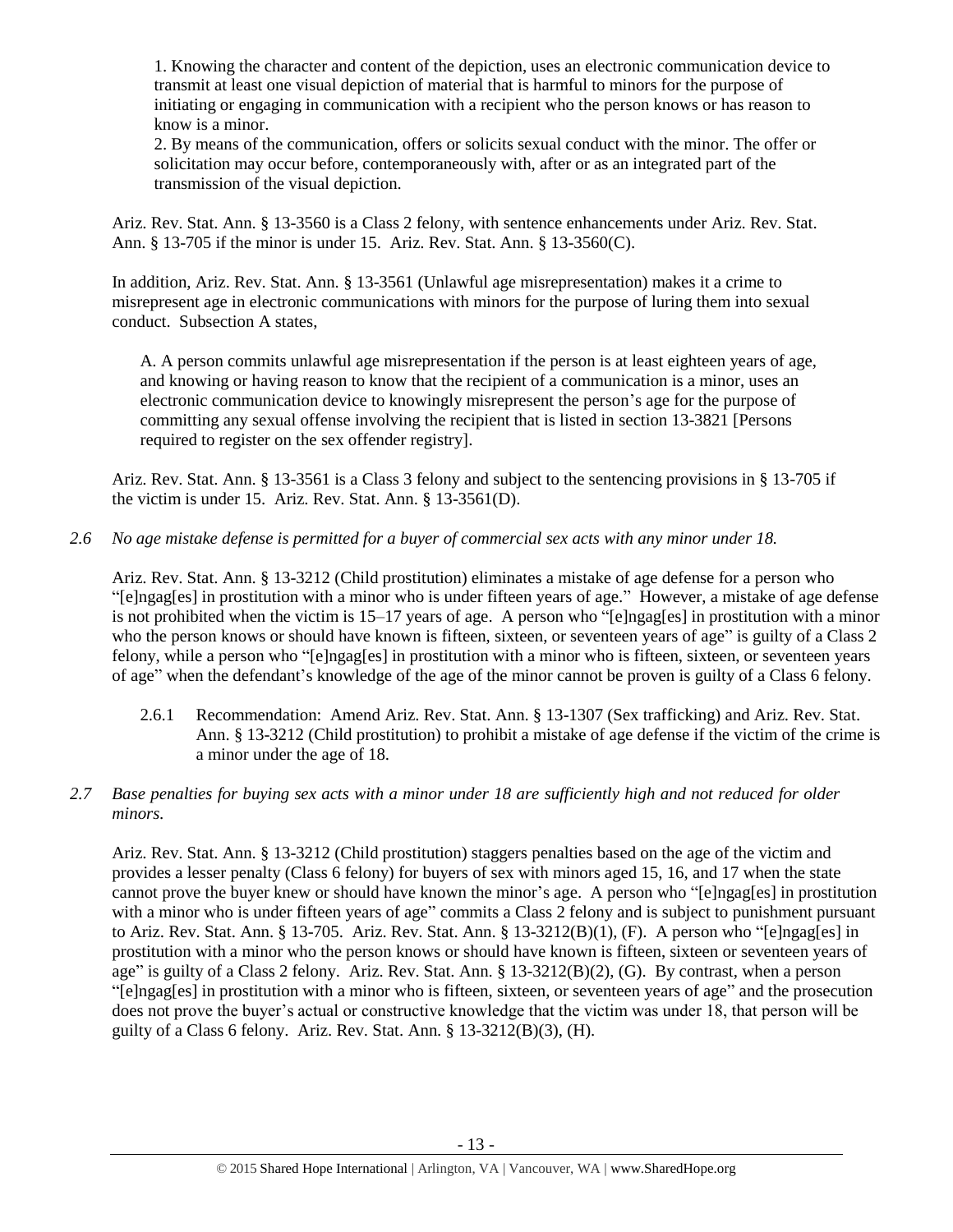Ariz. Rev. Stat. Ann. § 13-1307 (Sex trafficking) applies to situations of purchasing sex from any minor under 18, with a penalty enhancement if the minor is under 15. The base penalty is a presumptive 5 year sentence and a possible fine up to \$150,000. Ariz. Rev. Stat. Ann. §§ 13-702, 13-801. Sentence enhancements for a minor under 15 bring the presumptive penalty to 20 years for the first offense. Ariz. Rev. Stat. Ann. § 13-705.

- 2.7.1 Recommendation: Amend Ariz. Rev. Stat. Ann. § 13-3212 (Child prostitution) to raise the base penalty for all minors to reflect the seriousness of the offense, regardless of the offender's knowledge of the victim's age.
- *2.8 Financial penalties for buyers of commercial sex acts with minors are sufficiently high to make it difficult for buyers to hide the crime.*

Ariz. Rev. Stat. Ann. § 13-801 permits the court to impose up to a \$150,000 fine as part of a sentence for a felony conviction. In addition, asset and property forfeiture are available.

Ariz. Rev. Stat. Ann. §  $13-3557^{24}$  (Equipment; forfeiture) states,

On the conviction of a person for a violation of section 13-3552 [Commercial sexual exploitation of a minor], 13-3553 [Sexual exploitation of a minor], 13-3554 [Luring a minor for sexual exploitation] or 13-3560 [Aggravated luring a minor for sexual exploitation], the court shall order that any photographic equipment, computer system or instrument of communication that is owned or used exclusively by the person and that was used in the commission of the offense be forfeited and sold, destroyed or otherwise properly disposed.

According to Ariz. Rev. Stat. Ann. § 13-4315 (Allocation of forfeited property), seized property may be sold or transferred to "any local or state government entity or agency or political subdivision, law enforcement agency or prosecutorial agency or any federal law enforcement agency which operates within this state for official federal, state or political subdivision use within this state." The seized property may also be sold, with the balance after expenses "paid into the anti-racketeering fund of the state or of the county in which the political subdivision seizing the property or prosecuting the action is located."

Where the seized property is money, "the court shall order the monies returned to each law enforcement agency that makes a showing of costs or expenses which it incurred in connection with the investigation and prosecution of the matter and shall order all excess monies remaining after such returns deposited in the anti-racketeering fund of this state or of the county in which the political subdivision seizing the monies or prosecuting the action is located . . ."

Ariz. Rev. Stat. Ann. § 13-4305 (Seizure of property) permits the seizure of property "subject to forfeiture under this chapter" pursuant to a seizure warrant, or without a court order under certain conditions, and with probable cause established. Ariz. Rev. Stat. Ann. § 13-4304 (Property subject to forfeiture; exemptions), while allowing for vehicle forfeiture when used in the commission of the crime with some exceptions, does state, "All property, including all interests in such property, described in a statute providing for its forfeiture is subject to forfeiture."

*2.9 Buying and possessing child pornography carries penalties as high as similar federal offenses.*

Ariz. Rev. Stat. Ann. § 13-3553 (Sexual exploitation of a minor) makes it illegal for one to engage in "[r]ecording, filming, photographing, developing or duplicating any visual depiction in which a minor is

 $\overline{a}$  $24$  Statute is codified in Chapter 35.1 entitled, "Sexual Exploitation of Children."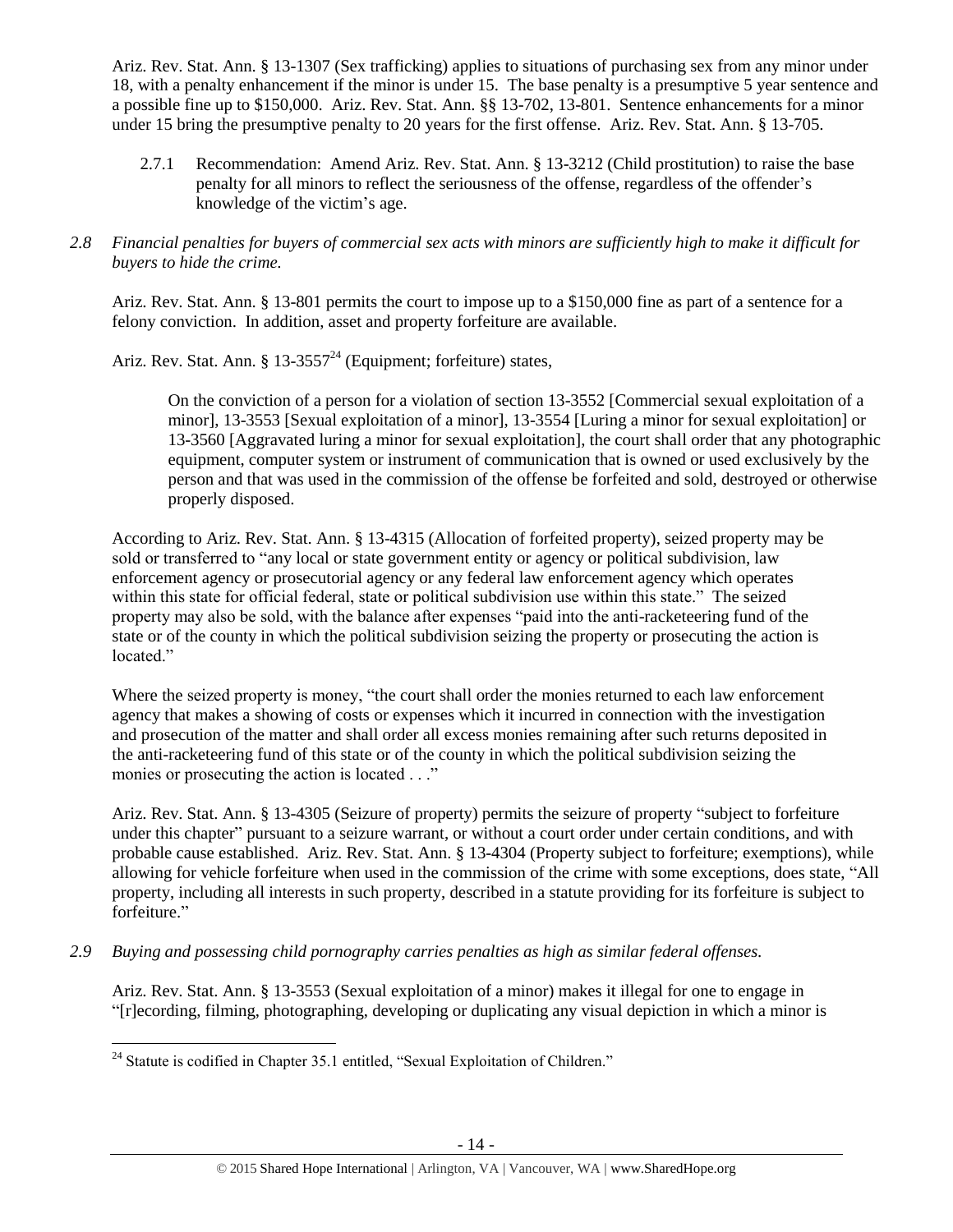engaged in exploitive exhibition or other sexual conduct" as well as the "[d]istributing, transporting, exhibiting, receiving, selling, purchasing, electronically transmitting, possessing or exchanging any visual depiction in which a minor is engaged in exploitive exhibition or other sexual conduct." Sexual exploitation of a minor is a Class 2 felony (presumptive 5 year sentence) with a sentence enhancement under § 13-705 if the minor is under 15 (presumptive 17 year sentence for first offense).

In comparison, a federal conviction for possession of child pornography<sup>25</sup> is generally punishable by imprisonment for 5–20 years and a fine not to exceed  $$250,000.<sup>26</sup>$  Subsequent convictions, however, are punishable by imprisonment up to 40 years and a fine not to exceed  $$250,000.<sup>27</sup>$ 

## *2.10 Convicted buyers of commercial sex acts with minors and child pornography are required to register as sex offenders.*

<span id="page-14-0"></span>Convicted buyers of sex with minors are required to register as sex offenders. Ariz. Rev. Stat. Ann. § 13-  $3821^{28}$  (Persons required to register) lists the crimes for which an offender must register as a sex offender. They include the following crimes: "3. Sexual abuse pursuant to section 13-1404 if the victim is under eighteen years of age. 4. Sexual conduct with a minor pursuant to section 13-1405. 5. Sexual assault pursuant to section 13- 1406. . . . 10. Child prostitution pursuant to section 13-3212, subsection A or subsection B, Paragraph 1 or 2. . . . 12. Sexual exploitation of a minor pursuant to section 13-3553. . . . 14. Sex trafficking of a minor pursuant to section 13-1307." However, buyers convicted of child prostitution under  $\S$  13-3212(B)(3), which applies to buyers of sex with minors aged 15–17 where the buyer's actual or constructive knowledge of the victim's minority has not been proven, are not required to register as sex offenders. Buyers convicted of sex offenses or pornography offenses may face non-mandatory registration under Ariz. Rev. Stat. Ann. § 13-3821(C) which states, "Notwithstanding subsection A of this section, the judge who sentences a defendant for any violation of chapter  $14^{29}$  or 35.1<sup>30</sup> of this title or for an offense for which there was a finding of sexual motivation pursuant to section 13-118<sup>31</sup> may require the person who committed the offense to register pursuant to this section."

 $29$  Chapter 14 is entitled, "Sexual Offenses."

 $\overline{a}$ 

A. In each criminal case involving an offense other than a sexual offense, the prosecutor may file a special allegation of sexual motivation if sufficient admissible evidence exists that would justify a finding of sexual

<sup>&</sup>lt;sup>25</sup> 18 U.S.C. §§ 2252(a)(2), (a)(4) (Certain activities relating to material involving the sexual exploitation of minors),  $2252A(a)(2)$ –(3) (Certain activities relating to material constituting or containing child pornography), 1466A(a), (b) (Obscene visual representations of the sexual abuse of children).

<sup>&</sup>lt;sup>26</sup> 18 U.S.C. §§ 2252(b) (stating that a conviction under subsection (a)(2) is punishable by imprisonment for 5–20 years and a fine, while a conviction under subsection (a)(4) is punishable by imprisonment up to 10 years, a fine, or both),  $2252A(b)(1)$  (a conviction is punishable by imprisonment for 5–20 years and a fine),  $1466A(a)$ , (b) (stating that a conviction under subsection (a) is "subject to the penalties provided in section  $2252A(b)(1)$ ," imprisonment for 5–20 years and a fine, while a conviction under subsection (b) is "subject to the penalties provided in section 2252A(b)(2)," imprisonment up to 10 years, a fine, or both); *see also* 18 U.S.C. §§ 3559(a)(1) (classifying all of the above listed offenses as felonies), 3571(b)(3) (providing a fine up to \$250,000 for any felony conviction).

<sup>&</sup>lt;sup>27</sup> 18 U.S.C. §§ 2252(b) (stating if a person has a prior conviction under subsection (a)(2), or a list of other statutes, a conviction is punishable by a fine and imprisonment for 15–40 years, but if a person has a prior conviction under subsection (a)(4), or a list of other statutes, a conviction is punishable by a fine and imprisonment for  $10-20$  years),  $2252A(b)(1)$  (stating if a person has a prior conviction under subsection (a)(2), (a)(3), or a list of other statutes, a conviction is punishable by a fine and imprisonment for  $15-40$  years),  $1466A(a)$ , (b) (stating that the penalty scheme for section 2252A(b) applies); *see also* 18 U.S.C. §§ 3559(a)(1) (classifying all of the above listed offenses as felonies), 3571(b)(3) (providing a fine up to \$250,000 for any felony conviction).

 $^{28}$  The text of Ariz. Rev. Stat. Ann. § 13-3821 included here and elsewhere in this report includes amendments made by the enactment of House Bill 2087 during the 1st Regular Session of the 52nd Arizona Legislature (effective July 3, 2015), which establishes an additional requirement that the registrant verify his or her address when requested.

<sup>&</sup>lt;sup>30</sup> Chapter 35.1 is entitled, "Sexual Exploitation of Children."

 $31$  Ariz. Rev. Stat. Ann. § 13-118 (Sexual motivation special allegation; procedures; definition) states,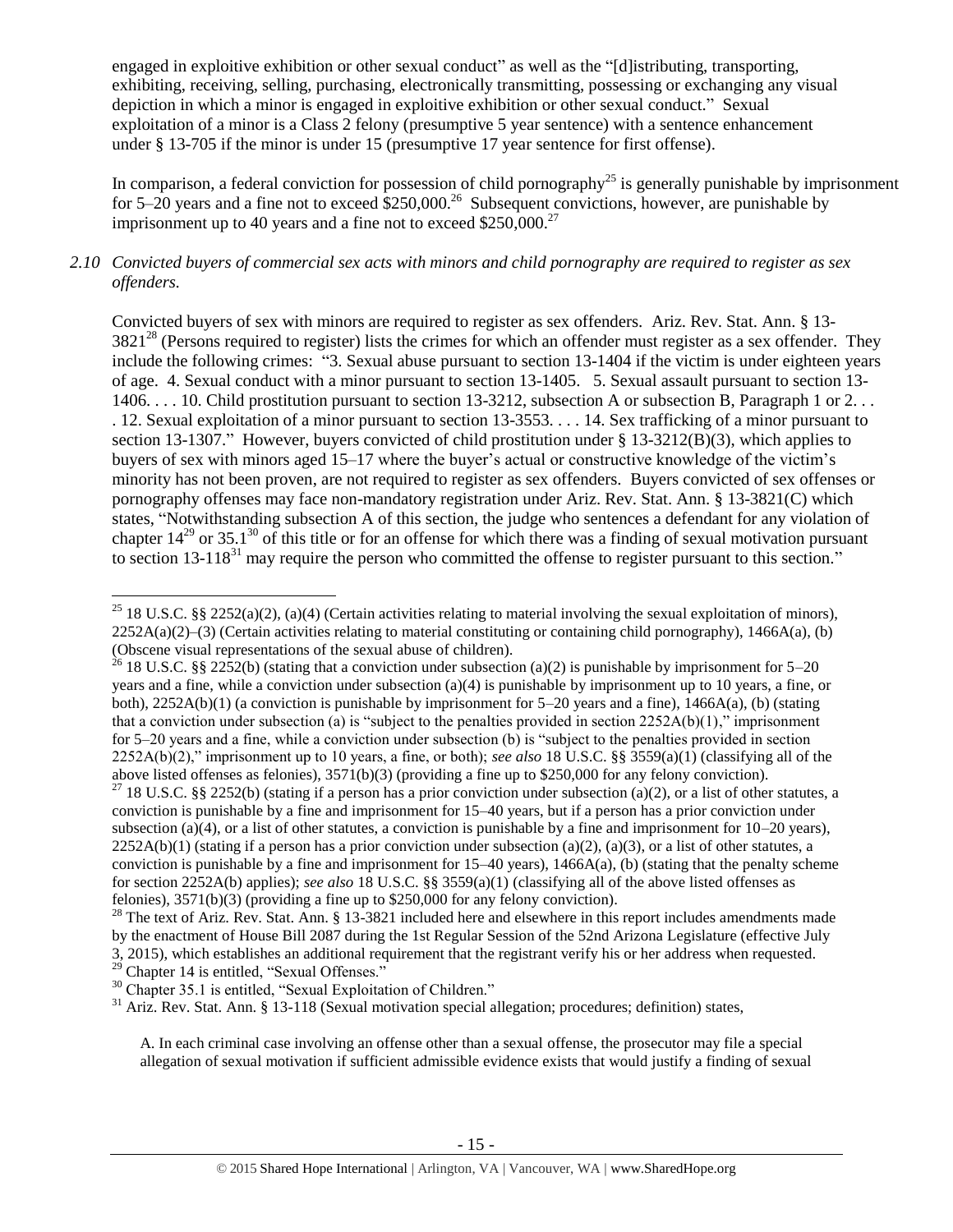#### **FRAMEWORK ISSUE 3: CRIMINAL PROVISIONS FOR TRAFFICKERS**

#### *Legal Components:*

- *3.1 Penalties for trafficking a child for sexual exploitation are as high as federal penalties.*
- *3.2 Creating and distributing child pornography carries penalties as high as similar federal offenses.*
- *3.3 Using the Internet or electronic communications to lure, entice, recruit or sell commercial sex acts with a minor is a separate crime or results in an enhanced penalty for traffickers.*
- *3.4 Financial penalties for traffickers, including asset forfeiture, are sufficiently high.*
- *3.5 Convicted traffickers are required to register as sex offenders.*
- *3.6 Laws relating to termination of parental rights for certain offenses include sex trafficking or commercial sexual exploitation of children (CSEC) offenses in order to remove the children of traffickers from their control and potential exploitation.*

*\_\_\_\_\_\_\_\_\_\_\_\_\_\_\_\_\_\_\_\_\_\_\_\_\_\_\_\_\_\_\_\_\_\_\_\_\_\_\_\_\_\_\_\_\_\_\_\_\_\_\_\_\_\_\_\_\_\_\_\_\_\_\_\_\_\_\_\_\_\_\_\_\_\_\_\_\_\_\_\_\_\_\_\_\_\_\_\_\_\_\_\_\_\_*

## *Legal Analysis:*

 $\overline{a}$ 

*3.1 Penalties for trafficking a child for sexual exploitation are as high as federal penalties.* 

Arizona has a series of laws directed at the trafficker in a crime of prostitution or commercial sexual exploitation of a child, including the following:

| <b>Offense</b>                                                                   | Crime<br>classification                | Sentence (first felony<br>offense) pursuant to Ariz.<br>Rev. Stat. Ann. § 13-702<br>(except where noted<br>differently) | Ariz. Rev. Stat. Ann.<br>§ 13-705 Dangerous<br><b>Crimes Against</b><br>Children (first felony<br>offense)—applies when<br>victim is under 15 years<br>old | Ariz. Rev. Stat. Ann.<br>$§$ 13-705 Dangerous<br><b>Crimes Against</b><br>Children enhancement<br>(person "previously")<br>convicted of one<br>predicate felony") |
|----------------------------------------------------------------------------------|----------------------------------------|-------------------------------------------------------------------------------------------------------------------------|------------------------------------------------------------------------------------------------------------------------------------------------------------|-------------------------------------------------------------------------------------------------------------------------------------------------------------------|
| Ariz. Rev. Stat.<br>Ann. $§$ 13-<br>$1307(B)$ : Sex<br>trafficking of a<br>minor | Class 2 felony                         | $3-12.5$ years <sup>32</sup><br>Presumptive 5 years                                                                     | $13-27$ years<br>Presumptive 20 years                                                                                                                      | $23 - 37$ years<br>Presumptive 30 years                                                                                                                           |
| Ariz. Rev. Stat.<br>Ann. § 13-3206:<br>Taking a child for                        | 1) Class 4 felony<br>2) Class 2 felony | 1) $1 - 3.75$ years<br>Presumptive 2.5 years                                                                            | 2) $13 - 27$ years<br>Presumptive 20 years                                                                                                                 | $2)$ 23–37 years<br>Presumptive 30 years                                                                                                                          |

motivation by a reasonable and objective finder of fact.

B. If the prosecutor files a special allegation of sexual motivation, the state shall prove beyond a reasonable doubt that the defendant committed the offense with a sexual motivation. The trier of fact shall find a special verdict as to whether the defendant committed the offense with a sexual motivation.

C. For purposes of this section "sexual motivation" means that one of the purposes for which the defendant committed the crime was for the purpose of the defendant's sexual gratification.

<sup>&</sup>lt;sup>32</sup> Pursuant to Ariz. Rev. Stat. Ann. §13-701(D)(24) (Sentence of imprisonment for felony; presentence report; aggravating and mitigating factors; consecutive terms of imprisonment; definition), it is an aggravating circumstance for a conviction under Ariz. Rev. Stat. Ann. §13-1307 if the "defendant recruited, enticed or obtained the victim from a shelter that is designed to serve runaway youth, foster children, homeless persons or victims of human trafficking, domestic violence or sexual assault."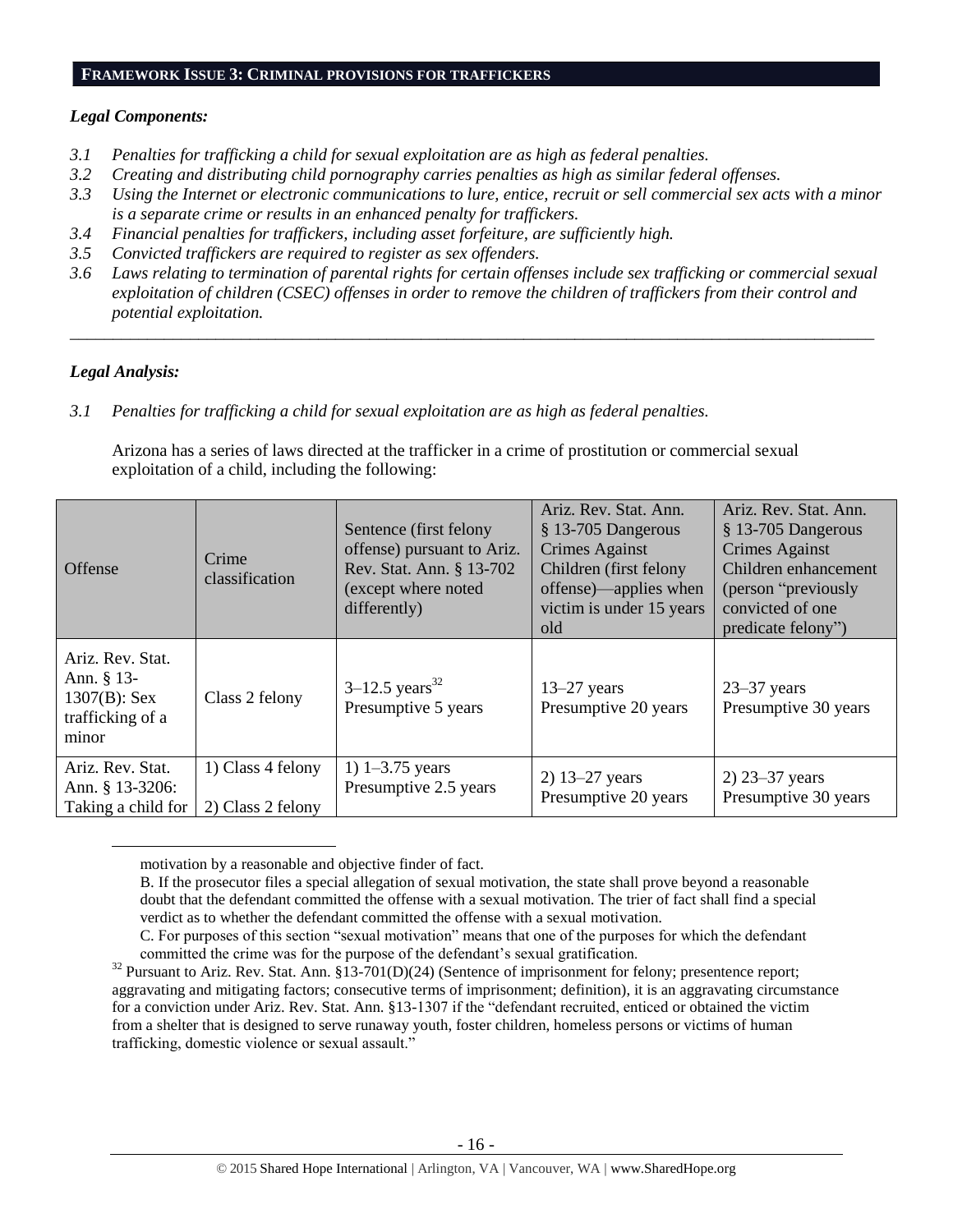| the purpose of                                                                                                | if under 15 years                                                                                                                                                                                        | 2) N/A                                                                                              |                                                                                                                      |                                                                                                                      |
|---------------------------------------------------------------------------------------------------------------|----------------------------------------------------------------------------------------------------------------------------------------------------------------------------------------------------------|-----------------------------------------------------------------------------------------------------|----------------------------------------------------------------------------------------------------------------------|----------------------------------------------------------------------------------------------------------------------|
| prostitution                                                                                                  | old                                                                                                                                                                                                      |                                                                                                     |                                                                                                                      |                                                                                                                      |
| Ariz. Rev. Stat.<br>Ann. § 13-3212:<br>Child prostitution                                                     | 1) Class 2 felony<br>if involves a<br>minor under 15<br>(Ariz. Rev. Stat.<br>Ann. § 13-<br>3212(E)<br>2) Class 2 felony<br>if minor is $15$ , $16$ ,<br>or 17 (Ariz. Rev.<br>Stat. Ann. § 13-<br>3212(G) | 1) N/A<br>$2) 10 - 24$ years<br>Presumptive 13.5 years<br>(Ariz. Rev. Stat. Ann.<br>$$13-3212(G)33$ | 1) $13 - 27$ years<br>Presumptive 20 years                                                                           | 1) $23 - 37$ years<br>Presumptive 30 years                                                                           |
| Ariz. Rev. Stat.<br>Ann.<br>§ 13-3552:<br>Commercial<br>sexual<br>exploitation of a<br>minor<br>(pornography) | Class 2 felony                                                                                                                                                                                           | $3-12.5$ years<br>Presumptive 5 years                                                               | $10-24$ years<br>Presumptive 17 years                                                                                | $21-35$ years<br>Presumptive 28 years                                                                                |
| Ariz. Rev. Stat.<br>Ann. § 13-3553:<br>Sexual<br>exploitation of a<br>minor                                   | Class 2 felony                                                                                                                                                                                           | $3-12.5$ years<br>Presumptive 5 years                                                               | $10-24$ years<br>Presumptive 17 years                                                                                | $21-35$ years<br>Presumptive 28 years                                                                                |
| Ariz. Rev. Stat.<br>Ann. § 13-3554:<br>Luring a minor<br>for sexual<br>exploitation                           | Class 3 felony                                                                                                                                                                                           | $2-8.75$ years<br>Presumptive 3.5 years<br>Possibility of probation if<br>child is over 15          | $5-15$ years<br>Presumptive 10 years<br>Possibility of<br>suspension of sentence,<br>probation, pardon or<br>release | 8-22 years<br>Presumptive 15 years<br>Not eligible for<br>suspension of sentence,<br>probation, pardon or<br>release |
| Ariz. Rev. Stat.<br>Ann. § 13-3561:<br>Unlawful age<br>misrepresentation                                      | Class 3 felony                                                                                                                                                                                           | $2 - 8.75$ years<br>Presumptive 3.5 years                                                           | $5-15$ years<br>Presumptive 10 years<br>Possibility of<br>suspension of sentence,<br>probation, pardon or<br>release | 8-22 years<br>Presumptive 15 years<br>Not eligible for<br>suspension of sentence,<br>probation, pardon or<br>release |

Additionally, Arizona has a range of laws prohibiting conduct centered on promoting prostitution. They include the following: Ariz. Rev. Stat. Ann. § 13-3201 (Enticement of persons for purpose of prostitution), § 13-3202 (Procurement by false pretenses of person for purpose of prostitution), § 13- 3203 (Procuring or placing persons in house of prostitution), § 13-3204 (Receiving earnings of prostitute), § 13-3207 (Detention of persons in house of prostitution for debt), § 13-3208 (Keeping or residing in house of prostitution; employment in prostitution), and § 13-3209 (Pandering; methods; classification). These provisions are either Class 5 or Class 6 felonies. $34$ 

 $\overline{a}$ 

<sup>33</sup> *See supra* note [19.](#page-9-0)

<sup>34</sup> *See supra* note [3.](#page-1-0)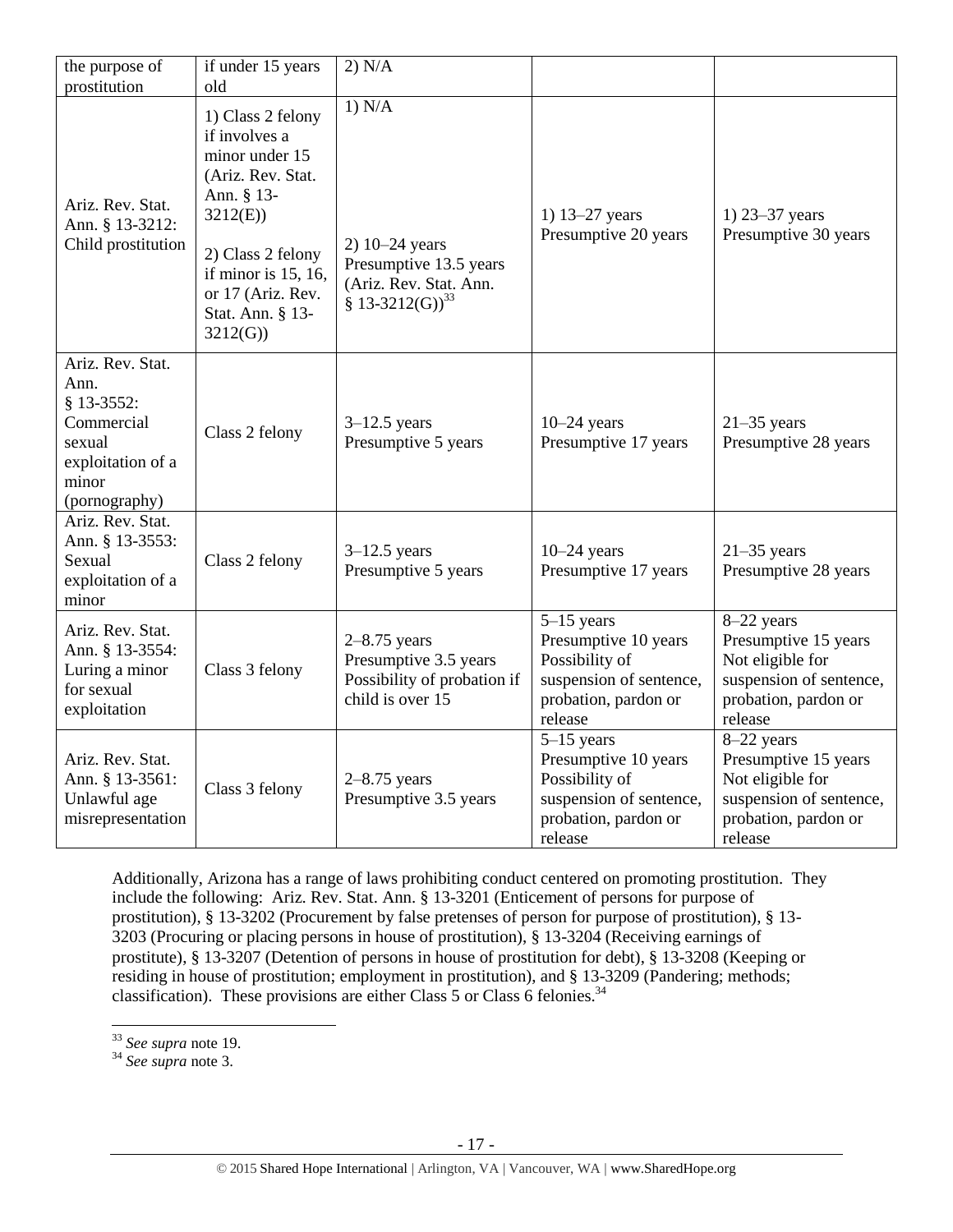Pursuant to Ariz. Rev. Stat. Ann. § 9-500.10 (Escort and escort agency advertising requirements; civil penalty; definitions), traffickers and advertisers may also face civil penalties for advertising

. . . escort services unless the advertisement includes either:

1. The escort license number of the escort if the advertisement is for the services of a specific escort.

2. The business license number of the escort agency where the services are offered if the advertisement does not offer the services of a specific escort.

B. An escort or escort agency shall retain on file, for at least one year, proof of the age of any escort whose services are offered in any advertisement of escort services.

Penalties range from \$500 for a first time offense to \$5,000 for a third or subsequent offense. Ariz. Rev. Stat. Ann. § 9-500.10(C).

Traffickers also face penalties under the money laundering provisions. Ariz. Rev. Stat. Ann. § 13-2317 (A)–(E) states,

A. A person is guilty of money laundering in the first degree if the person does any of the following: 1. Knowingly initiates, organizes, plans, finances, directs, manages, supervises or is in the business of money laundering in violation of subsection B of this section. . . . .

B. A person is guilty of money laundering in the second degree if the person does any of the following: 1. Acquires or maintains an interest in, transacts, transfers, transports, receives or conceals the existence or nature of racketeering proceeds knowing or having reason to know that they are the proceeds of an offense.

2. Makes property available to another by transaction, transportation or otherwise knowing that it is intended to be used to facilitate racketeering.

3. Conducts a transaction knowing or having reason to know that the property involved is the proceeds of an offense and with the intent to conceal or disguise the nature, location, source, ownership or control of the property or the intent to facilitate racketeering.

. . . . . . . .

 $\overline{a}$ 

D. In addition to any other criminal or civil remedy, if a person violates subsection A or B of this section as part of a pattern of violations that involve a total of one hundred thousand dollars or more in any twelve month period, the person is subject to forfeiture of substitute assets in an amount that is three times the amount that was involved in the pattern, including conduct that occurred before and after the twelve month period.

E. Money laundering in the third degree is a class 6 felony. Money laundering in the second degree is a class 3 felony. Money laundering in the first degree is a class 2 felony.

In comparison, if the victim is under the age of 14, a conviction under the Trafficking Victims Protection Act  $(TVPA)^{35}$  for child sex trafficking is punishable by 15 years to life imprisonment and a fine not to exceed \$250,000. 18 U.S.C. §§ 1591(b)(1), 3559(a)(1), 3571(b)(3). If the victim is between the ages of 14–17, a conviction is punishable by 10 years to life imprisonment and a fine not to exceed \$250,000. 18 U.S.C.

<sup>35</sup> *See supra* Section 2.4 for further discussion.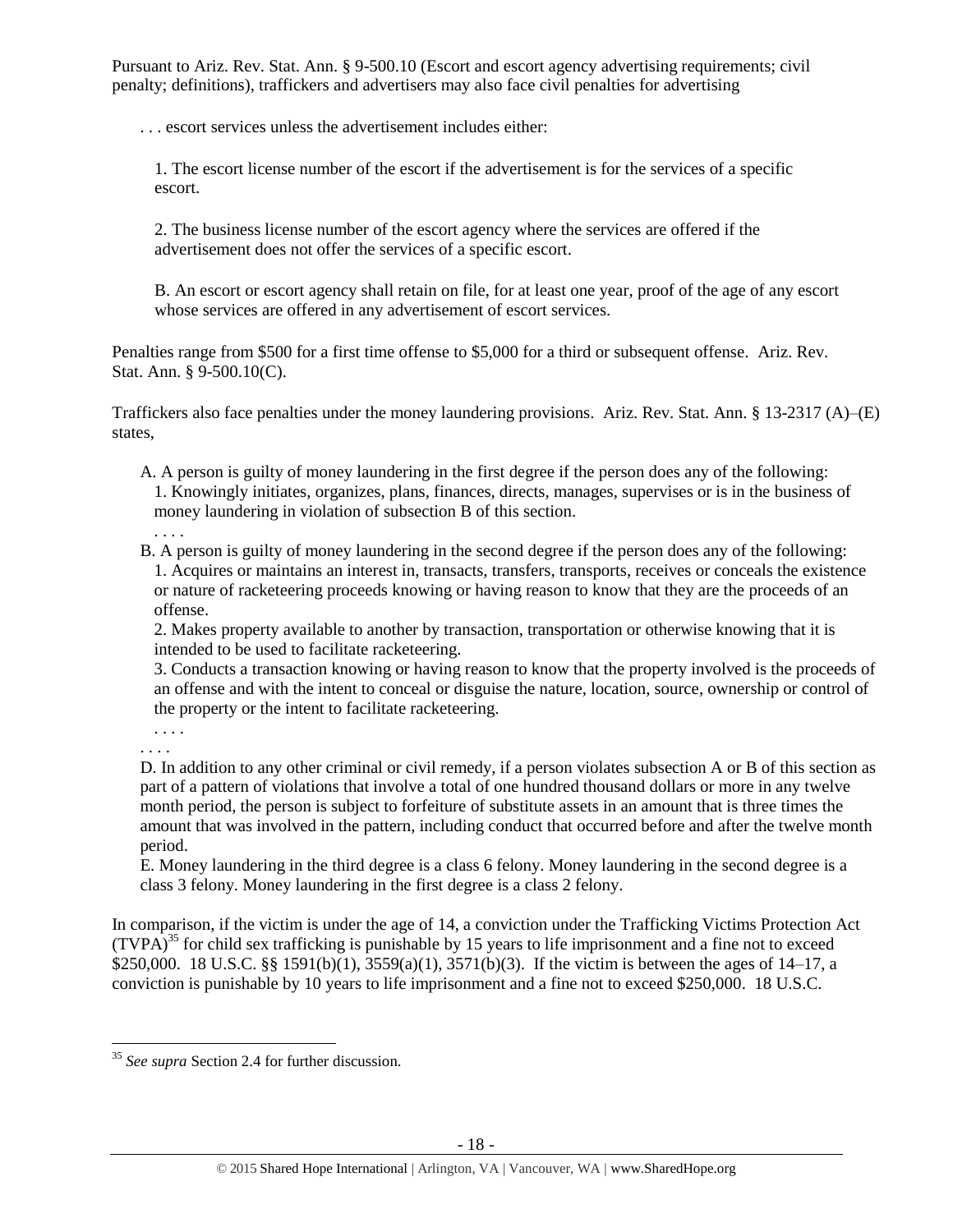§§ 1591(b)(2), 3559(a)(1), 3571(b)(3). A conviction is punishable by mandatory life imprisonment, however, if the trafficker has a prior conviction for a federal sex offense<sup>36</sup> against a minor.

# *3.2 Creating and distributing child pornography carries penalties as high as similar federal offenses.*

Ariz. Rev. Stat. Ann. § 13-3553 (Sexual exploitation of a minor) makes it illegal for one to engage in "[r]ecording, filming, photographing, developing or duplicating any visual depiction in which a minor is engaged in exploitive exhibition or other sexual conduct" as well as the "[d]istributing, transporting, exhibiting, receiving, selling, purchasing, electronically transmitting, possessing or exchanging any visual depiction in which a minor is engaged in exploitive exhibition or other sexual conduct." A conviction is punishable as a Class 2 felony with a sentence enhancement under Ariz. Rev. Stat. Ann. § 13-705 if the minor is under 15. Ariz. Rev. Stat. Ann. §§ 13-3553(C), 13-705(D).

In comparison, if the victim is under the age of 14, a conviction under the TVPA for child sex trafficking is punishable by 15 years to life imprisonment and a fine not to exceed \$250,000. 18 U.S.C. §§ 1591(b)(1),  $3559(a)(1)$ ,  $3571(b)(3)$ . If the victim is between the ages of  $14-17$ , a conviction is punishable by 10 years to life imprisonment and a fine not to exceed \$250,000. 18 U.S.C. §§ 1591(b)(2), 3559(a)(1), 3571(b)(3). A conviction is punishable by mandatory life imprisonment, however, if the trafficker has a prior conviction for a federal sex offense<sup>37</sup> against a minor. Additionally, a federal conviction for distribution of child pornography<sup>38</sup> is generally punishable by imprisonment for  $5-20$  years and a fine not to exceed \$250,000.<sup>39</sup> Subsequent convictions, however, are punishable by imprisonment up to 40 years and a fine not to exceed \$250,000.<sup>40</sup>

*3.3 Using the Internet or electronic communications to lure, entice, recruit or sell commercial sex acts with a minor is a separate crime or results in an enhanced penalty for traffickers.*

Using the Internet or electronic communications to accomplish a sexual offense is a separate crime resulting in serious penalties for traffickers. The provisions do not specifically apply to commercial sexual exploitation of a child but do apply to any sexual exploitation of a child as long as a depiction of material harmful to minors is transmitted as part of the communication. Ariz. Rev. Stat. Ann. § 13- 3560(A) (Aggravated luring a minor for sexual exploitation) states,

A. A person commits aggravated luring a minor for sexual exploitation if the person does both of the following:

 $\overline{a}$ 

<sup>36</sup> *See supra* note [21.](#page-11-0)

<sup>37</sup> *See supra* note [21.](#page-11-0)

 $38\,18\,$  U.S.C. §§ 2252(a)(1), (a)(2), (a)(3) (Certain activities relating to material involving the sexual exploitation of minors),  $2252A(a)(2)$ , (a)(3) (Certain activities relating to material constituting or containing child pornography), 1466A(a) (Obscene visual representations of the sexual abuse of children).

<sup>&</sup>lt;sup>39</sup> 18 U.S.C. §§ 2252(b) (stating that a conviction under subsection (a)(1), (a)(2), or (a)(3) is punishable by imprisonment for 5–20 years and a fine), 2252A(b)(1) (a conviction is punishable by imprisonment for 5–20 years and a fine), 1466A(a), (b) (stating that a conviction under subsection (a) is "subject to the penalties provided in section 2252A(b)(1)," imprisonment for 5–20 years and a fine, while a conviction under subsection (b) is "subject to the penalties provided in section 2252A(b)(2)," imprisonment up to 10 years, a fine, or both); *see also* 18 U.S.C. §§  $3559(a)(1)$  (classifying all of the above listed offenses as felonies),  $3571(b)(3)$  (providing a fine up to \$250,000 for any felony conviction).

<sup>&</sup>lt;sup>40</sup> 18 U.S.C. §§ 2252(b) (stating if a person has a prior conviction under subsection (a)(1), (a)(2), or (a)(3) or a list of other statutes, a conviction is punishable by a fine and imprisonment for  $15-40$  years),  $2252A(b)(1)$  (stating if a person has a prior conviction under subsection (a)(2), (a)(3), or a list of other statutes, a conviction is punishable by a fine and imprisonment for 15–40 years), 1466A(a), (b) (stating that the penalty scheme for section 2252A(b) applies); *see also* 18 U.S.C. §§ 3559(a)(1) (classifying all of the above listed offenses as felonies), 3571(b)(3) (providing a fine up to \$250,000 for any felony conviction).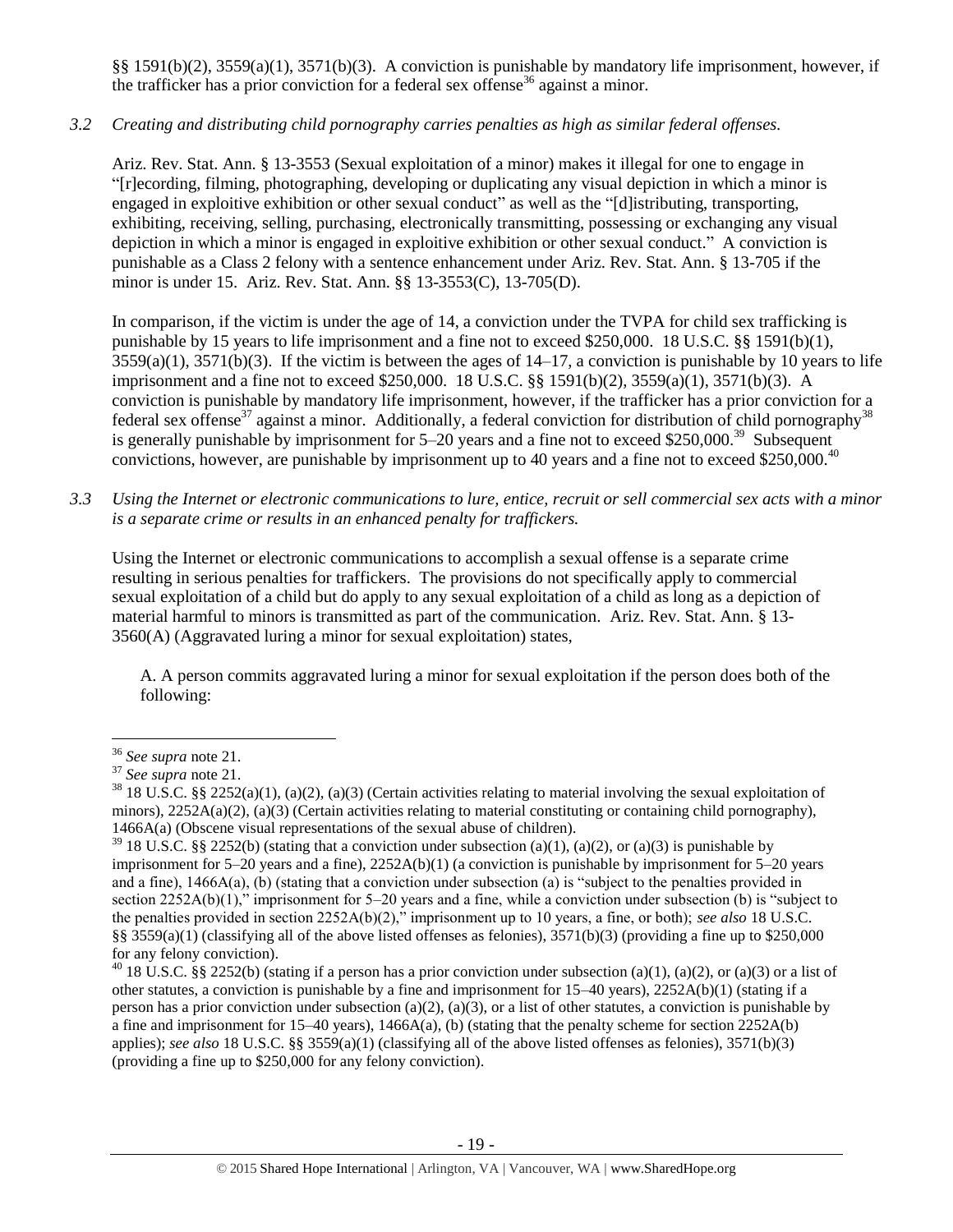1. Knowing the character and content of the depiction, uses an electronic communication device to transmit at least one visual depiction of material that is harmful to minors $41$  for the purpose of initiating or engaging in communication with a recipient who the person knows or has reason to know is a minor.

2. By means of the communication, offers or solicits sexual conduct with the minor. The offer or solicitation may occur before, contemporaneously with, after or as an integrated part of the transmission of the visual depiction.

Ariz. Rev. Stat. Ann. § 13-3560 is a Class 2 felony, with sentence enhancements under if the minor is under 15. Ariz. Rev. Stat. Ann. §§ 13-3560(C), 13-705(D).

In addition, Ariz. Rev. Stat. Ann. § 13-3561 (Unlawful age misrepresentation) makes it a crime to misrepresent age in electronic communications with minors for the purpose of luring them into sexual conduct. Subsection A states,

A. A person commits unlawful age misrepresentation if the person is at least eighteen years of age, and knowing or having reason to know that the recipient of a communication is a minor, uses an electronic communication device to knowingly misrepresent the person's age for the purpose of committing any sexual offense involving the recipient that is listed in [section 13-3821](https://www.lexis.com/research/buttonTFLink?_m=090cb2535ee035315844633f6dc755af&_xfercite=%3ccite%20cc%3d%22USA%22%3e%3c%21%5bCDATA%5bA.R.S.%20%a7%2013-3561%5d%5d%3e%3c%2fcite%3e&_butType=4&_butStat=0&_butNum=2&_butInline=1&_butinfo=AZCODE%2013-3821&_fmtstr=FULL&docnum=1&_startdoc=1&wchp=dGLzVlz-zSkAz&_md5=79822e9548f774d4abd7be509d74901f) [Persons required to register on the sex offender registry], subsection A.

Ariz. Rev. Stat. Ann. § 13-3561 is a Class 3 felony and subject to the sentencing provisions in Ariz. Rev. Stat. Ann. § 13-705 if the victim is under 15. Ariz. Rev. Stat. Ann. § 13-3561(D).

*3.4 Financial penalties for traffickers, including asset forfeiture, are sufficiently high.*

 $\overline{a}$ 

Traffickers convicted of sex trafficking, other CSEC felonies, or money laundering face a possible fine up to \$150,000 imposed by the court as part of the sentence for sex trafficking. Ariz. Rev. Stat. Ann. § 13-801.

Ariz. Rev. Stat. Ann. § 13-4305 (Seizure of property) permits the seizure of property "subject to forfeiture under this chapter" pursuant to a seizure warrant or without a court order under certain conditions and with probable cause. While allowing for vehicle forfeiture when used in the commission of the crime with some exceptions, Ariz. Rev. Stat. Ann. § 13-4304 (Property subject to forfeiture; exemptions) does state that "[a]ll property, including all interests in such property, described in a statute providing for its forfeiture is subject to forfeiture."

In cases of commercial sexual exploitation of a child for child pornography and live performance, Ariz. Rev. Stat. Ann. § 13-3557 (Equipment; forfeiture) states, "On the conviction of a person for a violation of

<sup>&</sup>lt;sup>41</sup> Ariz. Rev. Stat. Ann. § 13-3560 refers to the definition of "harmful to minors" in Ariz. Rev. Stat. Ann. § 13-3501. Ariz. Rev. Stat. Ann. § 13-3501 states,

<sup>1.</sup> "Harmful to minors" means that quality of any description or representation, in whatever form, of nudity, sexual activity, sexual conduct, sexual excitement, or sadomasochistic abuse, when both:

<sup>(</sup>a) To the average adult applying contemporary state standards with respect to what is suitable for minors, it both:

<sup>(</sup>i) Appeals to the prurient interest, when taken as a whole. In order for an item as a whole to be found or intended to have an appeal to the prurient interest, it is not necessary that the item be successful in arousing or exciting any particular form of prurient interest either in the hypothetical average person, in a member of its intended and probable recipient group or in the trier of fact.

<sup>(</sup>ii) Portrays the description or representation in a patently offensive way.

<sup>(</sup>b) Taken as a whole does not have serious literary, artistic, political, or scientific value for minors.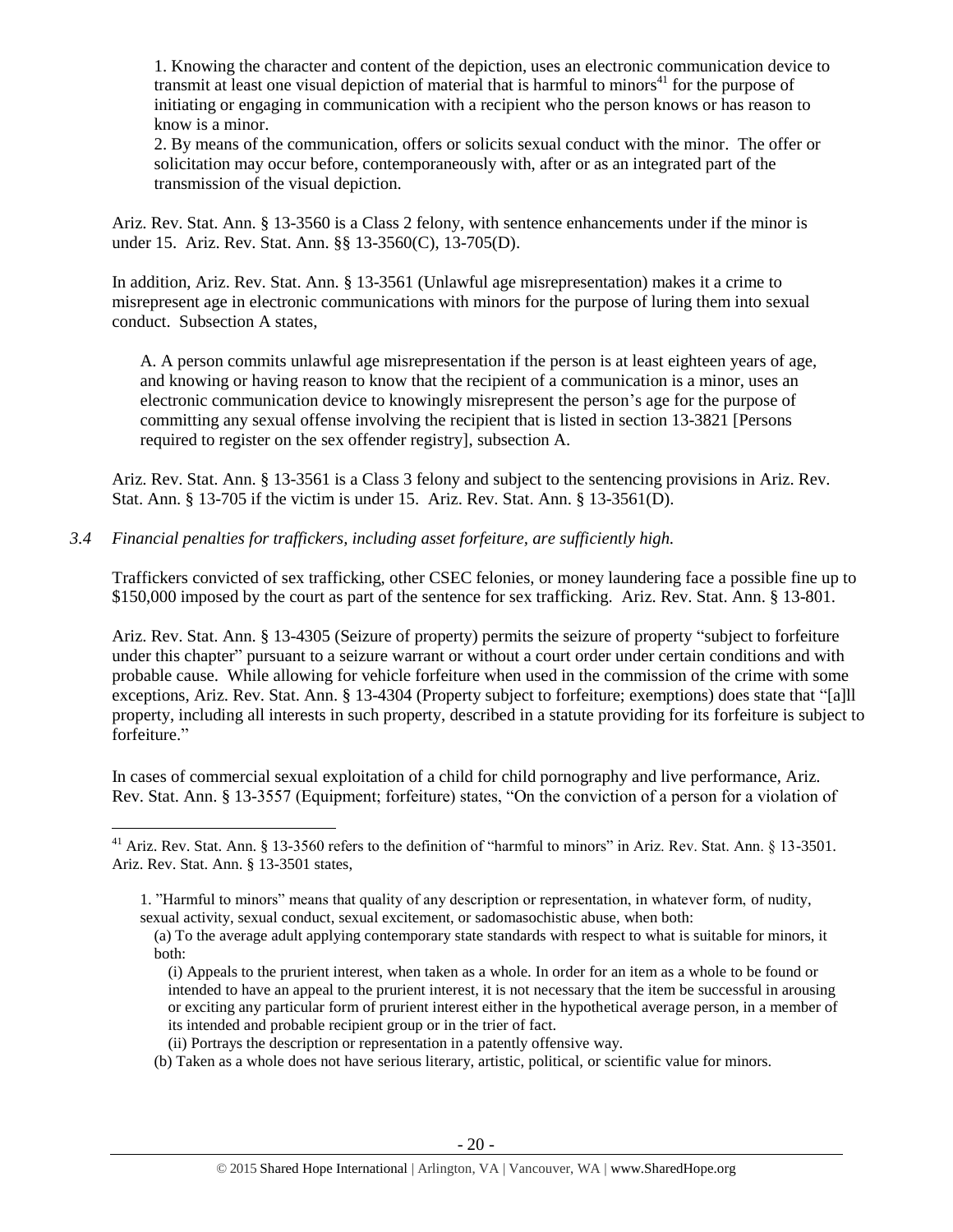section 13-3552 [Commercial sexual exploitation of a minor], 13-3553 [Sexual exploitation of a minor], 13-3554 [Luring a minor for sexual exploitation] or 13-3560 [Aggravated luring a minor for sexual exploitation], the court shall order that any photographic equipment, computer system or instrument of communication that is owned or used exclusively by the person and that was used in the commission of the offense be forfeited and sold, destroyed or otherwise properly disposed." Pursuant to Ariz. Rev. Stat. Ann. 9.500.10, traffickers and advertisers may seek civil penalties for posting escort advertisements without proper licensure. Penalties range from \$500 for a first time offense to \$5,000 for a third or subsequent offense. Ariz. Rev. Stat. Ann. § 9-500.10(C).

According to Ariz. Rev. Stat. Ann. § 13-4315 (Allocation of forfeited property), seized property may be sold or transferred to "any local or state government entity or agency or political subdivision, law enforcement agency or prosecutorial agency or any federal law enforcement agency which operates within this state for official federal, state or political subdivision use within this state." The seized property may also be sold, with the balance after expenses "paid into the anti-racketeering fund of the state or of the county in which the political subdivision seizing the property or prosecuting the action is located."

Finally, mandatory restitution is specifically available in cases of sex trafficking through Ariz. Rev. Stat. Ann. § 13-1309 (Restitution), which states that "[t]he court shall order restitution for any violation of section 13-1306 [Unlawfully obtaining labor or services], 13-1307 [Sex trafficking] or 13-1308 [Trafficking of persons for forced labor or services], including the greater of either the gross income or value to the defendant of the victim's labor or services or the value of the victim's labor as guaranteed under the minimum wage and overtime provisions of the fair labor standards act of 1938."

# *3.5 Convicted traffickers are required to register as sex offenders.*

Ariz. Rev. Stat. Ann. § 13-3821(A)<sup>42</sup> (Persons required to register) lists the crimes for which an offender must register as a sex offender. The list includes, in relevant part, the following crimes:

- 3. Sexual abuse pursuant to section 13-1404 if the victim is under eighteen years of age.
- 4. Sexual conduct with a minor pursuant to section 13-1405.
- 5. Sexual assault pursuant to section 13-1406.
- 6. Sexual assault of a spouse if the offense was committed before August 12, 2005.
- 7. Molestation of a child pursuant to section 13-1410.
- 8. Continuous sexual abuse of a child pursuant to section 13-1417.
- 9. Taking a child for the purpose of prostitution pursuant to section 13-3206.
- 10. Child prostitution pursuant to section 13-3212, subsection A or subsection B, paragraph 1 or 2.
- 11. Commercial sexual exploitation of a minor pursuant to section 13-3552.
- 12. Sexual exploitation of a minor pursuant to section 13-3553.
- 13. Luring a minor for sexual exploitation pursuant to section 13-3554.
- 14. Sex trafficking of a minor pursuant to section 13-1307.

15. A second or subsequent violation of indecent exposure to a person under fifteen years of age pursuant to section 13-1402.

. . . .

 $\overline{a}$ 

- 20. Unlawful age misrepresentation.
- 21. Aggravated luring a minor for sexual exploitation pursuant to section 13-3560.

<sup>42</sup> *See supra* note [28.](#page-14-0)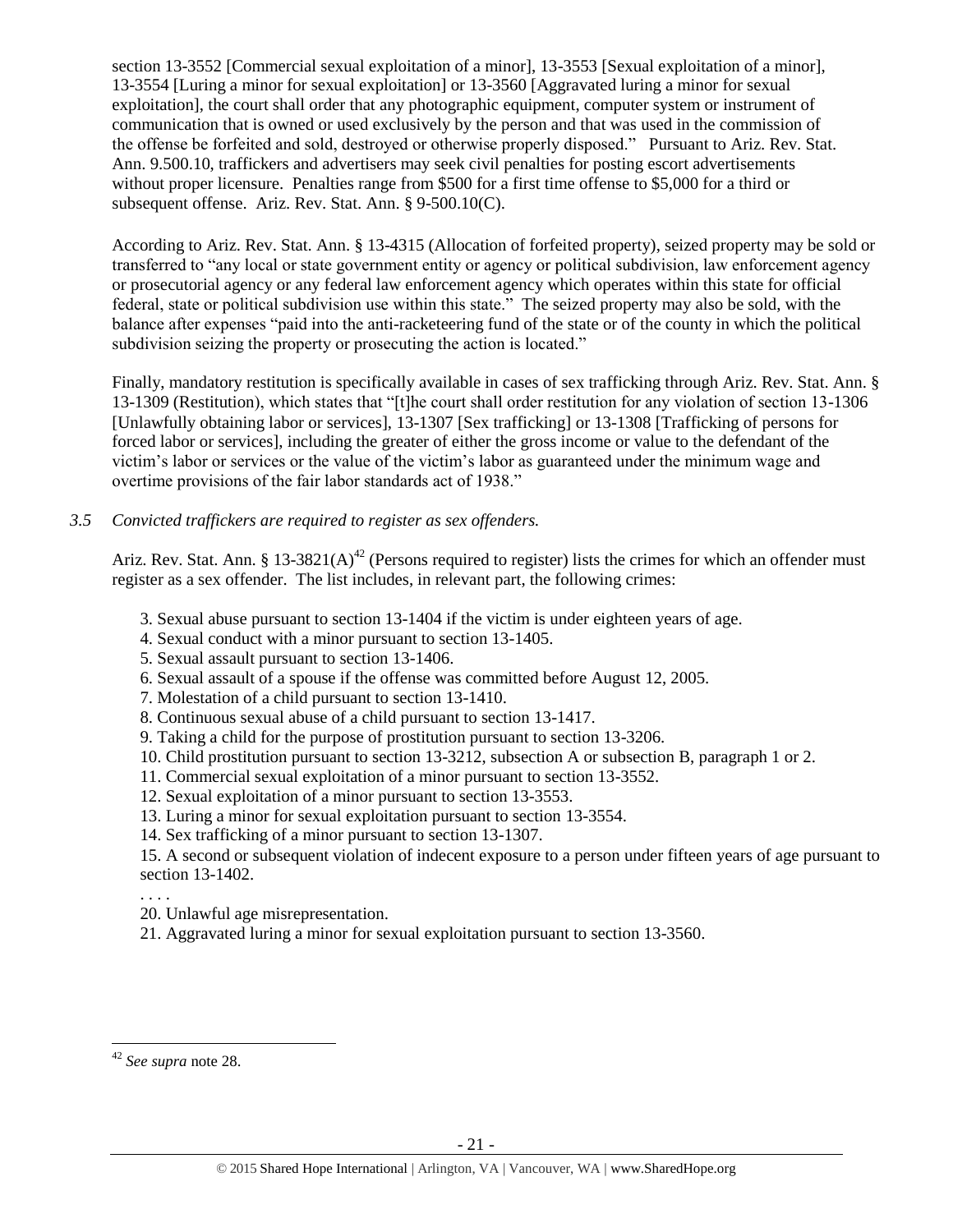*3.6 Laws relating to termination of parental rights for certain offenses include sex trafficking or commercial sexual exploitation of children (CSEC) offenses in order to remove the children of traffickers from their control and potential exploitation.* 

Under Ariz. Rev. Stat. Ann. § 8-863(B) (Hearing to terminate parental rights), "The court may terminate the parental rights of a parent if the court finds by clear and convincing evidence one or more of the grounds prescribed in section 8-533." Ariz. Rev. Stat. Ann. § 8-533(B) (Petition; who may file; grounds) states in part,

B. Evidence sufficient to justify the termination of the parent-child relationship shall include any one of the following, and in considering any of the following grounds, the court shall also consider the best interests of the child:

1. That the parent has abandoned the child.

2. That the parent has neglected or willfully abused a child. This abuse includes serious physical or emotional injury or situations in which the parent knew or reasonably should have known that a person was abusing or neglecting a child.

. . . .

Ariz. Rev. Stat. Ann. § 8-201, which provides definitions for title 8, "unless the context otherwise requires," defines "abuse" in relevant part as "the infliction or allowing of physical injury, impairment of bodily function or disfigurement or the infliction of or allowing another person to cause serious emotional damage as evidenced by severe anxiety, depression, withdrawal or untoward aggressive behavior and which emotional damage is diagnosed by a medical doctor or psychologist and is caused by the acts or omissions of an individual who has the care, custody and control of a child." According to the definition, this includes the following: "Inflicting or allowing sexual abuse pursuant to section 13-1404, sexual conduct with a minor pursuant to section 13-1405, sexual assault pursuant to section 13-1406, molestation of a child pursuant to section 13-1410, commercial sexual exploitation of a minor pursuant to section 13-3552, sexual exploitation of a minor pursuant to section 13-3553, incest pursuant to section 13-3608 or child prostitution pursuant to section 13-3212."

Additionally, pursuant to Ariz. Rev. Stat. § 8-846(D)(2) (Services provided to the child and family), "The court shall consider the following factors and reunification services are not required to be provided if the court finds by clear and convincing evidence that: The parent or guardian of a child has been convicted of . . .sexual abuse of a child . . .commercial sexual exploitation of a minor, sexual exploitation of a minor, or luring a minor for sexual exploitation."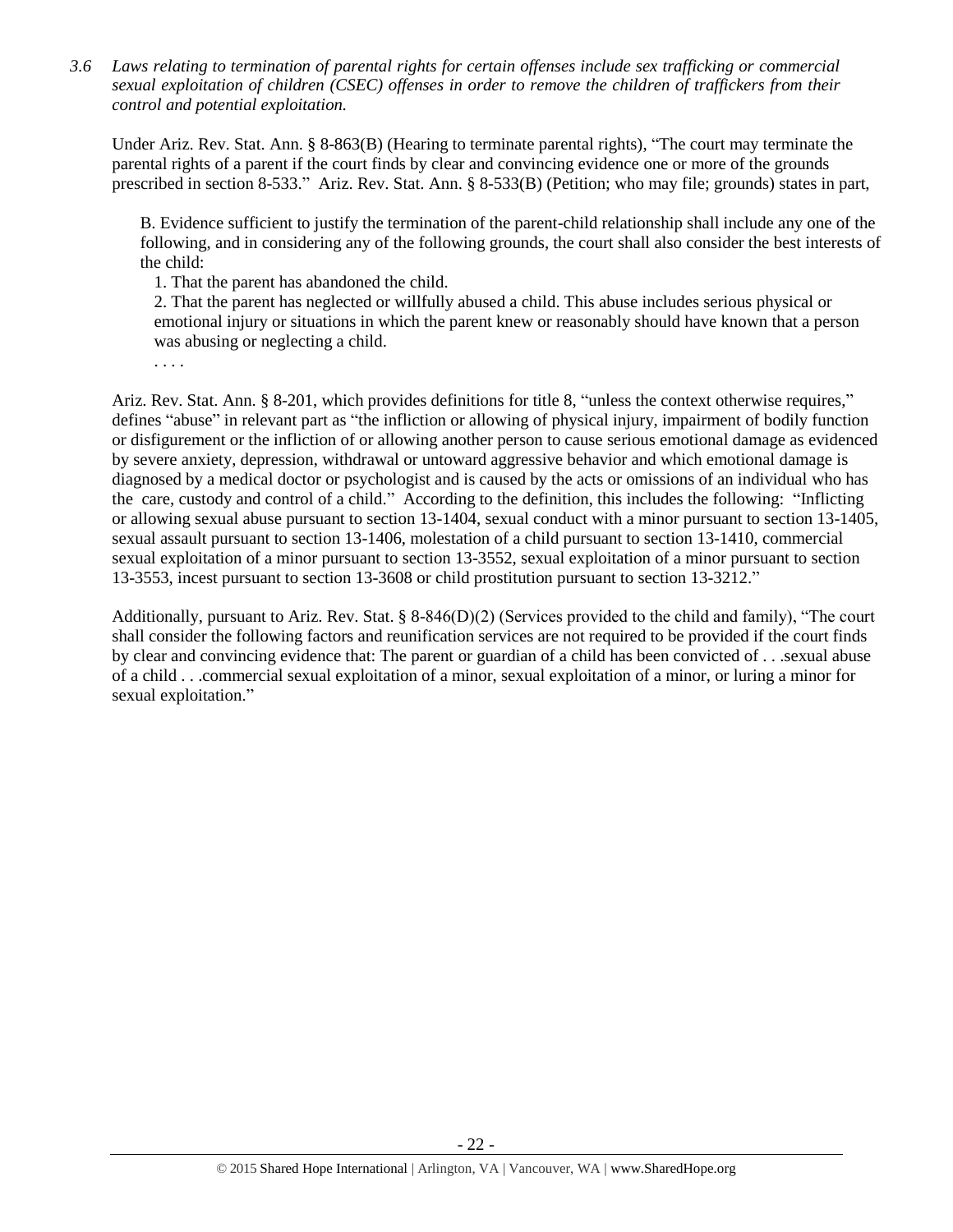#### **FRAMEWORK ISSUE 4: CRIMINAL PROVISIONS FOR FACILITATORS**

#### *Legal Components:*

- *4.1 The acts of assisting, enabling, or financially benefitting from child sex trafficking are included as criminal offenses in the state sex trafficking statute.*
- *4.2 Financial penalties, including asset forfeiture laws, are in place for those who benefit financially from or aid and assist in committing domestic minor sex trafficking.*

*\_\_\_\_\_\_\_\_\_\_\_\_\_\_\_\_\_\_\_\_\_\_\_\_\_\_\_\_\_\_\_\_\_\_\_\_\_\_\_\_\_\_\_\_\_\_\_\_\_\_\_\_\_\_\_\_\_\_\_\_\_\_\_\_\_\_\_\_\_\_\_\_\_\_\_\_\_\_\_\_\_\_\_\_\_\_\_\_\_\_\_\_\_\_*

- *4.3 Promoting and selling child sex tourism is illegal.*
- *4.4 Promoting and selling child pornography is illegal.*

#### *Legal Analysis:*

 $\overline{a}$ 

*4.1 The acts of assisting, enabling, or financially benefitting from child sex trafficking are included as criminal* 

The act of assisting or facilitating in some manner the crime of sex trafficking is prohibited in the state trafficking law. Ariz. Rev. Stat. Ann. § 13-1308 (Trafficking of persons for forced labor or services) makes it a crime to "[k]nowingly benefit, financially or by receiving anything of value, from participation in a venture that has engaged in an act in violation of section 13-1306 [Unlawfully obtaining labor or services], section 13-1307 [Sex trafficking] or this section."

The acts of facilitators are prohibited in other CSEC provisions. Ariz. Rev. Stat. Ann. § 13- 3210 (Transporting persons for purpose of prostitution or other immoral purpose) is a Class 5 felony and prohibits a person from "knowingly transporting by any means of conveyance, through or across this state, any other person for the purposes of prostitution or concubinage, or for any other immoral purposes . . . ." Ariz. Rev. Stat. Ann. § 13-3208 (Keeping or residing in house of prostitution; employment in prostitution) makes it illegal if a person "knowingly operates or maintains a house of prostitution or prostitution enterprise . . . ." This offense is also a Class 5 felony.

Ariz. Rev. Stat. Ann. § 13-3553 (Sexual exploitation of a minor) states,

A. A person commits sexual exploitation of a minor by knowingly:

1. Recording, filming, photographing, developing or duplicating any visual depiction in which a minor is engaged in exploitive exhibition or other sexual conduct.

2. Distributing, transporting, exhibiting, receiving, selling, purchasing, electronically transmitting, possessing or exchanging any visual depiction in which a minor is engaged in exploitive exhibition or other sexual conduct.<sup>43</sup>

If a facilitator makes use of a visual depiction of a minor in an advertisement for prostitution, it is a Class 2 felony with sentence enhancements if the minor is under 15 years of age. Ariz. Rev. Stat. Ann. §§ 13- 3552, 13-705(D). However, this crime is not applicable to "an act that is prohibited by section 13-3555 [Portraying adult as minor; classification] or to websites or internet service providers that host advertisements created and published by third parties and do not participate in creating or publishing the advertisements." Ariz. Rev. Stat. Ann. § 13-3552(B).

<sup>&</sup>lt;sup>43</sup>Ariz. Rev. Stat. Ann. § 13-3559 (Reporting suspected visual depictions of sexual exploitation of a minor; immunity) provides a defense to those that may otherwise be viewed as facilitators by stating in subsection (C), "It is an affirmative defense to a prosecution for a violation of section 13-3553 that on discovery a person in good faith reports the discovery of unsolicited suspected visual depictions involving the sexual exploitation of a minor."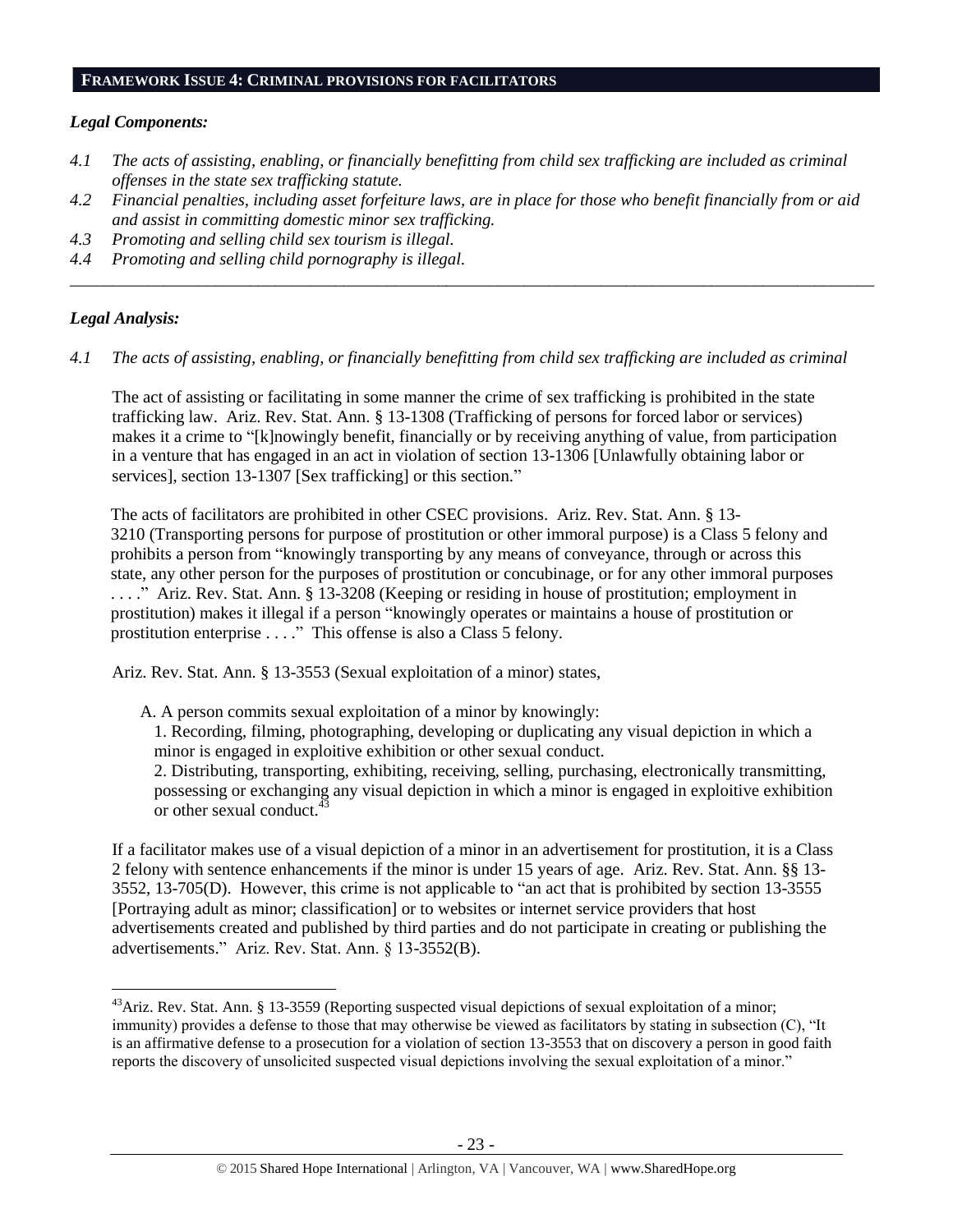Moreover, pursuant to Ariz. Rev. Stat. Ann. §13-3212(A)(4)–(7) (Child prostitution), facilitators may be prosecuted for knowingly,

4. Receiving any benefit for or on account of procuring or placing a minor in any place or in the charge or custody of any person for the purpose of prostitution.

5. Receiving any benefit pursuant to an agreement to participate in the proceeds of prostitution of a minor.

6. Financing, managing, supervising, controlling or owning, either alone or in association with others, prostitution activity involving a minor.

7. Transporting or financing the transportation of any minor with the intent that the minor engage in prostitution.

A conviction under Ariz. Rev. Stat. Ann. §13-3212(A) is punishable as a Class 2 felony and subject to the sentencing provisions in Ariz. Rev. Stat. Ann. § 13-705 if the victim is under 15. Ariz. Rev. Stat. Ann. §13-3212(E). Child prostitution convictions where the minor is 15, 16 or 17 is Class 2 felony punishable by a minimum sentence of 10 years, a presumptive sentence of 13.5 years, and a maximum sentence of 24 years for a first time offender. Ariz. Rev. Stat. Ann. §13-3212(G).

Facilitators could also be convicted under money laundering provisions.<sup>44</sup> A money laundering conviction is punishable as a Class 2, 3, or 6 felony (depending on degree) and a possible fine up to \$150,000. Ariz. Rev. Stat. Ann. §§ 13-2317(E), 13-801.

*4.2 Financial penalties, including asset forfeiture laws, are in place for those who benefit financially from or aid and assist in committing domestic minor sex trafficking.*

Facilitators of sex trafficking face a possible fine up to \$150,000 imposed by the court as part of the sentence for sex trafficking and felony CSEC violations. Ariz. Rev. Stat. Ann. § 13-801.

In cases of commercial sexual exploitation of a child for child pornography and live performance, Ariz. Rev. Stat. Ann. § 13-3557 (Equipment; forfeiture)<sup>45</sup> states, "On the conviction of a person for a violation of section . . . 13-3553 [Sexual exploitation of a minor] . . . the court shall order that any photographic equipment, computer system or instrument of communication that is owned or used exclusively by the person and that was used in the commission of the offense be forfeited and sold, destroyed or otherwise properly disposed."

According to Ariz. Rev. Stat. Ann. § 13-4315 (Allocation of forfeited property), seized property may be sold or transferred to "any local or state government entity or agency or political subdivision, law enforcement agency or prosecutorial agency or any federal law enforcement agency which operates within this state for official federal, state or political subdivision use within this state." The seized property may also be sold, with the balance after expenses "paid into the anti-racketeering fund of the state or of the county in which the political subdivision seizing the property or prosecuting the action is located."

However, if the seized property is money, "the court shall order the monies returned to each law enforcement agency that makes a showing of costs or expenses which it incurred in connection with the investigation and prosecution of the matter and shall order all excess monies remaining after such returns deposited in the anti-racketeering fund of this state or of the county in which the political subdivision seizing the monies or prosecuting the action is located . . . ."

 $\overline{a}$ 

<sup>44</sup> *See supra* Section 3.1 for relevant provisions.

<sup>45</sup> Statute is codified in Chapter 35.1 entitled, "Sexual Exploitation of Children."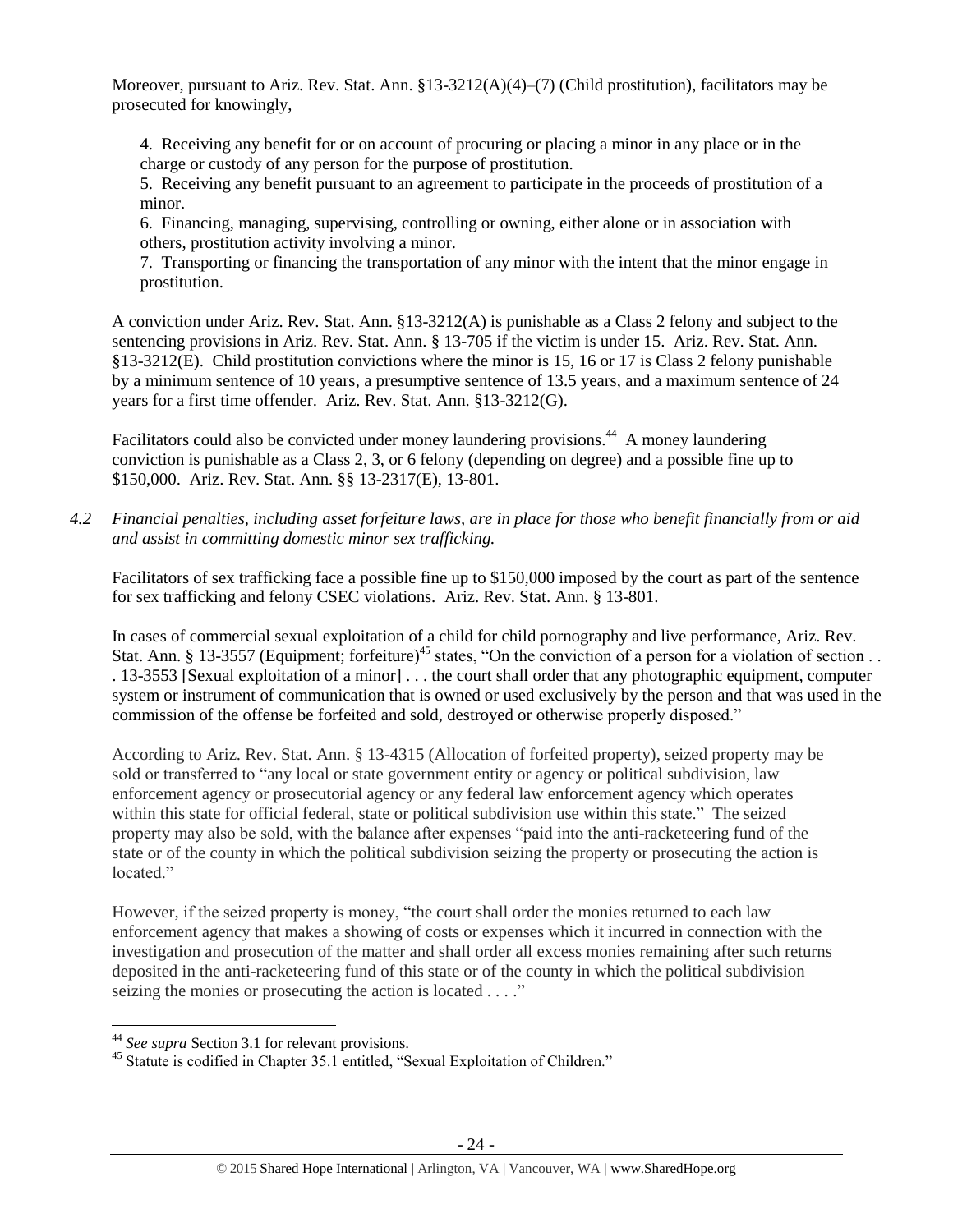Ariz. Rev. Stat. Ann. § 13-4305 (Seizure of property) permits the seizure of property "subject to forfeiture under this chapter" pursuant to a seizure warrant, or without a court order under certain conditions and with probable cause. Ariz. Rev. Stat. Ann. § 13-4304 (Property subject to forfeiture; exemptions), while allowing for vehicle forfeiture when used in the commission of the crime with some exceptions, does state that "[a]ll property, including all interests in such property, described in a statute providing for its forfeiture is subject to forfeiture." Therefore, forfeiture may not be available for sex trafficking and commercial sexual exploitation of children offenses because these offenses do not appear to be specifically designated in a statute providing for forfeiture.

Mandatory restitution is also specifically available in cases of sex trafficking through Ariz. Rev. Stat. Ann. § 13-1309 (Restitution), which states that "[t]he court shall order restitution for any violation of section 13-1306 [Unlawfully obtaining labor or services], 13-1307 [Sex trafficking] or 13-1308 [Trafficking of persons for forced labor or services], including the greater of either the gross income or value to the defendant of the victim's labor or services or the value of the victim's labor as guaranteed under the minimum wage and overtime provisions of the fair labor standards act of 1938."

*4.3 Promoting and selling child sex tourism is illegal.*

There is no specific provision in the Arizona code prohibiting child sex tourism.

- 4.3.1 Recommendation: Enact a law that prohibits selling or offering to sell travel services that include or facilitate travel for the purpose of engaging in commercial sexual exploitation of a minor or prostitution of a minor, if the travel is occurring in Arizona.
- *4.4 Promoting and selling child pornography is illegal.*

Ariz. Rev. Stat. Ann. § 13-3553 (Sexual exploitation of a minor), a Class 2 felony, makes it illegal if

A. A person commits sexual exploitation of a minor by knowingly:

1. Recording, filming, photographing, developing or duplicating any visual depiction in which a minor is engaged in exploitive exhibition or other sexual conduct.

2. Distributing, transporting, exhibiting, receiving, selling, purchasing, electronically transmitting, possessing or exchanging any visual depiction in which a minor is engaged in exploitive exhibition or other sexual conduct.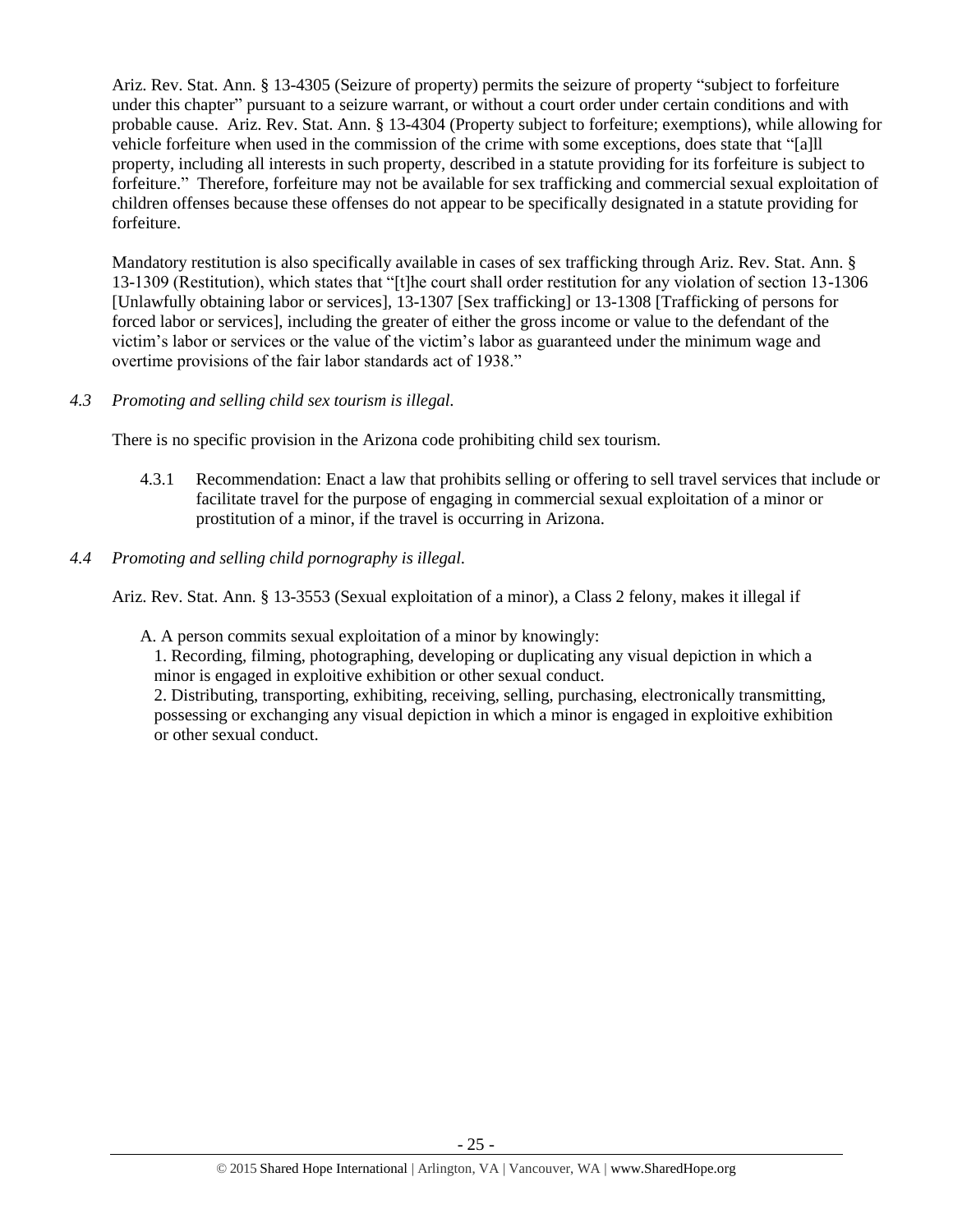#### **FRAMEWORK ISSUE 5: PROTECTIVE PROVISIONS FOR THE CHILD VICTIMS**

## *Legal Components:*

- *5.1 Statutorily-mandated victim services define "victim" to specifically include victims of domestic minor sex trafficking or commercial sexual exploitation of children (CSEC) to ensure prompt identification and access to victims' rights and services.*
- *5.2 The state sex trafficking statute expressly prohibits a defendant from raising consent of the minor to the commercial sex acts as a defense.*
- *5.3 Prostitution laws apply only to adults, preventing criminalization of minors under 18 for prostitution offenses.*
- *5.4 State law provides a non-punitive avenue to specialized services through one or more points of entry.*
- *5.5 Commercial sexual exploitation is identified as a type of abuse and neglect within child protection statutes.*
- *5.6 The definition of "caregiver" or another related term in the child welfare statutes is not a barrier to a sex trafficked child accessing the protection of child welfare.*
- *5.7 Crime victims' compensation is specifically available to a child victim of sex trafficking or commercial sexual exploitation of children (CSEC) without regard to ineligibility factors.*
- *5.8 Victim-friendly procedures and protections are provided in the trial process for minors under 18.*
- *5.9 Expungement or sealing of juvenile delinquency records resulting from arrests or adjudications for prostitution-related offenses committed as a result of, or in the course of, the commercial sexual exploitation of a minor is available within a reasonable time after turning 18.*
- *5.10 Victim restitution and civil remedies for victims of domestic minor sex trafficking or commercial sexual exploitation of children (CSEC) are authorized by law.*
- *5.11 Statutes of limitations for civil and criminal actions for child sex trafficking or commercial sexual exploitation of children (CSEC) offenses are eliminated or lengthened sufficiently to allow prosecutors and victims a realistic opportunity to pursue criminal action and legal remedies.*

*\_\_\_\_\_\_\_\_\_\_\_\_\_\_\_\_\_\_\_\_\_\_\_\_\_\_\_\_\_\_\_\_\_\_\_\_\_\_\_\_\_\_\_\_\_\_\_\_\_\_\_\_\_\_\_\_\_\_\_\_\_\_\_\_\_\_\_\_\_\_\_\_\_\_\_\_\_\_\_\_\_\_\_\_\_\_\_\_\_\_\_\_\_\_*

# *Legal Analysis:*

 $\overline{a}$ 

*5.1 Statutorily-mandated victim services define "victim" to specifically include victims of domestic minor sex trafficking or commercial sexual exploitation of children (CSEC) to ensure prompt identification and access to victims' rights and services.* 

Ariz. Rev. Stat. Ann. § 13-1309 states that "[t]he court shall order restitution for any violation of section 13- 1306 [Unlawfully obtaining labor or services], 13-1307 [Sex trafficking] or 13-1308 [Trafficking of persons for forced labor or services]." Ariz. Rev. Stat. Ann. § 13-1307 specifically identifies domestic minor sex trafficking victims, therefore they are recognized as victims for purposes of restitution. On the other hand, the code's general restitution statutes do not define victim, see Ariz. Rev. Stat. Ann. § 13-603. Thus CSEC victims are not expressly included for purposes of restitution.

Ariz. Rev. Stat. Ann. § 13-4401, the definitions provision for the chapter on "Crime Victims' Rights," defines "victim" in relevant part as "a person against whom the criminal offense<sup>46</sup> has been committed, including a minor." This definition relates to a wide range of victims' rights and services.

However, paragraph (C) of the Arizona Crime Victims' Bill of Rights found in Arizona's Constitution, art. II, sec. 2.1, could operate as a barrier to the identification of domestic minor sex trafficking victims as victims,

 $46$ Ariz. Rev. Stat. Ann. § 13-4401(6) defines a "criminal offense" as "conduct that gives a peace officer or prosecutor probable cause to believe that, a felony, a misdemeanor, a petty offense or a violation of a local criminal ordinance has occurred."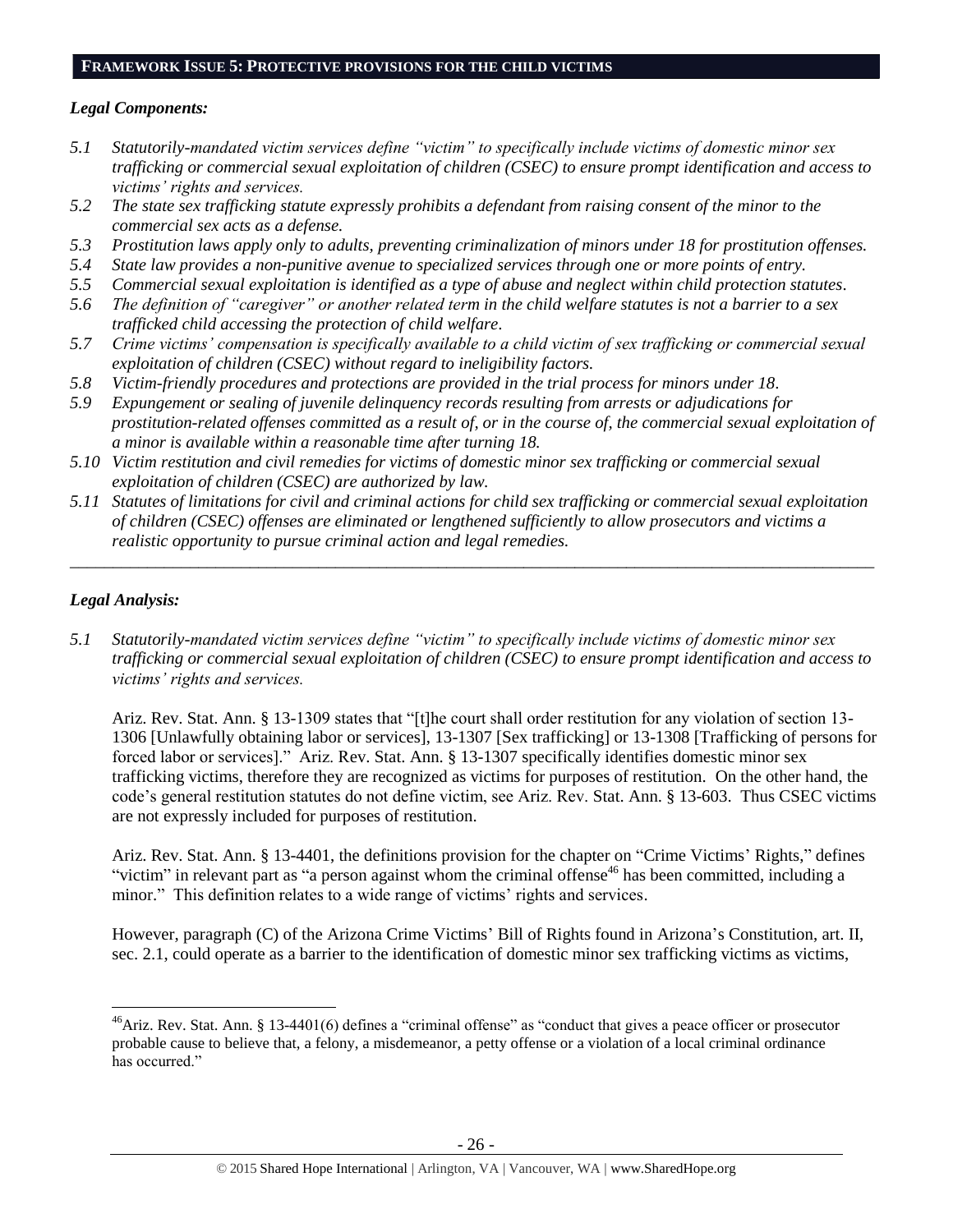since they are frequently held culpable and sometimes detained for crimes committed during their victimization, such as prostitution or drug possession. Paragraph (C) states,

(C) "Victim" means a person against whom the criminal offense has been committed or, if the person is killed or incapacitated, the person's spouse, parent, child or other lawful representative, except if the person is in custody for an offense or is the accused.

*5.2 The state sex trafficking statute expressly prohibits a defendant from raising consent of the minor to the commercial sex acts as a defense.*

Ariz. Rev. Stat. Ann. § 13-1307 (Sex trafficking), § 13-3212 (Child prostitution), and § 13-3552 (Commercial sexual exploitation of a minor) do not refer to a defense based on consent of the minor to the commercial sex act. However, the code does not specifically prohibit a defendant from raising such a defense.

For the noncommercial offense of sexual abuse, Ariz. Rev. Stat. Ann. § [13-1404](http://www.azleg.gov/FormatDocument.asp?inDoc=/ars/13/01404.htm)<sup>47</sup> (Sexual abuse; classification) provides that "[i]t is not a defense for a violation of this section [Sexual abuse] that the other person consented if the other person was fifteen, sixteen, or seventeen years of age and the defendant was in a position of trust. $^{48}$ 

- 5.2.1 Recommendation: Amend Ariz. Rev. Stat. Ann. § 13-1307 (Sex trafficking), § 13-3212 (Child prostitution), and § 13-3552 (Commercial sexual exploitation of a minor) to specifically prohibit a defendant prosecuted under these provisions from raising a defense based on consent of the minor to sex acts.
- *5.3 Prostitution laws apply only to adults, preventing criminalization of minors under 18 for prostitution offenses.*

Ariz. Rev. Stat. Ann. § 13-3214 (Prostitution) contains age-neutral provisions and renders minors under the age of 18 liable to prosecution for prostitution offenses.

- 5.3.1 Recommendation: Amend Ariz. Rev. Stat. Ann. § 13-3214 (Prostitution ) to eliminate liability for prostitution offenses for all minors under 18.
- *5.4 State law provides a non-punitive avenue to specialized services through one or more points of entry.*

## **Child Identified as Abused/Neglected**

Pursuant to Ariz. Rev. Stat. Ann. § 8-201(2) and § 8-201(24) (Definitions), a commercially sexually exploited child is likely to be identified as abused or neglected. However, if a child is identified as abused or neglected under § 8-201(2) or § 8-201(24), the definition of custodian under Ariz. Rev. Stat. Ann. § 8-201 is not sufficiently broad to involve the Department of Child Safety (DCS) in investigations where the child is in the custody or control of a non-family trafficker. Pursuant to  $\S$  8-201(2), "[a]buse means the infliction or allowing of physical injury, impairment of bodily function or disfigurement or the infliction of or allowing another person to cause serious emotional damage . . . and is caused by the acts or omissions of an individual who has the care, custody and control of a child." Additionally, pursuant to § 8-201(9) "[c]ustodian means a person, other than a parent or legal guardian, who stands in loco parentis to the child or a person to whom legal custody of the child has been given by order of the juvenile court."

 $\overline{a}$ 

 $47$  The text of Ariz. Rev. Stat. Ann. § 13-1404 (Sexual abuse; classification), 13-401 (Definitions; factors) and included here and elsewhere in this report includes amendments made by the enactment of House Bill 2299 during the 1st Regular Session of the 52nd Arizona Legislature (effective July 3, 2015)

<sup>48</sup> *See supra* note [20](#page-10-0) for definition of "position of trust."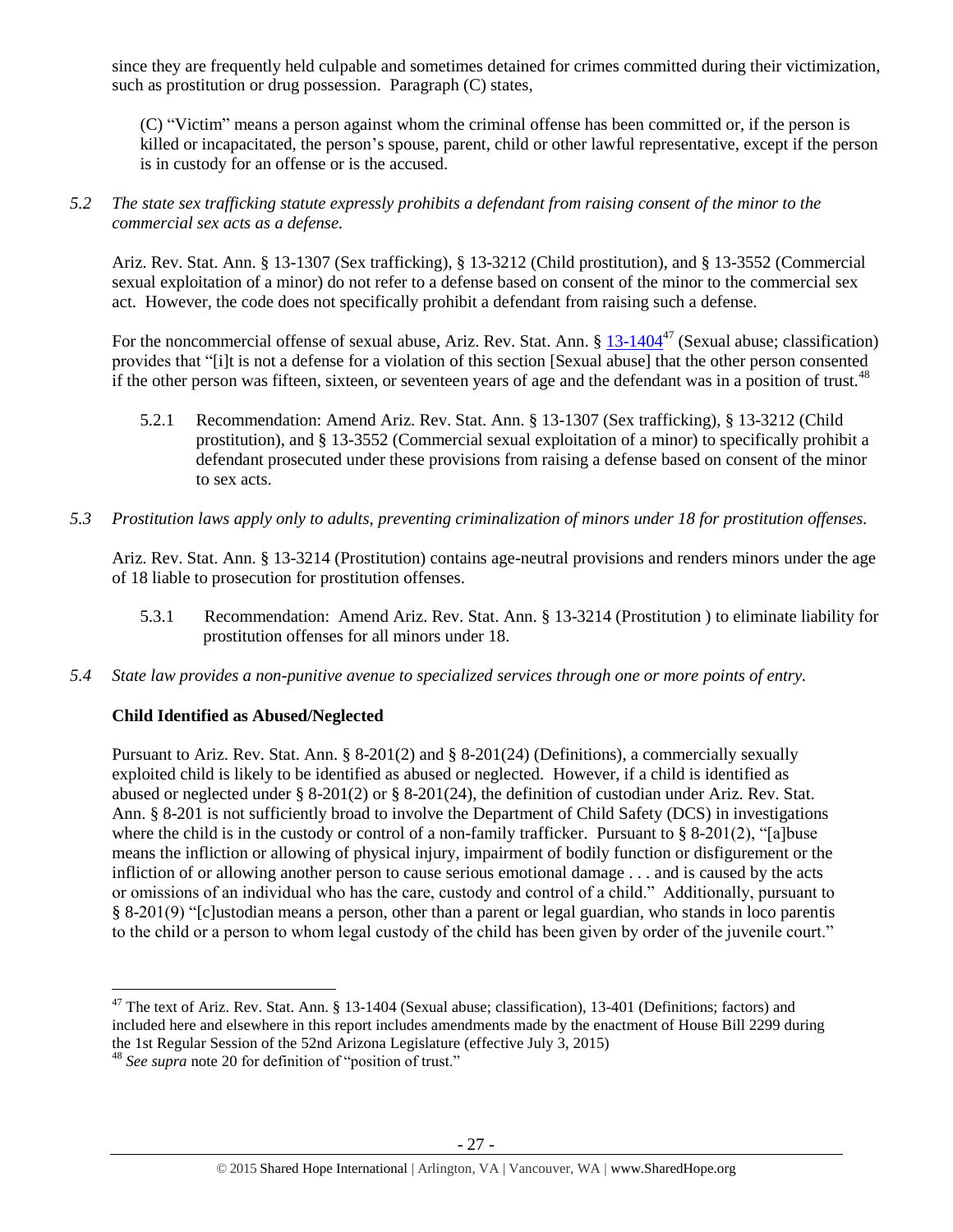Pursuant to Ariz. Rev. Stat. Ann. § 8-455 The Department of Child Safety is required to operate and maintain a centralized intake hotline for the purpose of receiving all communications concerning suspected abuse or neglect of children. Pursuant to § 8-455(A), "[i]f a person communicates suspected abuse or neglect to a department employee other than through the hotline, the employee shall refer the person or communication to the hotline." The hotline is operated to "quickly and efficiently provide information to a law enforcement agency or prepare a report for investigation . . .." pursuant to § 8- 455(B)(3). If the report contains a criminal conduct allegation, the hotline worker must report<sup>49</sup> it to the office of Child Welfare Investigations and to the appropriate law enforcement agency. Ariz. Rev. Stat. Ann. § 8-456 states, "t]he Office of Child Welfare Investigations shall investigate reports for investigation that contain a criminal conduct allegation . . . ."

#### I Initial Custody

 $\overline{a}$ 

#### *a) Authority following initial custody*

The sex trafficking, child prostitution, and CSEC laws do not refer to a specific protective response for child victims. Intervention is possible through Ariz. Rev. Stat. Ann.  $\S 8-821^{50}$  (Taking into temporary custody), which states in part,

B. A child may be taken into temporary custody by a peace officer, a child welfare investigator, or a child safety worker if temporary custody is clearly necessary to protect the child because probable cause exists to believe that the child is either:

1. A victim or will imminently become a victim of abuse<sup>51</sup> or neglect.

2. Suffering serious physical<sup>52</sup> or emotional injury<sup>53</sup> that can only be diagnosed by a medical doctor or psychologist.

 $50$  The text of Ariz. Rev. Stat. Ann. § 8-821 included here and elsewhere in this report includes amendments made by the enactment of House Bill 2098 during the 1st Regular Session of the 52nd Arizona Legislature (effective July 3, 2015).

 $51$  Ariz. Rev. Stat. Ann. § 8-201(2) defines "abuse" as "the infliction or allowing of physical injury, impairment of bodily function or disfigurement or the infliction of or allowing another person to cause serious emotional damage as evidenced by severe anxiety, depression, withdrawal or untoward aggressive behavior and which emotional damage is diagnosed by a medical doctor or psychologist and is caused by the acts or omissions of an individual who has the care, custody and control of a child." According to a relevant part of the definition, "Abuse includes: (a) Inflicting or allowing sexual abuse pursuant to section 13-1404, sexual conduct with a minor pursuant to section 13-1405, sexual assault pursuant to section 13-1406, molestation of a child pursuant to section 13-1410, commercial sexual exploitation of a minor pursuant to section 13-3552, sexual exploitation of a minor pursuant to section 13- 3553, incest pursuant to section 13-3608 or child prostitution pursuant to section 13-3212."

<sup>53</sup> Ariz. Rev. Stat. Ann. § 8-201(32) states,

<sup>&</sup>lt;sup>49</sup> Pursuant to Ariz. Rev. Stat. Ann. § 8-455 "A hotline worker shall prepare a report for investigation if all of the following are alleged: 1. The suspected conduct would constitute abuse or neglect. 2. The suspected victim of the conduct is under eighteen years of age. 3. The suspected victim of the conduct is a resident of or present in this state of any act involved in the suspected abuse or neglect occurred in this state. 4. The person suspected of committing the abuse or neglect is the parent, guardian, or custodian of the victim or an adult member of the victim's household."

<sup>52</sup> Ariz. Rev. Stat. Ann. § 8-201(33) defines "serious physical injury" as "an injury that is diagnosed by a medical doctor and that does any one or a combination of" several things, including, "the result of sexual abuse pursuant to section 13-1404, sexual conduct with a minor pursuant to section 13-1405, sexual assault pursuant to section 13- 1406, molestation of a child pursuant to section 13-1410, child prostitution pursuant to section 13-3212, commercial sexual exploitation of a minor pursuant to section 13-3552, sexual exploitation of a minor pursuant to section 13- 3553 or incest pursuant to section 13-3608."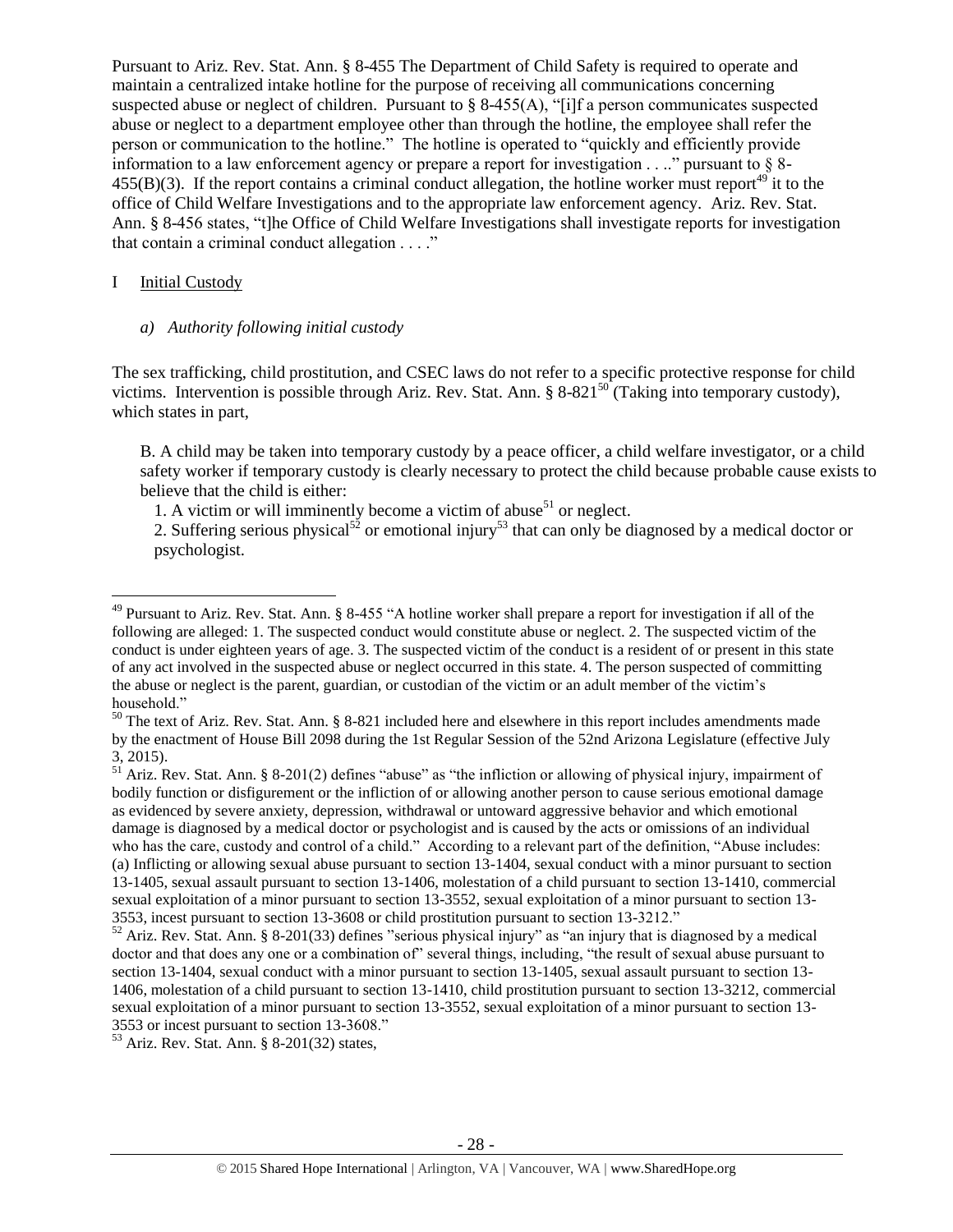. . . . . . . .

 $\overline{a}$ 

D. A person who takes a child into custody pursuant to subsection B, paragraph 2 of this section shall immediately have the child examined by a medical doctor or psychologist. After the examination the person shall release the child to the custody of the parent or guardian of the child unless the examination reveals abuse or neglect. Temporary custody of a child taken into custody pursuant to subsection B, paragraph 2 of this section shall not exceed twelve hours.

E. A child who is taken into temporary custody pursuant to this article shall not be detained in a police station, jail or lockup where adults charged with or convicted of a crime are detained. F. A child shall not remain in temporary custody for more than seventy-two hours excluding Saturdays, Sundays and holidays unless a dependency petition is filed.<sup>54</sup>

Another way that a child may be taken into custody is through the Office of Child Welfare Investigations within the Department of Child Safety pursuant to Ariz. Rev. Stat. §  $8-456(C)(2)$  which states,

After receiving a report for investigation from the centralized intake hotline pursuant to section 8-455, an investigator shall do all of the following:

2. If required by section 8-821 and subject to section 8-871, take a child into temporary custody. Law enforcement officers shall cooperate with the department to remove a child from the custody of the child's parents, guardian or custodian when necessary."

Pursuant to Ariz. Rev. Stat. § 8-471(E) a child welfare investigator<sup>55</sup> shall:

(c) Is the result of sexual abuse pursuant to section 13-1404, sexual conduct with a minor pursuant to section 13-1405, sexual assault pursuant to section 13-1406, molestation of a child pursuant to section 13-1410, child prostitution pursuant to section 13-3212, commercial sexual exploitation of a minor pursuant to section 13-

3552, sexual exploitation of a minor pursuant to section 13-3553 or incest pursuant to section 13-3608. <sup>54</sup> A domestic minor sex trafficking victim may also enter the system through the Department of Child Safety (DCS). Ariz. Rev. Stat. Ann. § 8-304(B) (Investigation of alleged acts of delinquency, dependency and incorrigibility) states,

B. A department investigator is responsible for the complete investigation of all complaints of alleged dependency, and a criminal conduct allegation shall be investigated in cooperation with the appropriate law enforcement agencies and according to the protocols established pursuant to section 8-817. The department shall be responsible for the disposition of such child unless the matter requires the intervention of the court. . . .

<sup>55</sup> Pursuant to Ariz. Rev. Stat. § 8-471 (C), child welfare investigators should have "received training to understand law enforcement's role in cases of criminal child abuse or neglect and in social services offered by the department.." Ariz. Rev. Stat. § 41-1969.01(D) further provides that the investigators shall be provided with training, at a minimum, in the following areas:

(1) First responder training on responding to reports of child abuse.

… (3) Child physical and sexual abuse investigation.

… (6) A child's constitutional rights as a victim of a crime pursuant to article II, section 2.1, Constitution of Arizona.

Pursuant to Ariz. Rev. Stat. § 8-471(E), a child welfare investigator also must:

#### (1) Protect children.

(2) Assess, respond to or investigate all criminal conduct allegations , which shall be a priority, but not otherwise exercise the authority of a peace officer.

<sup>29.</sup> "Serious emotional injury" means an injury that is diagnosed by a medical doctor or a psychologist and that does any one or a combination of the following: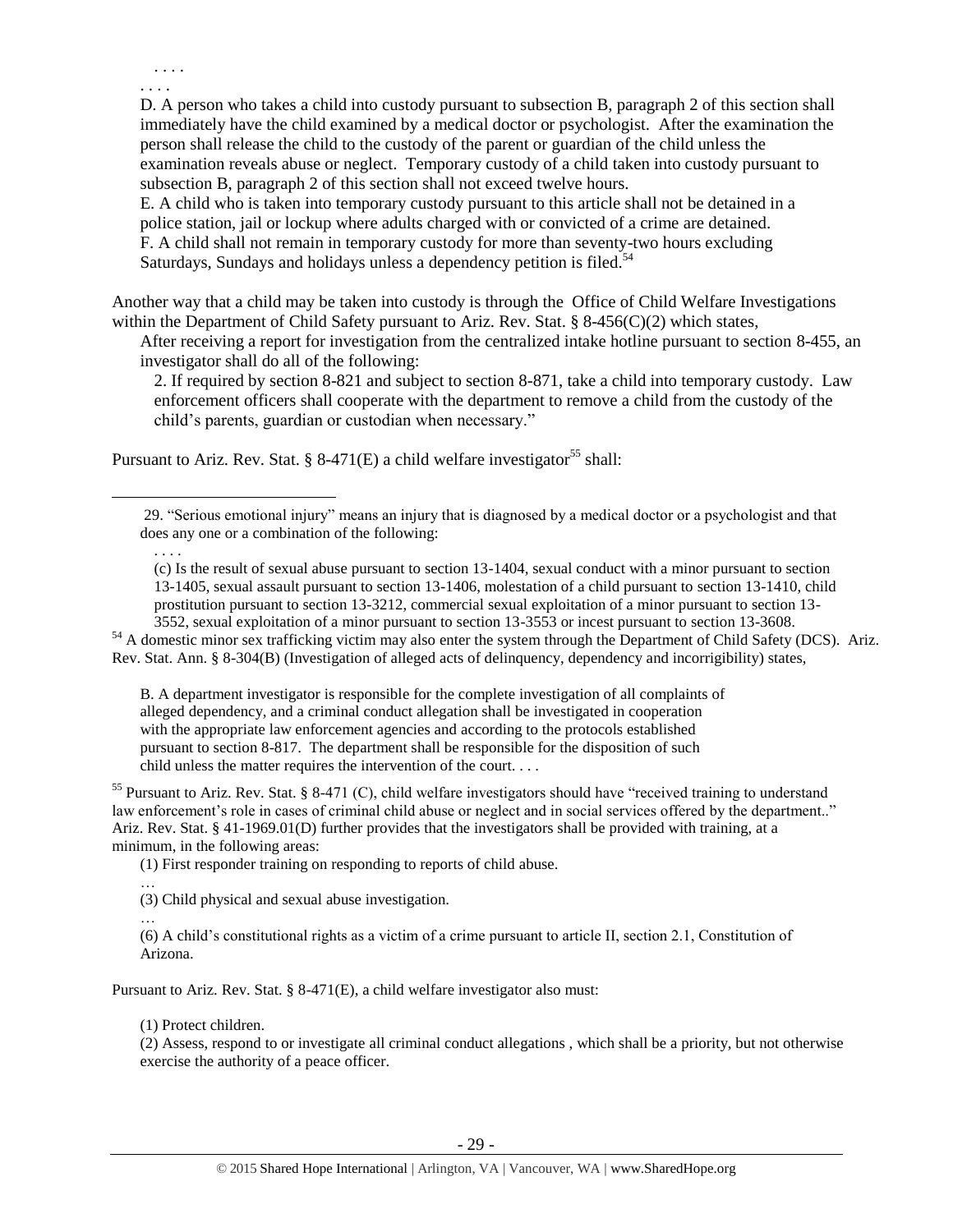(5) Take a child into temporary custody as provided in section 8-821 [Taking into temporary custody]. Law enforcement officers shall cooperate with the department to remove a child from the custody of the child's parents, guardian or custodian pursuant to section 8-821. A child welfare investigator who is responding to or investigating a report containing a criminal conduct allegation shall have the primary responsibility for making the decision whether to take a child into temporary custody.

(6) Evaluate conditions created by the parents, guardian or custodian that would support or refute the allegation that the child should be adjudicated dependent. The investigator shall then determine whether any child is in need child safety services.

(7) Identify, promptly obtain and abide by court orders that restrict or deny custody, visitation or contact by a parent or other person in the home with the child and notify appropriate personnel within the department to preclude violations of a court order in the provision of any services.

*b) Placement*

 $\overline{a}$ 

Pursuant to Ariz. Rev. Stat. § 8-471 (F), "Unless a dependency petition is filed, a child shall not remain in temporary custody for a period exceeding seventy-two hours, excluding Saturdays, Sundays and holidays. If a petition is not filed, the child shall be released to the child's parent, guardian or custodian."

# II Process following initial custody

Under Ariz. Rev. Stat. Ann. § 8-841, "Any interested party may file a petition to commence proceedings in the juvenile court alleging that a child is dependent."

## III Placement process pending adjudication/investigation

Ariz. Rev. Stat. Ann. § 8-824(A) (Preliminary protective hearing) states, "The court shall hold a preliminary protective hearing to review the taking into temporary custody of a child pursuant to section 8-821 not fewer than five days nor more than seven days after the child is taken into custody, excluding Saturdays, Sundays and holidays. If clearly necessary to prevent abuse or neglect, to preserve the rights of a party or for other good cause shown, the court may grant one continuance that does not exceed five days." Ariz. Rev. Stat. Ann. § 8- 824(F) explains that "[t]he petitioner has the burden of presenting evidence as to whether there is probable cause to believe that continued temporary custody is clearly necessary to prevent abuse or neglect pending the hearing on the dependency petition." Ariz. Rev. Stat. Ann. § 8-824(J) states,

At the hearing, if the child is not returned to the parent or guardian, the court shall:

<sup>(3)</sup> Not interview a child without the prior written consent of the parent, guardian or custodian of the child unless either:

<sup>(</sup>a) The child initiates contact with the investigator.

<sup>(</sup>b) The child who is interviewed is the subject of, is the sibling of or is living with the child who is the subject of an abuse or abandonment investigation pursuant to paragraph 4, subdivision (b) of this subsection.

<sup>(</sup>c) The interview is conducted pursuant to the terms of the protocols established pursuant to section 8-817.

<sup>(4)</sup> After the receipt of any report or information pursuant to paragraph 2 of this subsection, immediately do both of the following:

<sup>(</sup>a) Notify the appropriate municipal or county law enforcement agency if they have not already been notified. (b) Make a prompt and thorough investigation of the nature, extent and cause of any condition that would tend to support or refute the report of child abuse or neglect when investigating allegations pursuant to paragraph 2 of this subsection. . . .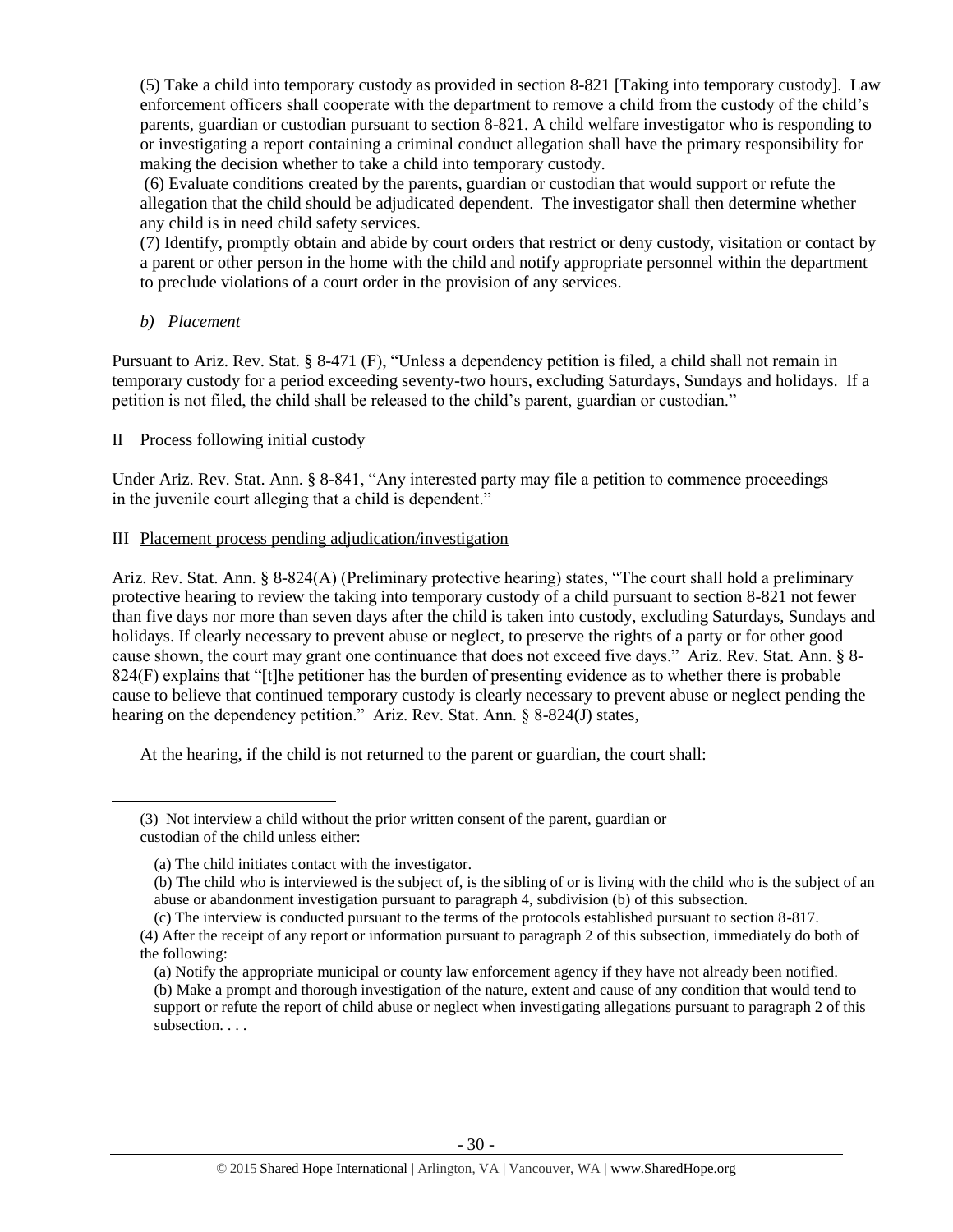1. Enter orders regarding the placement of the child pending the determination of the dependency petition and visitation, if any.

2. If a relative is identified as a possible placement for the child, notify the relative of the right to be heard in any proceeding to be held with respect to the child.

3. Determine if the tasks and services set forth in the case plan are reasonable and necessary to carry out the case plan.

# **Child Identified as Delinquent**

Under Ariz. Rev. Stat. Ann. § 8-305(C), while the juvenile hearing is pending, a juvenile shall not be confined with adults charged or convicted of a crime, except that:

(1) A juvenile who is accused of a criminal offense or who is alleged to be delinquent may be securely detained in such location for up to six hours until transportation to a juvenile detention center can be arranged if the juvenile is kept in a physically separate section from any adult who is charged with or convicted of a crime and no sight or sound contact between the juvenile and any charged or convicted adult is permitted, except to the extent authorized under federal laws or regulations. (2) A juvenile who is transferred as provided in section 8-327 [Transfer hearing] to the criminal division of the superior court may be securely detained if the juvenile is kept in a physically separate section from any adult charged with or convicted of a crime, and no sight or sound contact with any charged or convicted adult is permitted, except to the extent authorized under federal laws or regulations.

(3) A juvenile who is arrested for an offense listed in section 13-501 [Persons under eighteen years of age; felony charging; definitions] may be detained in a juvenile facility until formally charged as an adult. After a juvenile has been formally charged as an adult the juvenile may be securely detained in an adult facility if the juvenile is detained separately from any adult charged with or convicted of a crime, except to the extent authorized under federal laws or regulations.

Under Ariz. Rev. Stat. Ann. § 8-305(D):

A child who is alleged to be delinquent or who is alleged to be incorrigible shall not be securely detained in a jail or lockup in which adults charged with or convicted of a crime are detained. A child may be nonsecurely detained if necessary to obtain the child's name, age, residence or other identifying information for up to six hours until arrangements for transportation to any shelter care facility, home, or other appropriate place can be made. A child who is nonsecurely detained shall be detained separately from any adult charged with or convicted of a crime, and no sight or sound contact with any charged or convicted adult is permitted, except to the extent authorized under federal laws or regulations.

Pursuant to Ariz. Rev. Stat. Ann. § 8-301 (Commencement of proceedings), proceedings are commenced when the county attorney files a petition. Subject to some exceptions, Ariz. Rev. Stat. Ann. § 8-321 (Referrals; diversions; conditions; community based alternative programs) permits the county attorney to divert the juvenile prior to any court disposition to either a "community based alternative program" or to a "diversion program administered by the juvenile court."

The referral is submitted by the juvenile probation officer to the county attorney to determine if a petition, that the juvenile should be diverted or referred to a community based alternative program, should be filed. Ariz. Rev. Stat. § 8-321(E).

Ariz. Rev. Stat. Ann. § 8-321 (Referrals; diversions; conditions; community based alternative programs) gives sole discretion to the county attorney to decide whether to divert to the juvenile court diversion program or defer prosecution of a minor charged with a delinquency offense in favor of a community based alternative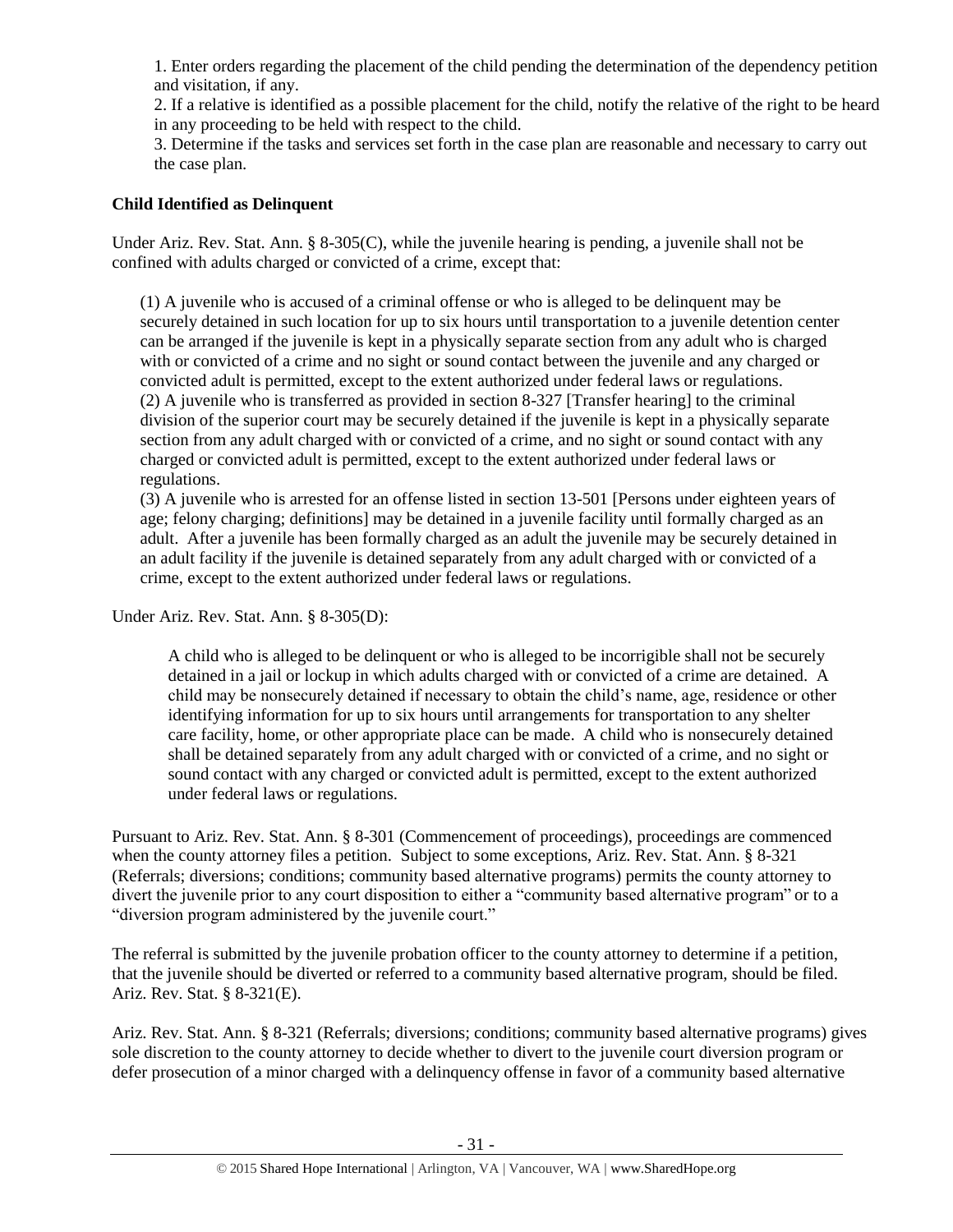program. Diversion provides the opportunity to avoid adjudication and the resulting criminal record so long as the juvenile successfully completes the program. Ariz. Rev. Stat. Ann. § 8-321(G). The community-based alternative program involves a contract between the juvenile, the parents, and the county prosecutor. Ariz. Rev. Stat. Ann. § 8-321(L). Pursuant to Ariz. Rev. Stat. Ann § 8-321(J), "[a]fter holding a meeting the participants in the community based alternative program may agree on any legally reasonable consequences that that the participants determine are necessary to fully and fairly resolve the matter except confinement." Under Ariz. Rev. Stat. Ann. § 8-321(M), f the juvenile is faced with these reasonable consequences and then successfully completes the program:

the county attorney shall not file a petition in juvenile court and the program's resolution shall not be used against the juvenile in any further proceeding and is not an adjudication of incorrigibility or delinquency. The resolution of the program is not a conviction of crime, does not impose any civil disabilities ordinarily resulting from a conviction and does not impose any civil disabilities ordinarily resulting from a conviction and does not disqualify the juvenile in any civil service application or appointment.

Pursuant to Ariz. Rev. Stat. Ann. § 8-321,

(P) If the juvenile does not acknowledge responsibility for the offense, or fails to comply with the consequences set by the community based alternative program, the case shall be submitted to the county attorney for review.

(Q) After reviewing a referral, if the county attorney declines prosecution, the county attorney may return the case to the juvenile probation department for further action as provided in subsection F of this section.

However, if the juvenile successfully complies with the conditions set forth by the probation officer and completes any program or further requirements that the officer requests, "the county attorney shall not file a petition in juvenile court and the program's resolution shall not be used against the juvenile in any further proceeding and is not an adjudication of incorrigibility or delinquency. The resolution of the program is not a conviction of crime, does not impose any civil disabilities ordinarily resulting from a conviction, and does not disqualify the juvenile in any civil service application or appointment." Ariz. Rev. Stat. § 8-321 (G), (M).

# V Outcomes

 $\overline{a}$ 

If a child is identified as a delinquent<sup>56</sup> for the offense of prostitution (misdemeanor), a prostitution-related offense, or an offense committed while being prostituted or used in pornography, rather than identified as a victim of abuse or a victim of a crime, the court could enter a disposition order for probation or detention pursuant to Ariz. Rev. Stat. Ann. § 8-341 (Disposition and commitment).

Once the judge has received and reviewed the evidence, the judge may enter judgment on the proper disposition of the adjudication hearing, the judge may specify placement of the juvenile in the following manner, under Ariz. Rev. Stat. Ann. § 8-341 (A) (Disposition and commitment; definitions),

(1) It may award a delinquent juvenile: $57$ 

<sup>&</sup>lt;sup>56</sup> Pursuant to Ariz. Rev. Stat. Ann. § 8-307(A) (Delinquency hearings; required attendance of cited child; referring to youth service bureau; notification of parents), "…any child, ten years of age or older, against whom a complaint has been filed citing the commission of a delinquent act shall appear at the juvenile court ... When the offense alleged is a misdemeanor other than assault or battery and is the child's first offense according to juvenile court records, the juvenile court may, in its sole discretion, refer the child to a youth service bureau or similar counseling program or make the complaint a matter of record in lieu of the child appearing at the juvenile court."

<sup>57</sup> Ariz. Rev. Stat. Ann. § 8-201(12) defines a "[d]elinquent juvenile as a child who is adjudicated to have committed a delinquent act." Ariz. Rev. Stat. Ann. § 8-201(11) defines a "[d]elinquent act" as "an act by a juvenile that if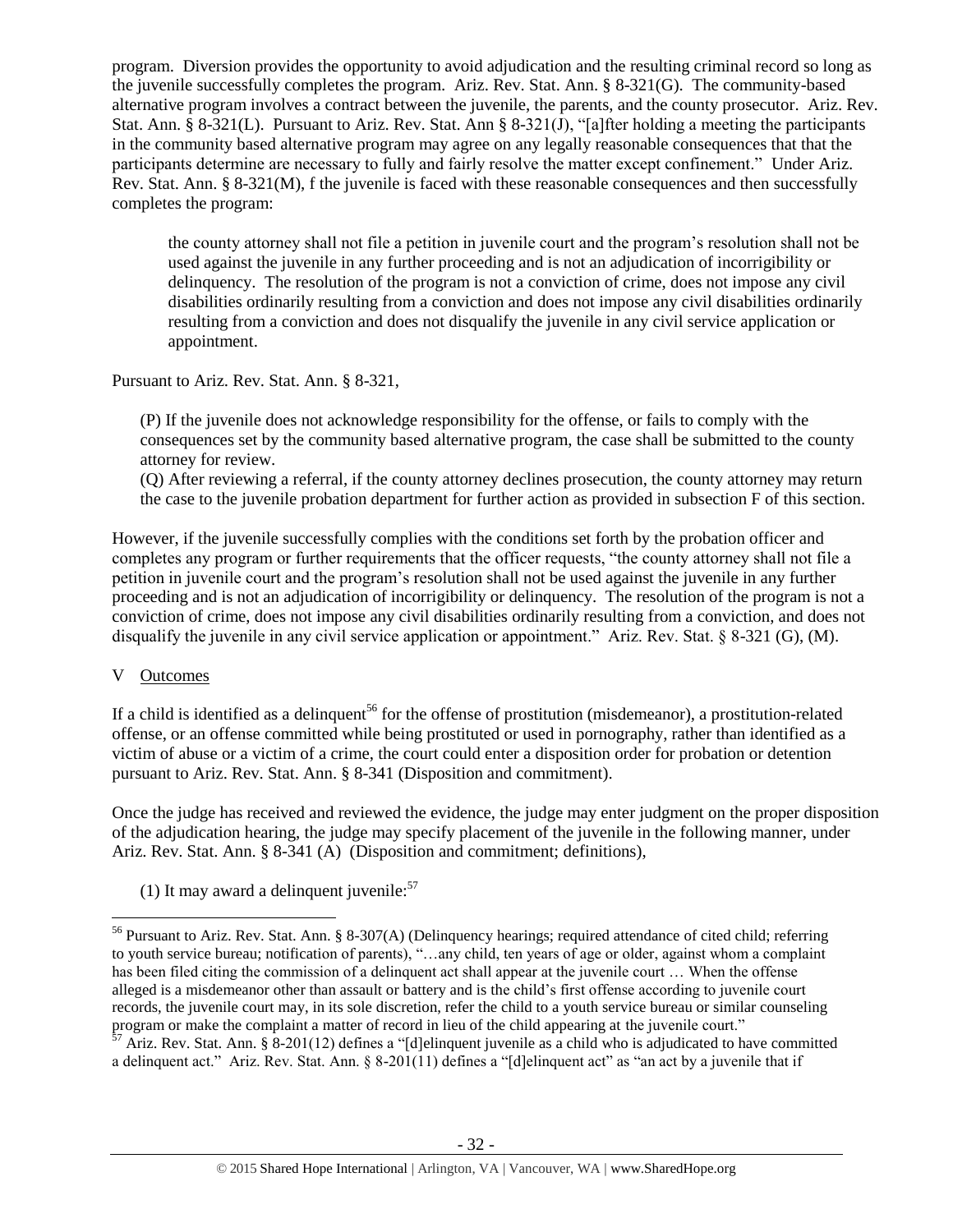(a) To the care of the juvenile's parents, subject to the supervision of the probation department.

(b) To a probation department, subject to any conditions the court may impose, including a period of incarceration in a juvenile detention center of not more than one year.

(c) To a reputable citizen of good moral character, subject to the supervision of a probation department.

(d) To a private agency or institution, subject to the supervision of a probation officer.

(e) To the department of juvenile corrections.

(f) To maternal or paternal relatives, subject to the supervision of a probation department

(g) To an appropriate official of a foreign country of which the juvenile is a foreign national who is a foreign national who is unaccompanied by a parent or guardian in this state to remain on unsupervised

probation for at least one year on the condition that the juvenile cooperate with that official. (2) It may award an incorrigible child: $58$ 

(a) To the care of the child's parents, subject to the supervision of a probation department.

(b) To the protective supervision of a probation department, subject to any conditions the court may impose.

(c) To a reputable citizen of good moral character, subject to the supervision of a probation department.

(d) To a public or private agency, subject to the supervision of a probation department.

(e) To maternal or paternal relatives, subject to the supervision of a probation department.

Pursuant to Ariz. Rev. Stat. Ann. § 8-341(B), "[i]f a juvenile is placed on probation pursuant to this section, the period of probation may continue until the juvenile's eighteenth birthday, except that the term of probation shall not exceed one year if all of the following apply:

(1) The juvenile is not charged with a subsequent offense.

(2) The juvenile has not been found in violation of a condition of probation.

(3) The court has not made a determination that it is in the best interests of the juvenile or the public to require continued supervision. The court shall state by minute entry or written order its reasons for finding that continued supervision is required.

(4) The offense for which the juvenile is placed on probation does not involve a dangerous offense as defined in section 13-105.

(5) The offense for which the juvenile is placed on probation does not involve a violation of title 13, chapter 14 or 35.1.

(6) Restitution ordered pursuant to section 8-344 has been made.

 $\overline{a}$ 

(7) The juvenile's parents have not requested that the court continue the juvenile's probation for more than one year.

guardian or custodian and who is beyond the control of that person.

committed by an adult would be a criminal offense or a petty offense, a violation of any law of this state, or of another state if the act occurred in that state, or a law of the United States, or a violation of any law that can only be violated by a minor and that has been designated as a delinquent offence, or any ordinance of a city, county or political subdivision of this state defining crime. Delinquent act does not include an offense under section 13-501, subsection 13-501, subsection A or B if the offense is filed in adult court. Any juvenile who is prosecuted as an adult or who is remanded for prosecution as an adult shall not be adjudicated as a delinquent juvenile for the same offense."

<sup>58</sup> Ariz. Rev. Stat. Ann. § 8-201(18) defines "[i]ncorrigible child" as "a child who":

<sup>(</sup>a) Is adjudicated a child who refused to obey the reasonable and proper orders or directions of a parent,

<sup>(</sup>b) Is habitually truant from school as defined in section 15-803, subsection C.

<sup>(</sup>c) Is a runaway from the child's home or parent, guardian or custodian.

<sup>(</sup>d) Habitually behaves in such a manner as to injure or endanger the morals or health of self or others.

<sup>(</sup>e) Commits any act constituting an offense that can only be committed by a minor and that is not designated a delinquent act.

<sup>(</sup>f) Fails to obey any lawful order of a court of competent jurisdiction given in a noncriminal action.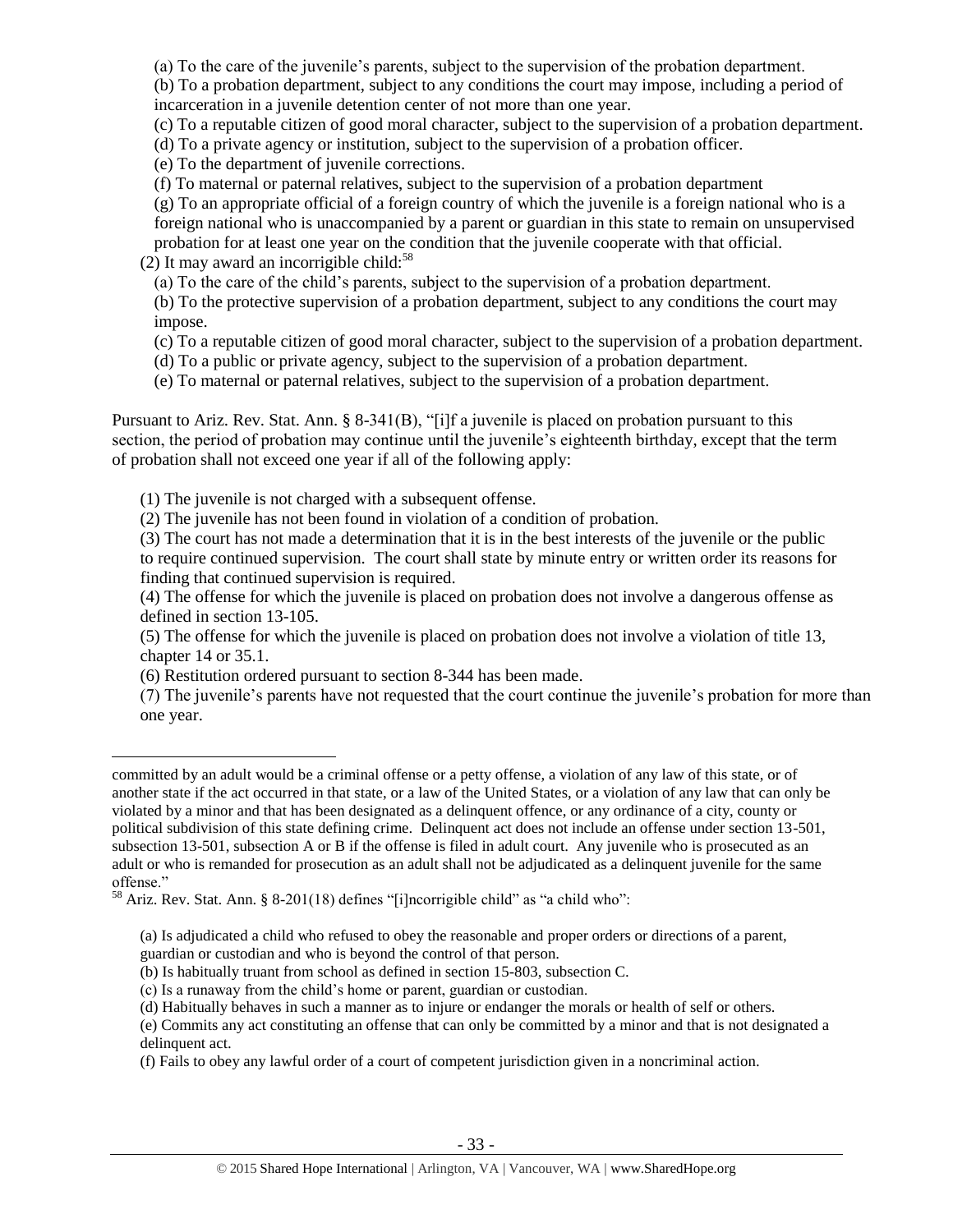A juvenile fourteen years of age or older shall be placed on juvenile intensive probation if he or she is adjudicated as a repeat felony offender.<sup>59</sup> Ariz. Rev. Stat. Ann, § 8-341(D).

Furthermore, pursuant to Ariz. Rev. Stat. Ann. § 8-341(N), "[n]otwithstanding any law to the contrary, if a person under the supervision of the court is an adjudicated delinquent juvenile at the time the person reaches eighteen years of age, treatment or services may be provided until the person reaches twenty-one years of age if the court, the person or the state agree to the provision of the treatment and a motion to transfer the person pursuant to section 8-327 has not been filed or withdrawn. The court may terminate the provision of services after the person reaches eighteen years of age if the court determines that any of the following applies:

- (1) The person is not progressing toward treatment goals.
- (2) The person terminates treatment.
- (3) The person commits a new offense after reaching eighteen years of age.
- (4) Continued treatment is not required or is not in the best interests of the state or the person.

Under Ariz. Rev. Stat. Ann. § 8-245(A), "[w]hen a child under the jurisdiction of the juvenile court appears to be in need of medical or surgical care, the juvenile court may order the parent, guardian or custodian to provide treatment of the child in a hospital or otherwise…"

- 5.4.1. Recommendation: Enact a mandatory protective response for juvenile sex trafficking victims that provides an avenue to specialized services outside detention.
- *5.5 Commercial sexual exploitation is identified as a type of abuse and neglect within child protection statutes.*

Ariz. Rev. Stat. Ann. § 8-201(2) (Definitions) defines "abuse" in part as

the infliction or allowing of physical injury, impairment of bodily function or disfigurement or the infliction of or allowing another person to cause serious emotional damage as evidenced by severe anxiety, depression, withdrawal or untoward aggressive behavior and which emotional damage is diagnosed by a medical doctor or psychologist and is caused by the acts or omissions of an individual who has the care, custody and control of a child. Abuse includes:

(a) Inflicting or allowing sexual abuse pursuant to section 13-1404, sexual conduct with a minor pursuant to section 13-1405, sexual assault pursuant to section 13-1406, molestation of a child pursuant to section 13-1410, commercial sexual exploitation of a minor pursuant to section 13-3552, sexual exploitation of a minor pursuant to section 13-3553, incest pursuant to section 13-3608 or child prostitution pursuant to section 13-3212.

. . . .

 $\overline{a}$ 

Ariz. Rev. Stat. Ann. § 8-201(24) defines "neglect" or "neglected" as

(e) Deliberate exposure of a child by a parent, guardian or custodian to sexual conduct as defined in section 13-3551 or to sexual contact, oral sexual contact or sexual intercourse as defined in section 13-1401,

<sup>&</sup>lt;sup>59</sup> Ariz. Rev. Stat. Ann. § 8-341(V)(2) defines a "[r]epeat felony offender" as "a juvenile to whom both of the following apply: (a) Is adjudicated delinquent for an offense that would be a felony offense if committed by an adult. (b) Previously has been adjudicated a first time felony juvenile offender." A first time felony juvenile offender is defined as "a juvenile who is adjudicated delinquent for an offense that would be a felony offense if committed by an adult." Ariz. Rev. Stat. Ann. § 8-341(V)(1). Under Ariz. Rev. Stat. Ann. § 13-3214(E)(4) (Prostitution; classification), "a person who has previously be convicted of three or more violations of this section and who commits a subsequent violation of this section is guilty of a class 5 felony..."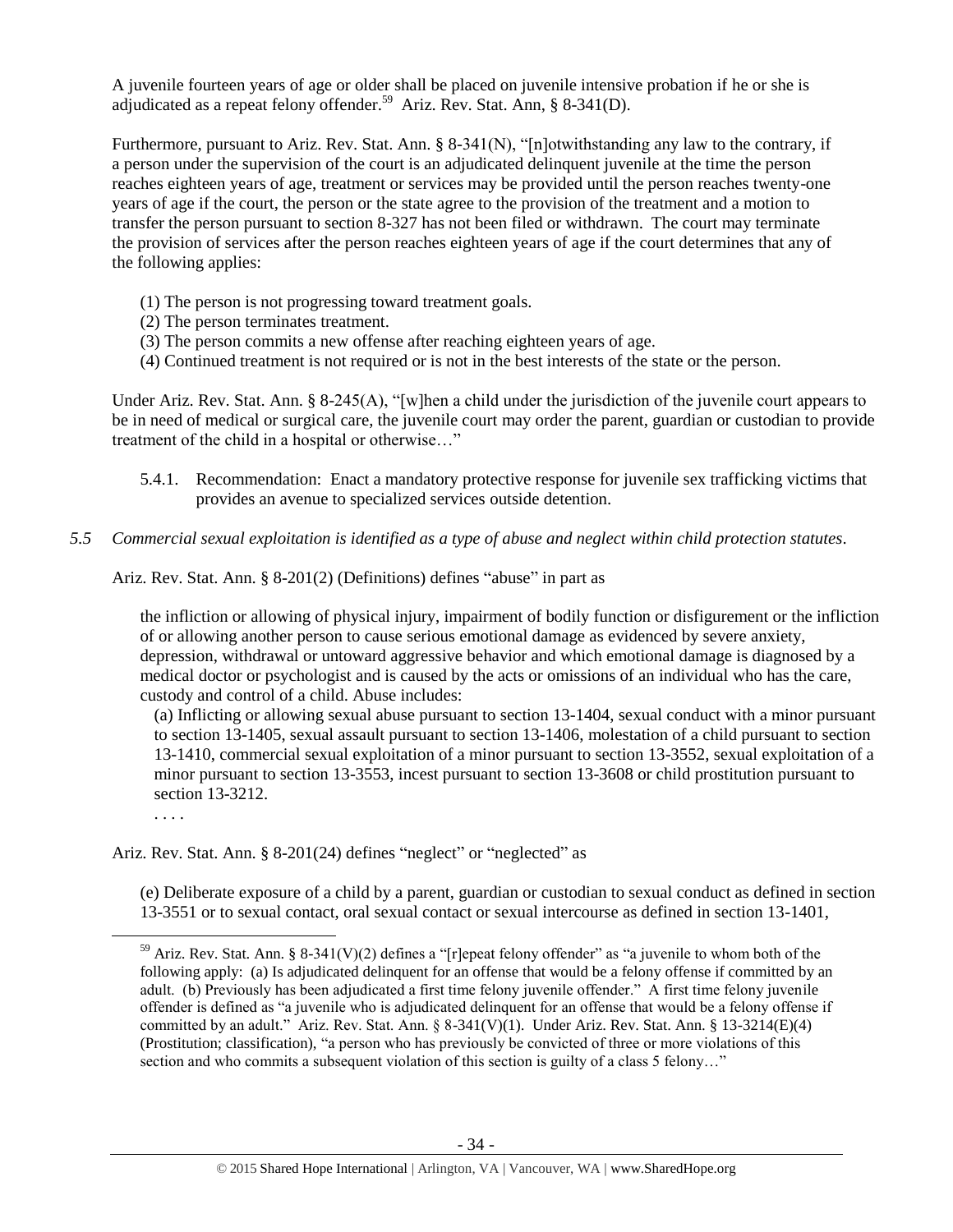bestiality as prescribed in section 13-1411 or explicit sexual materials as defined in section 13-3507. (f) Any of the following acts committed by the child's parent, guardian or custodian with reckless disregard as to whether the child is physically present:

- (i) Sexual contact as defined in section 13-1401.
- (ii) Oral sexual contact as defined in section 13-1401.
- (iii) Sexual intercourse as defined in section 13-1401.
- (iv) Bestiality as prescribed in section 13-1411.
- 5.5.1 Recommendation: Amend Ariz. Rev. Stat. Ann. § 8-201(2)(a) to include Ariz. Rev. Stat. Ann. § 13- 1307 (Sex trafficking) in the list of commercial sexual offenses that constitute "abuse."
- *5.6 The definition of "caregiver" or another related term in the child welfare statutes is not a barrier to a sex trafficked child accessing the protection of child welfare.*

Ariz. Rev. Stat. Ann. § 8-304(B) (Investigation of alleged acts of delinquency, dependency and incorrigibility) states in part that "[a] department investigator is responsible for the complete investigation of all complaints of alleged dependency, and a criminal conduct allegation shall be investigated in cooperation with the appropriate law enforcement agencies and according to the protocols established pursuant to section 8-817." As noted above, "criminal conduct allegation" is defined in Ariz. Rev. Stat. Ann. § 8-801 to be "an allegation of conduct by a parent, guardian or custodian of a child . . . ." "Custodian" is defined in Ariz. Rev. Stat. Ann. § 8-201(9) (Definitions) as "a person, other than a parent or legal guardian, who stands in loco parentis to the child or a person to whom legal custody of the child has been given by order of the juvenile court." Therefore, the definition of "custodian" seems unlikely to include non-family traffickers.

- 5.6.1 Recommendation: Amend the definition of "custodian" in Ariz. Rev. Stat. Ann. § 8-201 (Definitions) to allow protection from DCS for juvenile sex trafficking victims irrespective of the perpetrator of the abuse.
- *5.7 Crime victims' compensation is specifically available to a child victim of sex trafficking or commercial sexual exploitation of children (CSEC) without regard to ineligibility factors.*

Ariz. Rev. Stat. Ann. § 41-2407 (Victim compensation and assistance fund; subrogation) establishes a victim compensation and assistance fund administered by the Arizona criminal justice commission. The fund's operational details are set forth in Arizona's Administrative Code (Ariz. Admin. Code). The Administrative Code contains ineligibility criteria that could operate to bar a domestic minor sex trafficking victim's claim for compensation. According to a state website, "The maximum award of any single claim is  $$25,000."$ <sup>60</sup> Ariz. Admin. Code § R10-4-108 (Compensation award criteria) outlines the expenses for which a claim may be made, including medical expenses, mental health counseling and care, work loss expenses, funeral expenses, and crime scene cleanup expenses.

Ariz. Admin. Code § R10-4-106 (Prerequisites for a Compensation Award) states in part,

The Board shall make a compensation award only if it determines that,

. . . 3. The victim of the criminally injurious conduct or act of international terrorism or a person who submits a claim regarding criminally injurious conduct or an act of international terrorism was not:

 $\overline{a}$ 

<sup>60</sup>*Victim Compensation*, ARIZONA CRIMINAL JUSTICE COMMISSION

http://azcjc.gov/ACJC.Web/victim/VictComp.aspx (last visited June 16, 2015).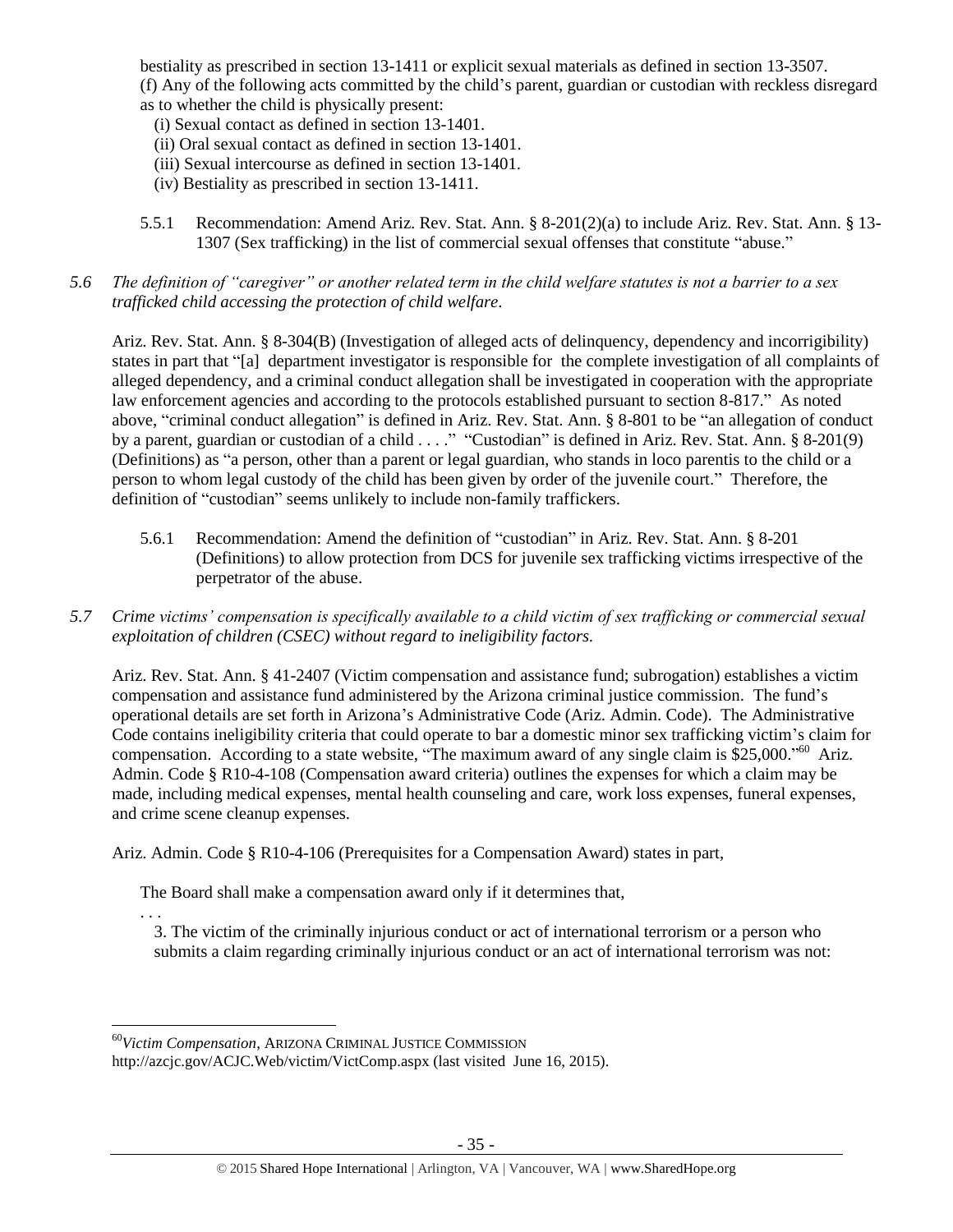a. The perpetrator, an accomplice of the perpetrator, or a person who encouraged or in any way participated in or facilitated the criminally injurious conduct or act of international terrorism that directly resulted in the victim's physical injury, mental distress, medical condition, or death . . . .

The Board must also determine that the victim was not "[c]onvicted of a state crime and delinquent in paying a fine, monetary penalty, or restitution imposed for the crime if the delinquency is identified by the Arizona Administrative Office of the Courts or the Clerk of the Superior Court." Ariz. Admin. Code § R10-4-  $106(A)(3)(e)$ .

Additionally, under Ariz. Admin. Code § R10-4-106(A)(4), (5), (7), among other things, the board must determine that the crime was "reported to an appropriate law enforcement authority within 72 hours after its discovery," that the victim "cooperated with law enforcement agencies," and that the claim "was submitted to the operational unit within two years after discovery of the criminally injurious conduct . . . ." However, under Ariz. Admin. Code § R10-4-106(B), "The Board shall extend the time limits under subsections (A)(4) [the 72 hour limit] and (A)(7) [the two year limit] if the Board determines there is good cause for a delay."

Ariz. Admin. Code § R10-4-108(F) (Compensation Award Criteria) requires the board to "deny or reduce" the award if, among other things,

The Board determines that the victim's physical injury, medical condition, mental distress, or death was due in substantial part to the victim's:

a. Negligence,

b. Intentional unlawful conduct that was the proximate cause of the incident of criminally injurious conduct or act of international terrorism, or

c. Conduct intended to provoke or aggravate that was the proximate cause of the incident of criminally injurious conduct or act of international terrorism.

Finally, Ariz. Admin. Code § R10-4-108(H) (Compensation Award Criteria) requires denial of a claim in total if

1. The Board determines that the victim or claimant did not cooperate fully with the appropriate law enforcement agency and the failure to cooperate fully was not due to a substantial health or safety risk. The Board shall use the following criteria to determine whether failure to cooperate fully with law enforcement warrants that a claim be denied:

a. The victim or claimant failed to assist in the prosecution of a person who engaged in the criminally injurious conduct or act of international terrorism or failed to appear as a witness for the prosecution; b. The victim or claimant delayed assisting in the prosecution of a suspect and as a result, the suspect of the criminally injurious conduct or act of international terrorism escaped prosecution or the prosecution of the suspect was negatively affected; or

c. A law enforcement authority indicates to the Board that the victim or claimant delayed giving information pertaining to the criminally injurious conduct or act of international terrorism, failed to appear when requested without good cause, gave false or misleading information, or attempted to avoid law enforcement authorities;

. . . .

5.7.1 Recommendation: Amend the crime victims' compensation rules to stipulate an exception to the ineligibility criteria noted above for victims of CSEC crimes, including Ariz. Rev. Stat. Ann. § 13- 3206 (Taking child for purpose of prostitution), § 13-3212 (Child prostitution), § 13-3552 (Commercial sexual exploitation of a minor), § 13-3553 (Sexual exploitation of a minor), and § 13- 1307 (Sex trafficking) in recognition of the challenges these victims face through trauma-bonding, denial, and delayed disclosure.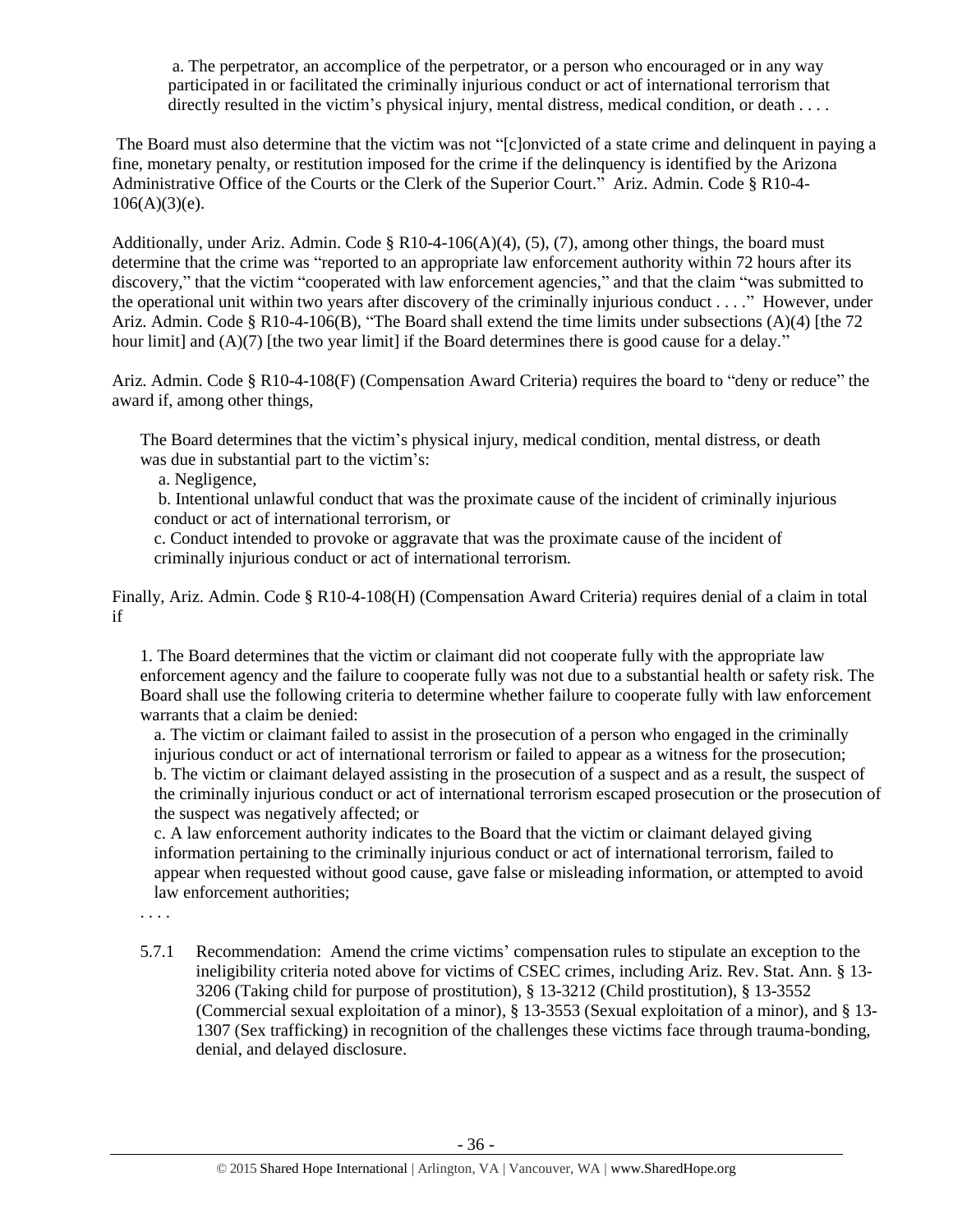# *5.8 Victim-friendly procedures and protections are provided in the trial process for minors under 18.*

Pursuant to Ariz. Rev. Stat. Ann. § 13-4434<sup>61</sup> (Victim's right to privacy; exception; definitions), a victim's right to privacy is protected during the court process. Ariz. Rev. Stat. Ann. § 13-4434 states,

A. The victim has the right at any court proceeding not to testify regarding any identifying or locating information unless the victim consents or the court orders disclosure on finding that a compelling need for the information exists. A court proceeding on the motion shall be in camera.

B. A victim's identifying and locating information that is obtained, compiled or reported by a law enforcement agency or prosecution agency shall be redacted by the originating agency and prosecution agencies from records pertaining to the criminal case involving the victim including discovery disclosed to the defendant.

C. Subsection B of this section does not apply to:

1. The victim's name except, if the victim is a minor, the victim's name may be redacted from public records pertaining to the crime if the countervailing interests of confidentiality, privacy, the rights of the minor or the best interests of this state outweigh the public interest in disclosure.

2. Any records that are transmitted between law enforcement and prosecution agencies or a court.

3. Any records if the victim or, if the victim is a minor, the victim's representative as designated under section 13–4403 has consented to the release of the information.

4. The general location at which the reported crime occurred.

D. For the purposes of this section:

1. "Identifying information" includes a victim's date of birth, social security number and official state or government issued driver license or identification number.

2. "Locating information" includes the victim's address, telephone number, e-mail address and place of employment.

. . . .

 $\overline{a}$ 

Ariz. Rev. Stat. Ann. § 13-1421(A) (Evidence relating to victim's chastity; pretrial hearing) provides protection to victims of sexual offenses who wish to testify against their perpetrators. This provision, however, appears to be limited to Chapter 14 (Sexual offenses). It states in part that "[e]vidence relating to a victim's reputation for chastity and opinion evidence relating to a victim's chastity are not admissible in any prosecution for any offense in this chapter. Evidence of specific instances of the victim's prior sexual conduct may be admitted only if a judge finds the evidence is relevant and is material to a fact in issue in the case and that the inflammatory or prejudicial nature of the evidence does not outweigh the probative value of the evidence, and if the evidence" falls into one of five categories, including "[e]vidence of the victim's past sexual conduct with the defendant" and "[e]vidence of specific instances of sexual activity showing the source or origin of semen, pregnancy, disease or trauma."

Ariz. Rev. Stat. Ann. § 13-4253(A) (Out of court testimony; televised; recorded) provides authority for the court to order "the testimony of the minor  $\left[$ under  $15^{62}$ ] be taken in a room other than the courtroom and be televised by closed circuit equipment in the courtroom to be viewed by the court and the finder of fact in the proceeding." Also, subsection  $(\tilde{B})^{63}$  permits the court to "order that the testimony of the minor be taken outside the courtroom

<sup>&</sup>lt;sup>61</sup> The text of Ariz. Rev. Stat. Ann. § 13-4434 (Victim's right to privacy; exception; definitions) included here and elsewhere in this report includes amendments made by the enactment of House Bill 2166 during the 1st Regular Session of the 52nd Arizona Legislature (effective July 3, 2015).

 $62$  Ariz. Rev. Stat. Ann. § 13-4251(B).

<sup>63</sup> In *State v. Vincent*, 768 P.2d 150, 161 (Ariz. 1989), the Supreme Court of Arizona strictly limited the applicability of this provision: "Thus, we hold, section 13-4253(B) requires the trial judge to condition the substitution of videotaped testimony for live testimony upon an individualized showing of necessity." With regard to the question of whether "even an individualized showing of probable trauma to a child witness justif[ied] abridgment of the defendant's constitutional right to a face-to-face courtroom encounter," *id.*, the court held that "[a]n exception [to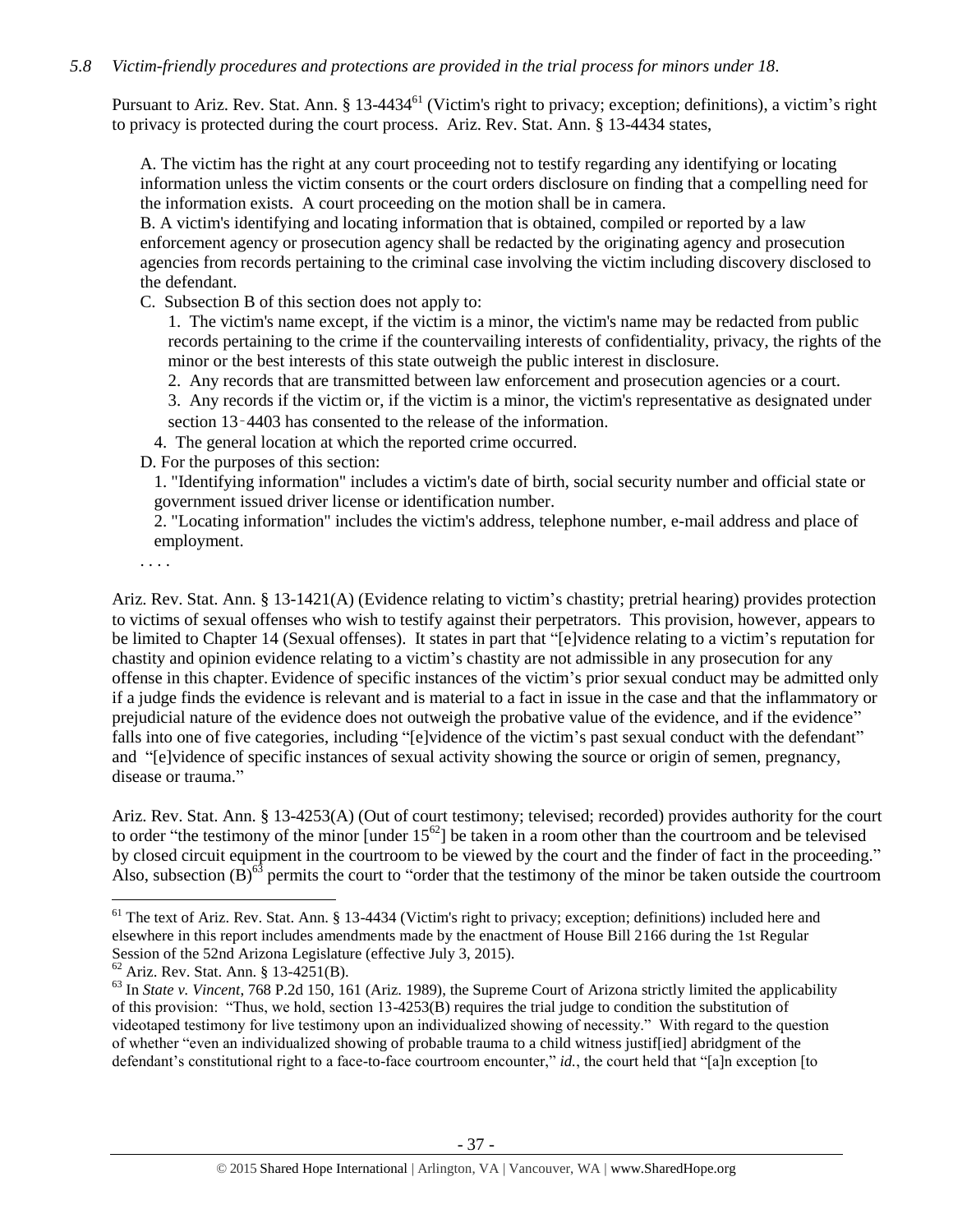and be recorded for showing in the courtroom before the court and the finder of fact in the proceeding." In either case, "the minor shall not be required to testify in court at the proceeding for which the testimony was taken." Ariz. Rev. Stat. Ann. § 13-4253(C).

Ariz. Rev. Stat. Ann. § 13-4252 (Recording of testimony) also allows for the admissibility of recorded statements by a minor under 15 or a person who is developmentally disabled. However, the minor must still be available to testify. If the recording is admitted, "[E]ither party may call the minor to testify and the opposing party may cross-examine the minor."<sup>64</sup>

Under Ariz. Rev. Stat. Ann. § 13-4251, the article on child witnesses, which contains § 13-4252 and § 13-4253, "applies to the testimony or statements of a minor in criminal proceedings involving acts committed against the minor or involving acts witnessed by the minor whether or not those acts are charged and in civil proceedings including proceedings involving a dependency or a termination of parental rights."

A court appointed special advocate program is established in Ariz. Rev. Stat. Ann. § 8-523. Ariz. Rev. Stat. Ann. § 8-221(I) states in part that "[i]n all juvenile court proceedings in which the dependency petition includes an allegation that the juvenile is abused or neglected, the court shall appoint a guardian ad litem to protect the juvenile's best interests. This guardian may be an attorney or a court appointed special advocate."

5.8.1 Recommendation: Amend Ariz. Rev. Stat. Ann. § 13-1421 (Evidence relating to victim's chastity; pretrial hearing) to permit application of the "rape shield law" to cases in which a victim of sex trafficking of a minor under Ariz. Rev. Stat. Ann. § 13-1307(B) or under § 13-3552 (Commercial sexual exploitation of a minor), § 13-3553 (Sexual exploitation of a minor), § 13-3212 (Child prostitution), or § 13-3206 (Taking child for purpose of prostitution) is testifying against the trafficker.

# *5.9 Expungement or sealing of juvenile delinquency records resulting from arrests or adjudications for prostitution-related offenses committed as a result of, or in the course of, the commercial sexual exploitation of a minor is available within a reasonable time after turning 18.*

Ariz. Rev. Stat. Ann. § 8-349(A) (Destruction of juvenile records; electronic research records) permits "[a] person who has been referred to juvenile court [to] apply for destruction of the person's juvenile court and department of juvenile corrections records" under certain conditions. For records that "concern a referral or citation that did not result in further action or that resulted in diversion, placement in a community based alternative program or an adjudication for an offense other than an offense listed in section 13-501, subsection A or B<sup>65</sup> or title 28, chapter 4 [Driving under the influence]," the person must "certify under oath" that she is at

 $\overline{a}$ face-to-face testimony] exists . . . under both the state and federal constitutions, where the state sustains its burden of proving by an individualized showing to the trial court that face-to-face testimony would so traumatize a child witness as to prevent the child from reasonably communicating." *Id.* at 164. Even though the case focused on subsection (B), it is likely that the court's reasoning would also apply to subsection (A), since subsection (A) also denies face-to-face confrontation.

<sup>64</sup> In *State v. Taylor*, 2 P.3d 674, 677 (Ariz. Ct. App. 1999) (citation omitted), an Arizona Court of Appeals held Ariz. Rev. Stat. Ann. § 13-4252 "constitutional only if it can be construed as being consistent with the court's rules." In analyzing the statute, the court stated, "The statute creates additional procedural requirements for the admissibility of statements that would otherwise be admissible under the supreme court's rules and makes admissible statements that are excluded by the rules. Because § 13-4252 expands on, conflicts with, and engulfs the court's rules, it is unconstitutional." *Id*. at 678.

 $65$  Ariz. Rev. Stat. Ann. § 13-501 (Persons under eighteen years of age; felony charging) states,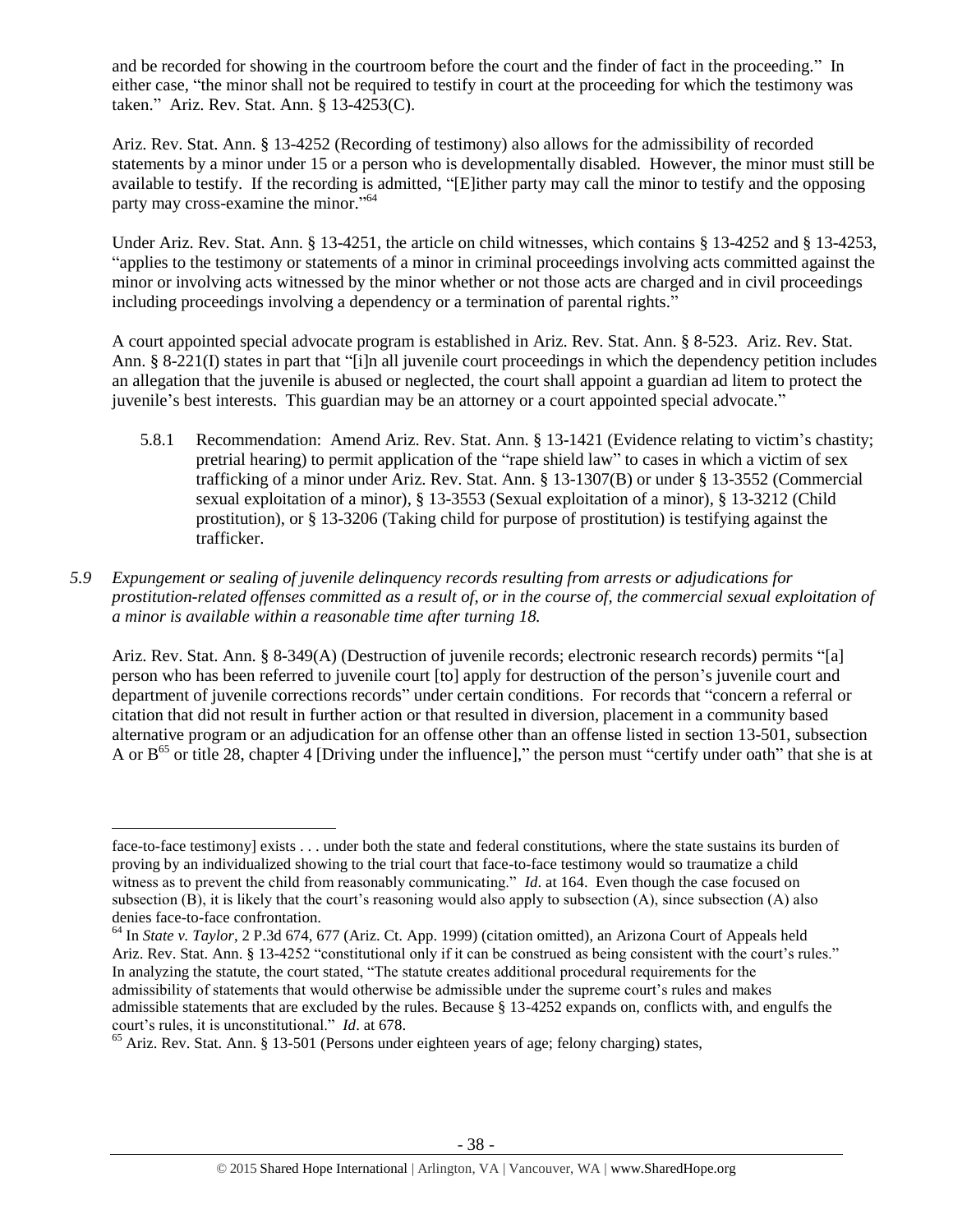least 18, "has not been convicted of a felony offense or adjudicated delinquent for an offense that would be an offense listed in section 13-501, subsection A or B or title 28, chapter 4," does not have a criminal charge pending, "has successfully completed all of the terms and conditions of court ordered probation or been discharged from the department of juvenile corrections pursuant to section 41-2820 on successful completion of the individualized treatment plan," and has paid in full all "restitution and monetary assessments." If the juvenile court finds all of the above to be true, and that "[t]he destruction of the records is in the interests of justice" and it "would further the rehabilitative process of the applicant," the juvenile court may order the records destroyed.

If, however, "the records concern a referral that resulted in an adjudication of delinquency for an offense not subject to" the provisions of this section set out above, the person must "certify under oath" that she is at least 25, "has not been convicted of a felony," does not have a criminal charge pending, "has successfully completed all of the terms and conditions of court ordered probation or been discharged from the department of juvenile corrections pursuant to section 41-2820 on successful completion of the individualized treatment plan," and has paid in full all "restitution and monetary assessments." "The juvenile court may order the destruction of records . . . if the county attorney does not object within ninety days after the date of the notice and the court finds" the above conditions to be true and that "[t]he destruction of the records is in the interests of justice" and the destruction of the records "would further the rehabilitative process of the applicant."

Minor victims may still be found guilty of other crimes committed in the course of their victimization through prostitution, pornography, or sexual performance. Pursuant to Ariz. Rev. Stat. Ann. § 13-921 (Probation for defendants under eighteen years of age; dual adult juvenile probation), with certain exceptions, "[i]f the court places a defendant on probation pursuant to this section, . . . [and] if the defendant successfully completes the terms and conditions of probation, the court may set aside the judgment of guilt, dismiss the information or indictment, expunge the defendant's record and order the person to be released from all penalties and disabilities resulting from the conviction."

Additionally, Ariz. Rev. Stat. Ann. § 13-907.01<sup>66</sup> (Vacating conviction of a sex trafficking victim) allows individuals who have been convicted of violating Ariz. Rev. Stat. Ann. § 13-3214 (Prostitution; classification)

- 4. Armed robbery in violation of section 13-1904.
- 5. Any other violent felony offense.

1. A class 1 felony.

 $\overline{a}$ 

<sup>66</sup> The text of Ariz. Rev. Stat. Ann. § 13-907 included here and elsewhere in this report includes amendments made by the enactment of House Bill 2553 during the 1st Reg Sess. of the 52nd Arizona Legislature (effective July 3, 2015).

A. The county attorney shall bring a criminal prosecution against a juvenile in the same manner as an adult if the juvenile is fifteen, sixteen or seventeen years of age at the time the alleged offense is committed and the juvenile is accused of any of the following offenses:

<sup>1.</sup> First degree murder in violation of section 13-1105.

<sup>2.</sup> Second degree murder in violation of section 13-1104.

<sup>3.</sup> Forcible sexual assault in violation of section 13-1406.

<sup>6.</sup> Any felony offense committed by a chronic felony offender.

<sup>7.</sup> Any offense that is properly joined to an offense listed in this subsection.

B. Except as provided in subsection A of this section, the county attorney may bring a criminal prosecution against a juvenile in the same manner as an adult if the juvenile is at least fourteen years of age at the time the alleged offense is committed and the juvenile is accused of any of the following offenses:

<sup>2.</sup> A class 2 felony.

<sup>3.</sup> A class 3 felony in violation of any offense in chapters 10 through 17 or chapter 19 or 23 of this title.

<sup>4.</sup> A class 3, 4, 5 or 6 felony involving a dangerous offense.

<sup>5.</sup> Any felony offense committed by a chronic felony offender.

<sup>6.</sup> Any offense that is properly joined to an offense listed in this subsection.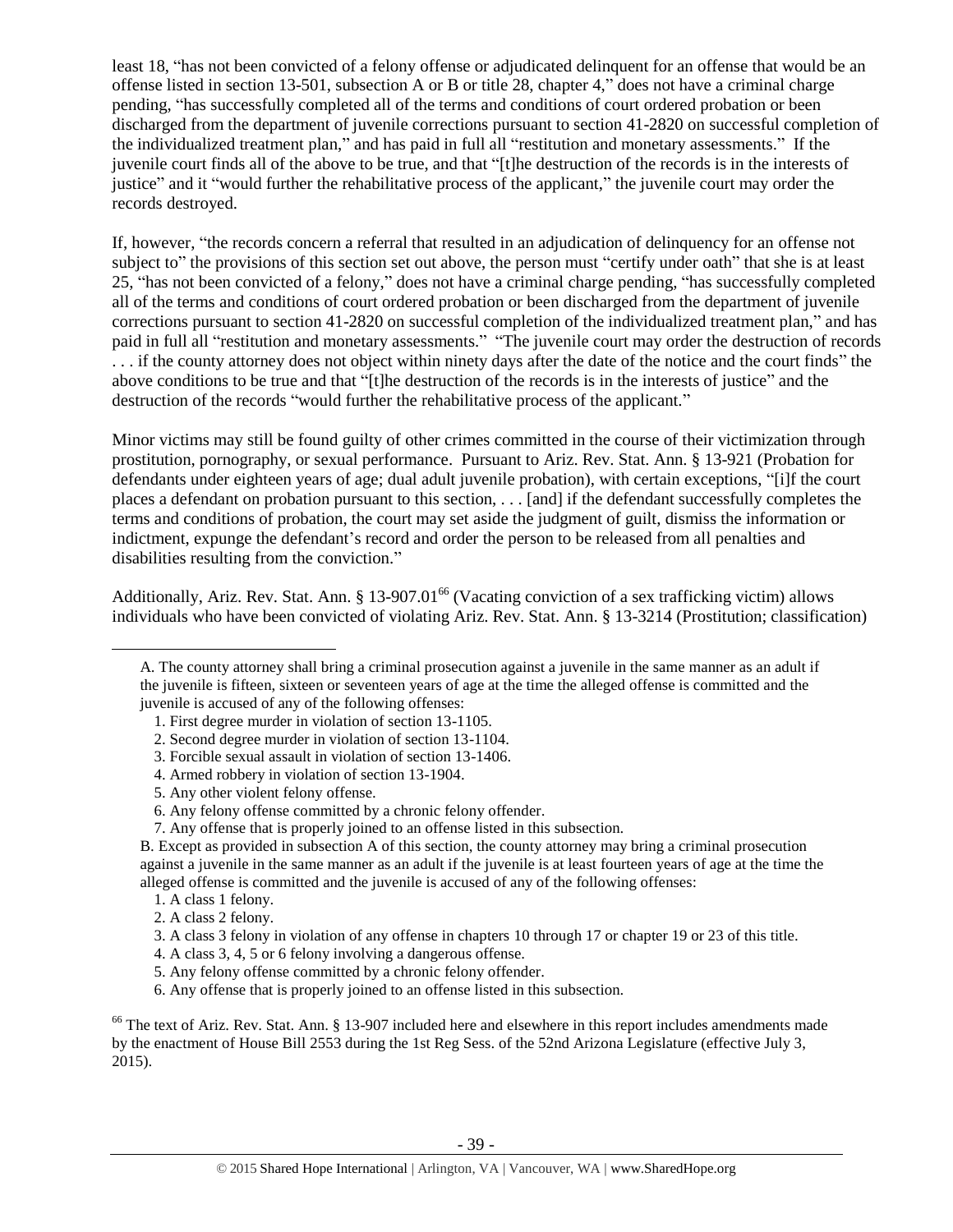to apply to the sentencing court to have the conviction vacated. The court must vacate the conviction if it "finds by clear and convincing evidence that the person's participation . . . was a direct result of being a victim of sex trafficking..." as defined by Ariz. Rev. Stat. Ann.  $\S 13-1307$ .<sup>67</sup> The court may vacate the conviction without a hearing if the application is unopposed by the Prosecutor. Ariz. Rev. Stat. Ann. § 13-907.01(B).<sup>68</sup> Pursuant to Ariz. Rev. Stat. Ann. § 13-907.01(D), after vacating the conviction, the court must:

(1) Release the applicant from all penalties and disabilities resulting from the conviction; (2) Enter an order that a notation be made in the court file and in law enforcement and prosecution records that the conviction has been vacated and the person was the victim of a crime; and (3) Transmit the order vacating the conviction to the arresting agency, the prosecutor and the department of public safety. .

The vacated conviction does not count as a historical prior, nor may it be used forclassification as a repeat offender under Ariz. Rev. Stat. Ann. § 13-703. Ariz. Rev. Stat. Ann. § 13-907.01(E). Once the conviction has been vacated, an applicant is permitted to write on any application for "employment, housing, financial aid, or loan[s]" that do not require a fingerprint clearance card that the person has never been "arrested for, charged with, or convicted of the crime" of prostitution. Ariz. Rev. Stat. Ann. § 13-907.01(F).

*5.10 Victim restitution and civil remedies for victims of domestic minor sex trafficking or commercial sexual exploitation of children (CSEC) are authorized by law.* 

Mandatory restitution is specifically available in cases of sex trafficking through Ariz. Rev. Stat. Ann. § 13- 1309 (Restitution), which states that "[t]he court shall order restitution for any violation of section 13-1306 [Unlawfully obtaining labor or services], 13-1307 [Sex trafficking] or 13-1308 [Trafficking of persons for forced labor or services], including the greater of either the gross income or value to the defendant of the victim's labor or services or the value of the victim's labor as guaranteed under the minimum wage and overtime provisions of the fair labor standards act of 1938." Furthermore, under Ariz. Rev. Stat. Ann. § 13-807,

A defendant convicted in a criminal proceeding is precluded from subsequently denying in any civil proceeding brought by the victim or this state against the criminal defendant the essential allegations of the criminal offense of which he was adjudged guilty, including judgments of guilt resulting from no contest pleas. An order of restitution in favor of a person does not preclude that person from bringing a separate civil action and proving in that action damages in excess of the amount of the restitution order.

Ariz. Rev. Stat. Ann. § 13-804(A) (Restitution for offense causing economic loss; fine for reimbursement of public monies) provides another form of discretionary restitution.

On a defendant's conviction for an offense causing economic loss to any person, the court, in its sole discretion, may order that all or any portion of the fine imposed be allocated as restitution to be paid by the defendant to any person who suffered an economic loss caused by the defendant's conduct. . . .

Domestic minor sex trafficking victims will probably have difficulty obtaining restitution under Ariz. Rev. Stat. Ann. § 13-804(A) because of its limitation to economic damages.

Under the racketeering provisions of Ariz. Rev. Stat. Ann. § 13-2314(A) (Racketeering; civil remedies by this state), "The attorney general or a county attorney may file an action in superior court on behalf of a person who

 $\overline{a}$ 

<sup>67</sup> *See supra* Section 1.1 for definition of sex trafficking.

<sup>&</sup>lt;sup>68</sup> "If the prosecutor opposes the application, the court shall hold a hearing on the application." Ariz. Rev. Stat. Ann. § 13-907.01(C).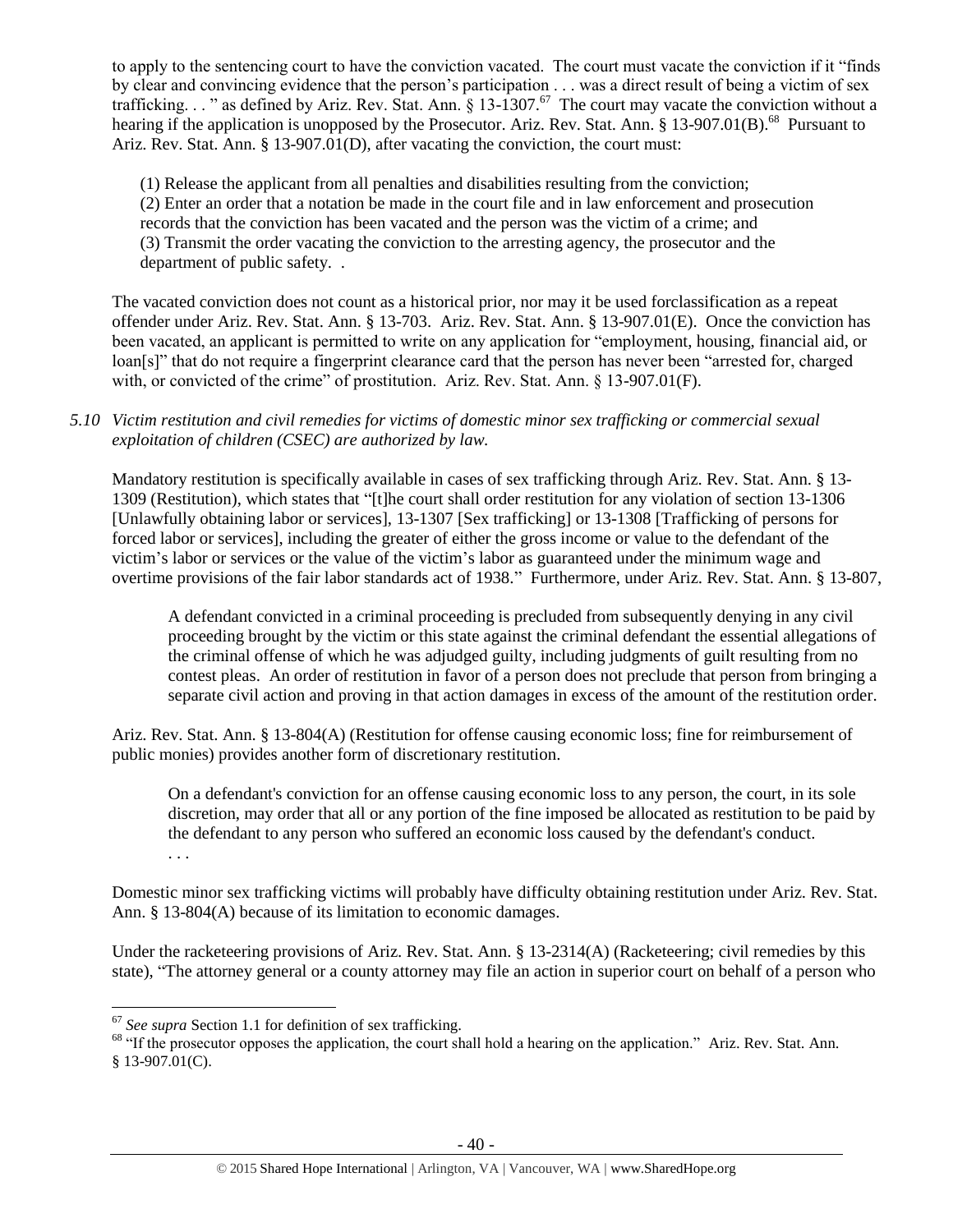sustains injury to his person, business or property by racketeering as defined by section 13-2301, subsection D, paragraph 4 or by a violation of section 13-2312 for the recovery of treble damages and the costs of the suit, including reasonable attorney fees, or to prevent, restrain, or remedy racketeering . . . ." Subsection (D) states that "[f]ollowing a determination of liability" the court can issue orders, including "[o]rdering the payment of treble damages to those persons injured by racketeering as defined by section 13-2301, subsection D, paragraph 4 or a violation of section 13-2312." Furthermore, "A civil action authorized by this section, including proceedings pursuant to chapter 39 of this title, is remedial and not punitive and does not limit and is not limited by any other previous or subsequent civil or criminal action under this title or any other provision of law. Civil remedies provided under this title are supplemental and not mutually exclusive." Ariz. Rev. Stat. Ann. § 13- 2314(L).

Ariz. Rev. Stat. Ann. § 13-2314.04(A) (Racketeering; unlawful activity; civil remedies by private cause of action) states in part,

A person who sustains reasonably foreseeable injury to his person, business or property by a pattern of racketeering activity,<sup>69</sup> or by a violation of section 13-2312 involving a pattern of racketeering activity, may file an action in superior court for the recovery of up to treble damages and the costs of the suit, including reasonable attorney fees for trial and appellate representation.

The Arizona Crime Victims' Bill of Rights located in the State Constitution, art. II, sec. 2.1 includes in its list of victims' rights the right "[t]o receive prompt restitution from the person or persons convicted of the criminal conduct that caused the victim's loss or injury." However, as noted above, paragraph (C) of this section could operate as a barrier to identification of domestic minor sex trafficking victims as victims. It states, "(C) 'Victim' means a person against whom the criminal offense has been committed or, if the person is killed or incapacitated, the person's spouse, parent, child or other lawful representative, except if the person is in custody for an offense or is the accused."

*5.11 Statutes of limitations for civil and criminal actions for child sex trafficking or commercial sexual exploitation of children (CSEC) offenses are eliminated or lengthened sufficiently to allow prosecutors and victims a realistic opportunity to pursue criminal action and legal remedies.*

Ariz. Rev. Stat. Ann. § 13-2314(I) states in part, "[I]nitiation of civil proceedings related to violations of any offense included in the definition of racketeering in section 13-2301, subsection D, paragraph 4 or a violation of section 13-2312, including procedures pursuant to chapter 39 of this title, shall be commenced within seven years after actual discovery of the violation."

3. "Pattern of racketeering activity" means either:

(ii) The acts of racketeering that are alleged as the basis of the claim were related to each other or to a common external organizing principle, including the affairs of an enterprise. Acts of racketeering are related if they have the same or similar purposes, results, participants, victims or methods of commission or are otherwise interrelated by distinguishing characteristics.

 $\overline{a}$  $69$  Ariz. Rev. Stat. Ann. § 13-2314.04(T)(3) states,

<sup>(</sup>a) At least two acts of racketeering as defined in section 13-2301, subsection D, paragraph 4, subdivision (b), item (iv), (v), (vi), (vii), (viii), (ix), (x), (xiii), (xv), (xvi), (xvii), (xviii), (xix), (xx), (xxiv) or (xxvi) that meet the following requirements:

<sup>(</sup>i) The last act of racketeering activity that is alleged as the basis of the claim occurred within five years of a prior act of racketeering.

<sup>(</sup>iii) The acts of racketeering that are alleged as the basis of the claim were continuous or exhibited the threat of being continuous.

<sup>(</sup>b) A single act of racketeering as defined in section 13-2301, subsection D, paragraph 4, subdivision (b), item (i), (ii), (iii), (xi), (xii), (xiv), (xxi), (xxii), (xxiii), (xxv), (xxvii) or (xxviii).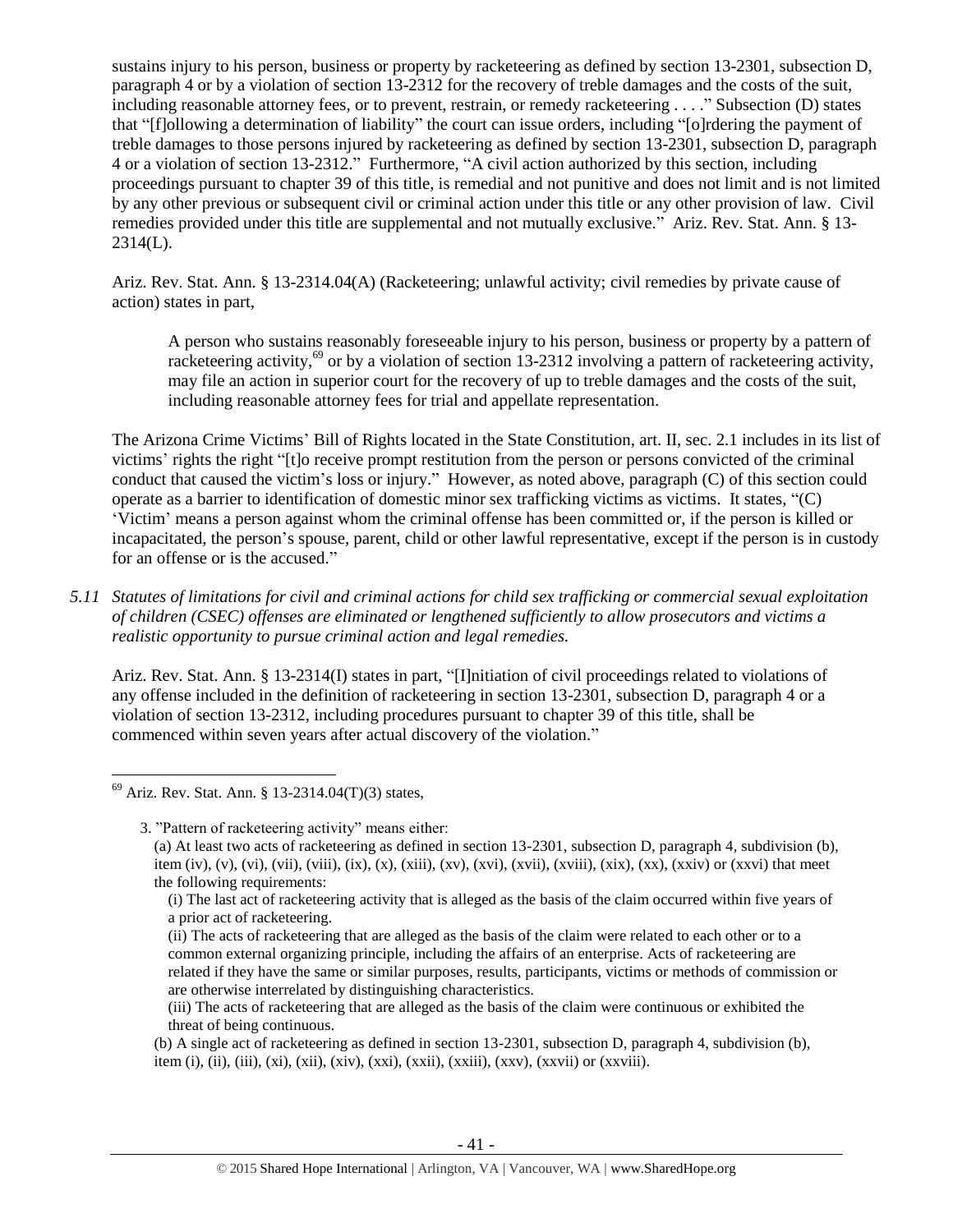Ariz. Rev. Stat. Ann. § 13-2314.04 states in part, "Notwithstanding any law prescribing a lesser period but subject to subsection A of this section, the initiation of civil proceedings pursuant to this section shall be commenced within three years from the date the violation was discovered, or should have been discovered with reasonable diligence, and ten years after the events giving rise to the cause of action, whichever comes first."

Ariz. Rev. Stat. Ann. § 12-502 (Effect of minority or insanity) states that "[i]f a person entitled to bring an action other than those set forth in article 2 [Real actions] of this chapter is at the time the cause of action accrues either under eighteen years of age or of unsound mind, the period of such disability shall not be deemed a portion of the period limited for commencement of the action. Such person shall have the same time after removal of the disability which is allowed to others." Under Ariz. Rev. Stat. Ann. § 12-542 (Injury to person; injury when death ensues), "Except as provided in [section 12-551](https://www.lexis.com/research/buttonTFLink?_m=3850ce49001f84acbff8d5994c1b54a8&_xfercite=%3ccite%20cc%3d%22USA%22%3e%3c%21%5bCDATA%5bA.R.S.%20%a7%2012-542%5d%5d%3e%3c%2fcite%3e&_butType=4&_butStat=0&_butNum=2&_butInline=1&_butinfo=AZCODE%2012-551&_fmtstr=FULL&docnum=1&_startdoc=1&wchp=dGLzVtz-zSkAl&_md5=5a988684de5eb43898e3ea5c05f332b5) [Product liability] there shall be commenced and prosecuted within two years after the cause of action accrues, and not afterward, the following actions: 1. For injuries done to the person of another including causes of action for medical malpractice as defined in [section 12-561.](https://www.lexis.com/research/buttonTFLink?_m=3850ce49001f84acbff8d5994c1b54a8&_xfercite=%3ccite%20cc%3d%22USA%22%3e%3c%21%5bCDATA%5bA.R.S.%20%a7%2012-542%5d%5d%3e%3c%2fcite%3e&_butType=4&_butStat=0&_butNum=3&_butInline=1&_butinfo=AZCODE%2012-561&_fmtstr=FULL&docnum=1&_startdoc=1&wchp=dGLzVtz-zSkAl&_md5=cf55beb52a68b5852cb6837706118de9) 2. For injuries done to the person of another when death ensues from such injuries, which action shall be considered as accruing at the death of the party injured. . . ." Under Ariz. Rev. Stat. Ann. 12-550 (General limitation), "Actions other than for recovery of real property for which no limitation is otherwise prescribed shall be brought within four years after the cause of action accrues and not afterward." Finally, Ariz. Rev. Stat. Ann. § 12-511 states in part, "Notwithstanding [sections 12-505](https://www.lexis.com/research/buttonTFLink?_m=648458cdffb0e5e94f9be30d2fa43d52&_xfercite=%3ccite%20cc%3d%22USA%22%3e%3c%21%5bCDATA%5bA.R.S.%20%a7%2012-511%5d%5d%3e%3c%2fcite%3e&_butType=4&_butStat=0&_butNum=2&_butInline=1&_butinfo=AZCODE%2012-505&_fmtstr=FULL&docnum=1&_startdoc=1&wchp=dGLzVtz-zSkAl&_md5=ffa275be36922dc82ec072f8c76ed452) and [12-542,](https://www.lexis.com/research/buttonTFLink?_m=648458cdffb0e5e94f9be30d2fa43d52&_xfercite=%3ccite%20cc%3d%22USA%22%3e%3c%21%5bCDATA%5bA.R.S.%20%a7%2012-511%5d%5d%3e%3c%2fcite%3e&_butType=4&_butStat=0&_butNum=3&_butInline=1&_butinfo=AZCODE%2012-542&_fmtstr=FULL&docnum=1&_startdoc=1&wchp=dGLzVtz-zSkAl&_md5=616988ce61c3f4890008f3dbf172e956) if a defendant is charged by a criminal complaint or indictment the statute of limitations for any civil cause of action that is brought by a victim against the defendant for criminal conduct against the victim is extended for one year from the final disposition of the criminal proceedings, regardless of whether the defendant is convicted of criminal conduct against the victim." The provision defines "criminal conduct" to include

any act, including all preparatory offenses, in violation of section . . . 13-1304 [Kidnapping], 13-1404 [Sexual abuse], [13-1405](https://www.lexis.com/research/buttonTFLink?_m=648458cdffb0e5e94f9be30d2fa43d52&_xfercite=%3ccite%20cc%3d%22USA%22%3e%3c%21%5bCDATA%5bA.R.S.%20%a7%2012-511%5d%5d%3e%3c%2fcite%3e&_butType=4&_butStat=0&_butNum=13&_butInline=1&_butinfo=AZCODE%2013-1405&_fmtstr=FULL&docnum=1&_startdoc=1&wchp=dGLzVtz-zSkAl&_md5=86f6ff4f84d089090703b334fd908fe7) [Sexual conduct with a minor], [13-1406](https://www.lexis.com/research/buttonTFLink?_m=648458cdffb0e5e94f9be30d2fa43d52&_xfercite=%3ccite%20cc%3d%22USA%22%3e%3c%21%5bCDATA%5bA.R.S.%20%a7%2012-511%5d%5d%3e%3c%2fcite%3e&_butType=4&_butStat=0&_butNum=14&_butInline=1&_butinfo=AZCODE%2013-1406&_fmtstr=FULL&docnum=1&_startdoc=1&wchp=dGLzVtz-zSkAl&_md5=8930b42b74160f3a33f835415f69c5f9) [Sexual assault], [13-1410](https://www.lexis.com/research/buttonTFLink?_m=648458cdffb0e5e94f9be30d2fa43d52&_xfercite=%3ccite%20cc%3d%22USA%22%3e%3c%21%5bCDATA%5bA.R.S.%20%a7%2012-511%5d%5d%3e%3c%2fcite%3e&_butType=4&_butStat=0&_butNum=15&_butInline=1&_butinfo=AZCODE%2013-1410&_fmtstr=FULL&docnum=1&_startdoc=1&wchp=dGLzVtz-zSkAl&_md5=d8ddf0caf98423ad6e77d336a353d669) [Molestation of a child][, 13-1417](https://www.lexis.com/research/buttonTFLink?_m=648458cdffb0e5e94f9be30d2fa43d52&_xfercite=%3ccite%20cc%3d%22USA%22%3e%3c%21%5bCDATA%5bA.R.S.%20%a7%2012-511%5d%5d%3e%3c%2fcite%3e&_butType=4&_butStat=0&_butNum=16&_butInline=1&_butinfo=AZCODE%2013-1417&_fmtstr=FULL&docnum=1&_startdoc=1&wchp=dGLzVtz-zSkAl&_md5=b46b123baab2c9a35c00418fd097f1e2) [Continuous sexual abuse of a child][, 13-2314.04](https://www.lexis.com/research/buttonTFLink?_m=648458cdffb0e5e94f9be30d2fa43d52&_xfercite=%3ccite%20cc%3d%22USA%22%3e%3c%21%5bCDATA%5bA.R.S.%20%a7%2012-511%5d%5d%3e%3c%2fcite%3e&_butType=4&_butStat=0&_butNum=17&_butInline=1&_butinfo=AZCODE%2013-2314.04&_fmtstr=FULL&docnum=1&_startdoc=1&wchp=dGLzVtz-zSkAl&_md5=cbb802a51819057aa3017cae57c46b03) [Racketeering], ... [13-3552](https://www.lexis.com/research/buttonTFLink?_m=648458cdffb0e5e94f9be30d2fa43d52&_xfercite=%3ccite%20cc%3d%22USA%22%3e%3c%21%5bCDATA%5bA.R.S.%20%a7%2012-511%5d%5d%3e%3c%2fcite%3e&_butType=4&_butStat=0&_butNum=23&_butInline=1&_butinfo=AZCODE%2013-3552&_fmtstr=FULL&docnum=1&_startdoc=1&wchp=dGLzVtz-zSkAl&_md5=23bf5ab5ae03efbab9b520703402f7e0) [Commercial sexual exploitation of a minor], [13-3553](https://www.lexis.com/research/buttonTFLink?_m=648458cdffb0e5e94f9be30d2fa43d52&_xfercite=%3ccite%20cc%3d%22USA%22%3e%3c%21%5bCDATA%5bA.R.S.%20%a7%2012-511%5d%5d%3e%3c%2fcite%3e&_butType=4&_butStat=0&_butNum=24&_butInline=1&_butinfo=AZCODE%2013-3553&_fmtstr=FULL&docnum=1&_startdoc=1&wchp=dGLzVtz-zSkAl&_md5=2a2d072894ade1cb3044af40adaf308b) [Sexual exploitation of a minor], [13-](https://www.lexis.com/research/buttonTFLink?_m=648458cdffb0e5e94f9be30d2fa43d52&_xfercite=%3ccite%20cc%3d%22USA%22%3e%3c%21%5bCDATA%5bA.R.S.%20%a7%2012-511%5d%5d%3e%3c%2fcite%3e&_butType=4&_butStat=0&_butNum=25&_butInline=1&_butinfo=AZCODE%2013-3554&_fmtstr=FULL&docnum=1&_startdoc=1&wchp=dGLzVtz-zSkAl&_md5=8a8963fbd347969d652e4359cec368b9) [3554](https://www.lexis.com/research/buttonTFLink?_m=648458cdffb0e5e94f9be30d2fa43d52&_xfercite=%3ccite%20cc%3d%22USA%22%3e%3c%21%5bCDATA%5bA.R.S.%20%a7%2012-511%5d%5d%3e%3c%2fcite%3e&_butType=4&_butStat=0&_butNum=25&_butInline=1&_butinfo=AZCODE%2013-3554&_fmtstr=FULL&docnum=1&_startdoc=1&wchp=dGLzVtz-zSkAl&_md5=8a8963fbd347969d652e4359cec368b9) [Luring a minor for sexual exploitation], . . . 13-3601 [Domestic violence] or 13-3601.02 [Aggravated domestic violence].

Ariz. Rev. Stat. Ann. § 13-107 (Time limitations) outlines statutes of limitations for prosecution of any crime. Under subsection A, "A prosecution for any homicide, any offense that is listed in chapter 14 [Sexual offenses] or 35.1 [Sexual exploitation of children] of this title and that is a class 2 felony, any violent sexual assault pursuant to section 13-1423, . . . or any attempt to commit an offense listed in this subsection may be commenced at any time." Under subsection (B), the statute of limitations for class 2 to class 6 felonies is seven years. The statute of limitations for misdemeanors is one year. Subsection (F) states that "[t]he time limitation within which a prosecution of a class 6 felony shall commence shall be determined pursuant to subsection B, paragraph 1 of this section, irrespective of whether a court enters a judgment of conviction for or a prosecuting attorney designates the offense as a misdemeanor."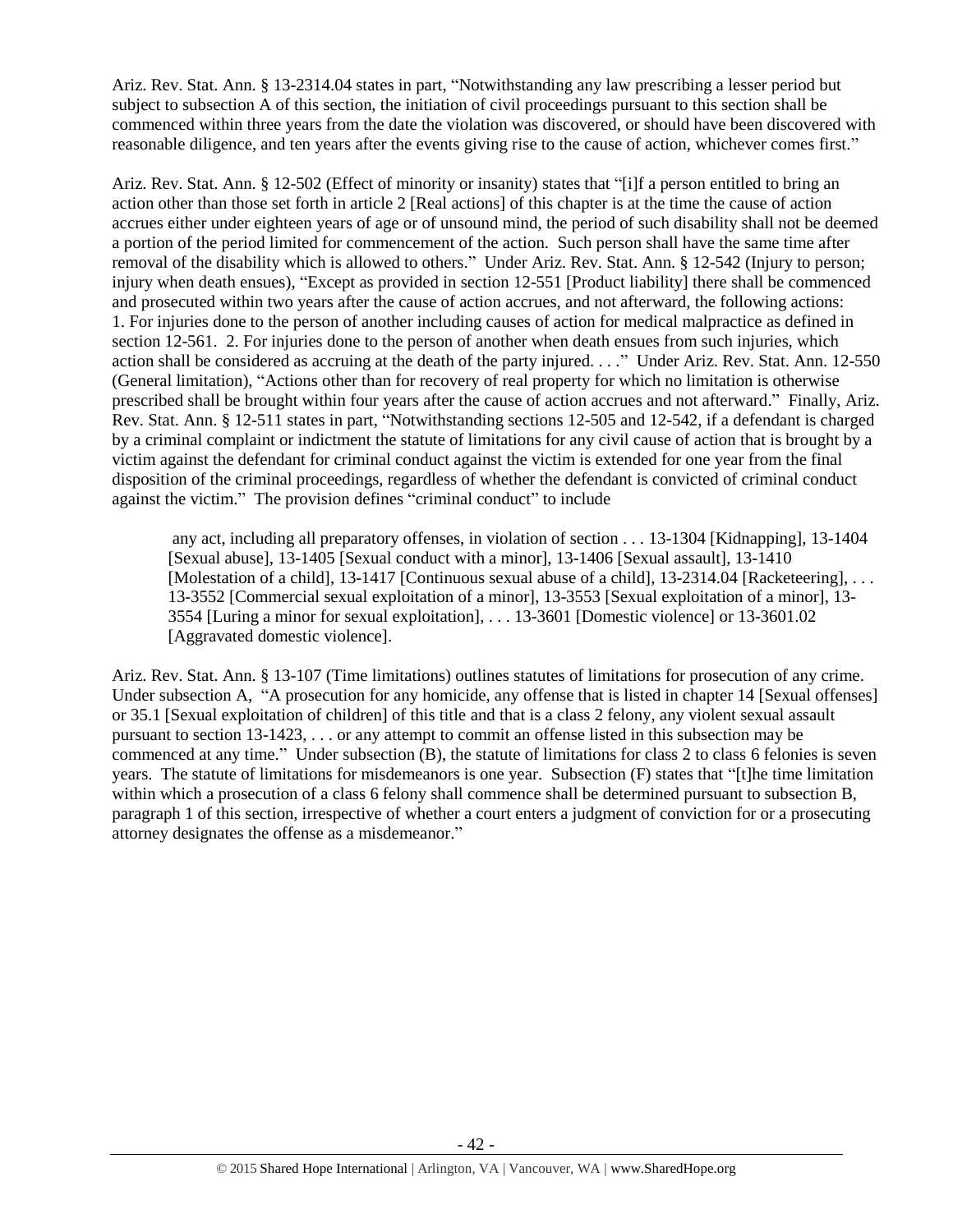#### **FRAMEWORK ISSUE 6: CRIMINAL JUSTICE TOOLS FOR INVESTIGATION AND PROSECUTIONS**

## *Legal Components:*

- *6.1 Training on human trafficking and domestic minor sex trafficking for law enforcement is statutorily mandated or authorized.*
- *6.2 Single party consent to audio-taping is permitted in law enforcement investigations.*
- *6.3 Wiretapping is an available tool to investigate domestic minor sex trafficking.*
- *6.4 Using a law enforcement posing as a minor to investigate buying or selling of commercial sex acts is not a defense to soliciting, purchasing, or selling sex with a minor.*
- *6.5 Using the Internet or electronic communications to investigate buyers and traffickers is a permissible investigative technique.*
- *6.6 Law enforcement and child welfare agencies are mandated to promptly report missing and recovered children. \_\_\_\_\_\_\_\_\_\_\_\_\_\_\_\_\_\_\_\_\_\_\_\_\_\_\_\_\_\_\_\_\_\_\_\_\_\_\_\_\_\_\_\_\_\_\_\_\_\_\_\_\_\_\_\_\_\_\_\_\_\_\_\_\_\_\_\_\_\_\_\_\_\_\_\_\_\_\_\_\_\_\_\_\_\_\_\_\_\_\_\_\_\_*

## *Legal Analysis:*

 $\overline{a}$ 

*6.1 Training on human trafficking and domestic minor sex trafficking for law enforcement is statutorily mandated or authorized.*

Ariz. Rev. Stat. Ann. § 41-1781 (Training and education) establishes a division of training and education for law enforcement personnel. Although training is not mandated, it is available through the Arizona Department of Public Safety/Arizona Law Enforcement Academy (ALEA), according to an ALEA representative. According to the basic curriculum guide for post-academy training, one of the stated objectives is to be able to identify examples of various crimes against children, including commercial sexual exploitation of a minor, sexual exploitation of a minor, dangerous crimes against children, child abuse, child neglect, public sexual indecency to a minor, sexual conduct with a minor, and child molestation.<sup>70</sup>

*6.2 Single party consent to audiotaping is permitted in law enforcement investigations.*

Ariz. Rev. Stat. Ann. § 13-3005 (Interception of wire, electronic and oral communications; installation of pen register or trap and trace device) prohibits the interception of communications without consent of a party who is present at the communication. However, Ariz. Rev. Stat. Ann. § 13-3012(9) (Exemptions) expressly permits the interception of communications where a single party who is "a party to the communication or a person who is present during the communication" consents thereto, which allows law enforcement to intercept such communications outside the typically required court order. Ariz. Rev. Stat. Ann. § 13-3012(1) also exempts, among other things, the "interception of wire, electronic or oral communications, . . . the providing of information, facilities or technical assistance to an investigative or law enforcement officer pursuant to a subpoena or an ex parte order granted pursuant to sections 13-3010, 13-3015, 13-3016, 13-3017 and 13-3018 or an emergency interception made in good faith pursuant to section 13-3015, including any of the foregoing acts by a communication service provider or its officers, agents or employees."

Ariz. Rev. Stat. Ann. § 13-3010 provides procedures for an ex parte order for interception, stating in subsection A,

A. On application of a county attorney, the attorney general or a prosecuting attorney whom a county attorney or the attorney general designates in writing, any justice of the supreme court, judge of the court of

<sup>70</sup> ARIZONA PEACE OFFICER STANDARDS & TRAINING BOARD, BASIC TRAINING CURRICULUM 23, *available at* https://aleaonline.az.gov/sites/default/files/documents/files/585%20Basic%20Training%20Curriculum%20January %202011.pdf (January 2011).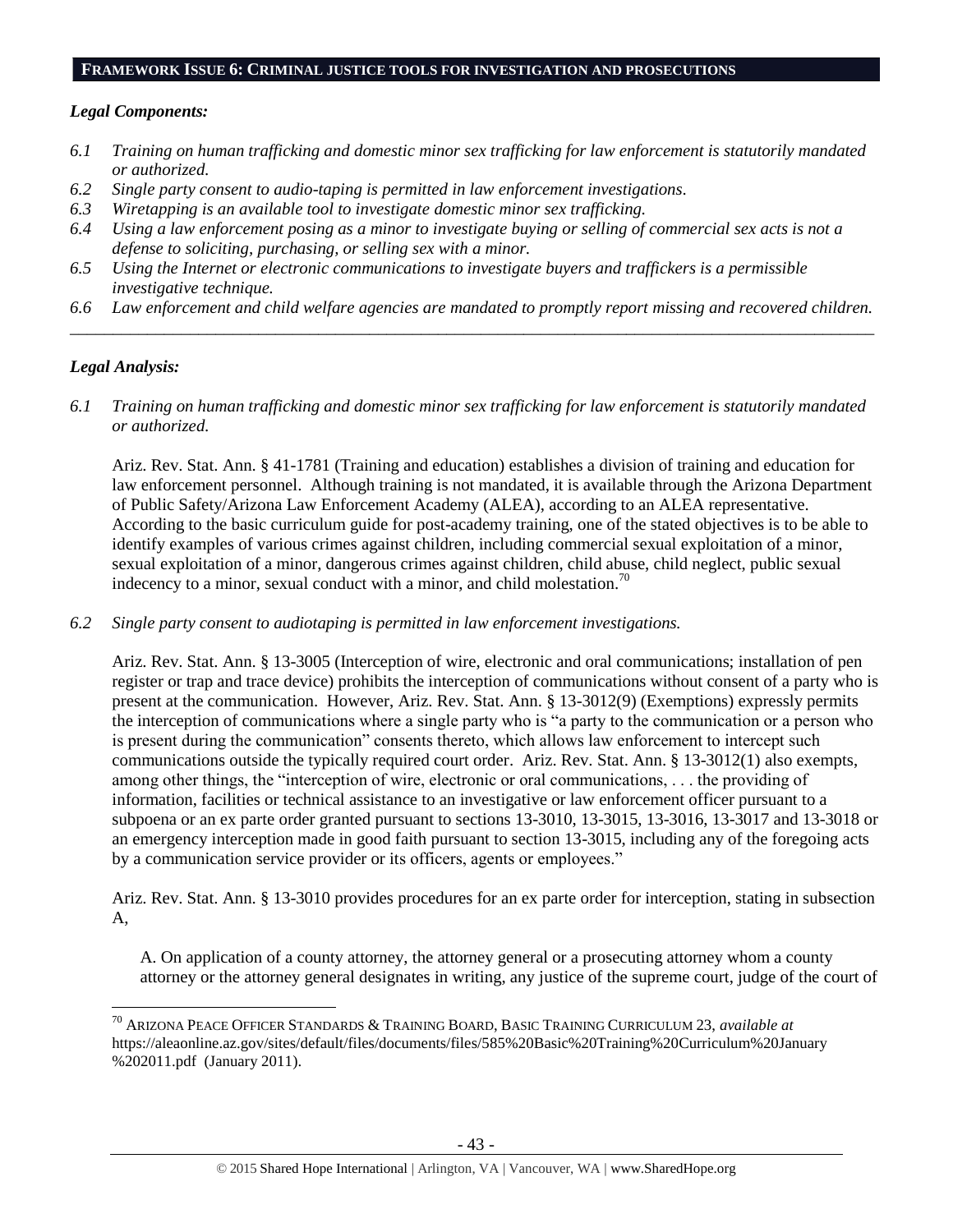appeals or superior court judge may issue an ex parte order for the interception of wire, electronic or oral communications if there is probable cause to believe both:

1. A crime has been, is being or is about to be committed.

2. Evidence of that crime or the location of a fugitive from justice from that crime may be obtained by the interception.

"Crime" is defined in Ariz. Rev. Stat. Ann. § 13-3010(P) as meaning "murder, gaming, kidnapping, robbery, bribery, extortion, theft, an act in violation of chapter 23 of this title [Organized crime, fraud and terrorism], dealing in narcotic drugs, marijuana or dangerous drugs, sexual exploitation of children in violation of chapter 35.1 of this title or any felony that is dangerous to life, limb or property. Crime includes conspiracy to commit any of the offenses listed in this subsection."

Ariz. Rev. Stat. Ann. § 13-3015(A) (Emergency interception), states in part,

Notwithstanding any other provision of this chapter, if the attorney general or a county attorney or such prosecuting attorneys as they may designate in writing reasonably determines that an emergency situation exists involving immediate danger of death or serious physical injury to any person, and that such death or serious physical injury may be averted by interception of wire, electronic or oral communications before an order authorizing such interception can be obtained, the attorney general or a county attorney or his designee may specially authorize a peace officer or law enforcement agency to intercept such wire, electronic or oral communications.

If this provision is used, the person authorizing the emergency interception must apply "for an order authorizing the interception, in accordance with the provisions of section 13-3010. The application shall be made as soon as practicable, and in no event later than forty-eight hours after commencement of the emergency interception." Ariz. Rev. Stat. Ann. § 13-3015(B).

# *6.3 Wiretapping is an available tool to investigate domestic minor sex trafficking.*

Ex parte orders for intercepting communications require probable cause that "[a] crime has been, is being or is about to be committed" and that "[e]vidence of that crime or the location of a fugitive from justice from that crime may be obtained by the interception." Ariz. Rev. Stat. Ann. § 13-3010(A). Evidence gathered through an emergency interception may be admissible, although Ariz. Rev. Stat. Ann. § 13-3015(C) (Emergency interception) requires the prosecutor to request authorization within 48 hours of the emergency interception by stating "ifthe prosecuting attorney fails to obtain an authorization within forty-eight hours after commencement of the emergency interception, or if authorization to intercept communications is denied, the interception shall immediately terminate and any communications intercepted without judicial authorization may not be used as evidence in any criminal or civil proceeding against any person."

*6.4 Using a law enforcement posing as a minor to investigate buying or selling of commercial sex acts is not a defense to soliciting, purchasing, or selling sex with a minor.*

Ariz. Rev. Stat. Ann. § 13-3212(A)(4), (C) (Child prostitution) states, "It is not a defense to a prosecution under subsection A and subsection B, paragraphs 1 and 2 of this section that the other person is a peace officer posing as a minor or a person assisting a peace officer posing as a minor." Ariz. Rev. Stat. Ann. § 13-3212(A), (B)(1) and (2) criminalize, among other things, knowingly causing a minor to engage in prostitution, receiving any benefit from prostitution of a child, or knowingly "[e]ngaging in prostitution with a minor who is under 15 years of age" or "with a minor who the person knows or should have known is fifteen, sixteen or seventeen years of age."

Similar prohibitions on using such a defense to the prosecution of a trafficker or buyer of sex with a minor are found in Ariz. Rev. Stat. Ann. § 13-3560(B) (Aggravated luring a minor for sexual exploitation) and Ariz. Rev.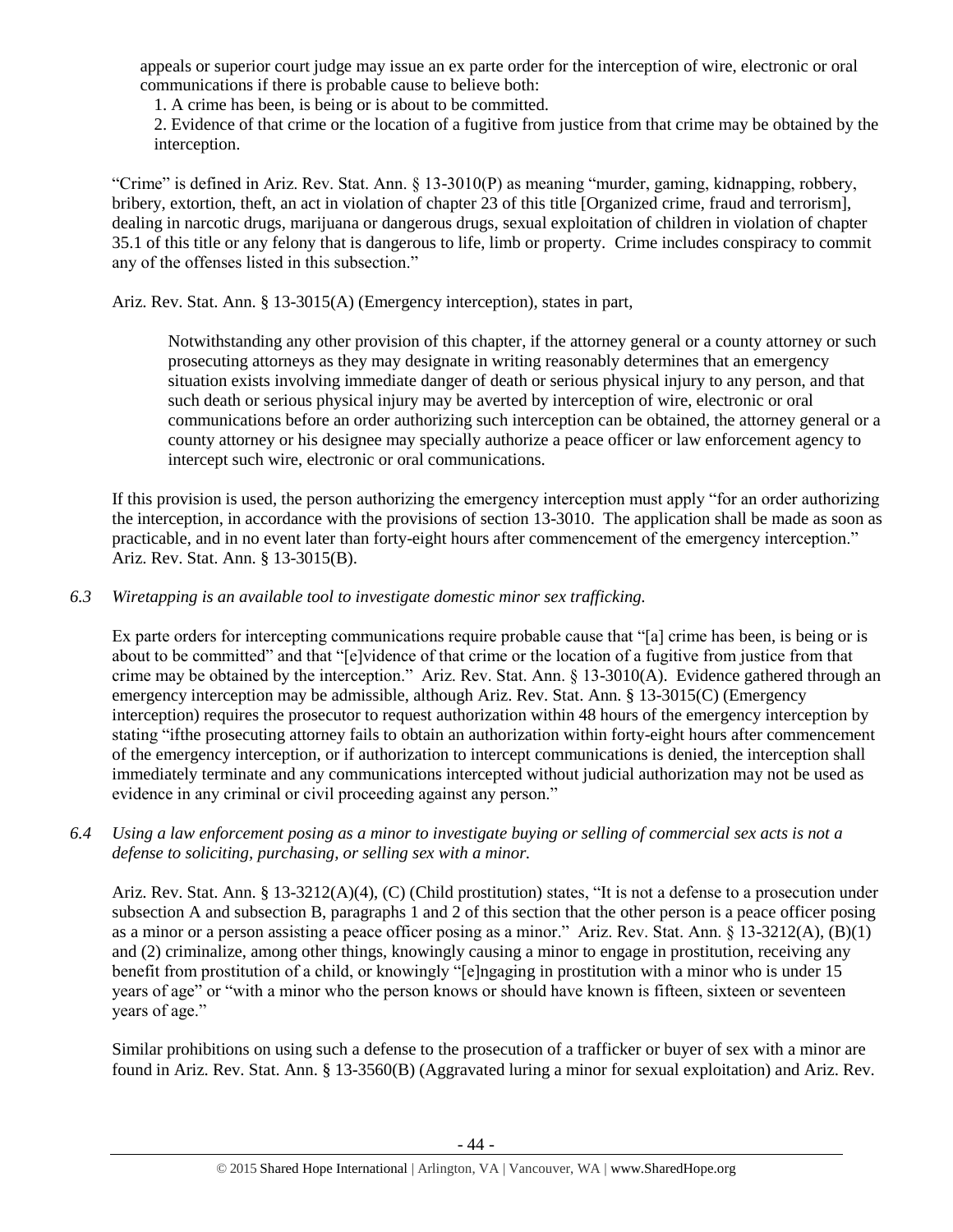Stat. Ann. § 13-3554(B) (Luring a minor for sexual exploitation). Ariz. Rev. Stat. Ann. § 13-3560(B) states, "It is not a defense to a prosecution for a violation of this section that the other person is not a minor or that the other person is a peace officer posing as a minor." Ariz. Rev. Stat. Ann. § 13-3554(B) states, "It is not a defense to a prosecution for a violation of this section that the other person is not a minor."

These methods of investigation are distinguished from entrapment by Ariz. Rev. Stat. Ann. § 13-206(C) (Entrapment), which states in part that "[a] person does not establish entrapment if the person was predisposed to commit the offense and the law enforcement officers or their agents merely provided the person with an opportunity to commit the offense. It is not entrapment for law enforcement officers or their agents merely to use a ruse or to conceal their identity."

*6.5 Using the Internet or electronic communications to investigate buyers and traffickers is a permissible investigative technique.*

Ariz. Rev. Stat. Ann. § 13-3560(A) (Aggravated luring a minor for sexual exploitation) makes it a crime when a person "[k]nowing the character and content of the depiction, uses an electronic communication device to transmit at least one visual depiction of material that is harmful to minors for the purpose of initiating or engaging in communication with a recipient who the person knows or has reason to know is a minor" and "[b]y means of the communication, offers or solicits sexual conduct with the minor. The offer or solicitation may occur before, contemporaneously with, after or as an integrated part of the transmission of the visual depiction." Ariz. Rev. Stat. Ann. § 13-3560(B) states, "It is not a defense to a prosecution for a violation of this section that the other person is not a minor or that the other person is a peace officer posing as a minor."

*6.6 Law enforcement and child welfare agencies are mandated to promptly report missing and recovered children.* 

Ariz. Rev. Stat. Ann. § 8-810 (Missing children; notification; entry into databases) mandates reporting certain missing children by DCS, stating in relevant part in subsection A, "If the department receives a report made pursuant to section  $13{\text -}3620^{71}$  or receives information during the course of providing services that indicates a

. . . . . . . .

 $\overline{a}$ 

. . . .

- 4. "Reportable offense" means any of the following:
	- (a) Any offense listed in chapters 14 [Sexual offenses] and 35.1 [Sexual exploitation of children] of this title or section 13-3506.01 [Furnishing harmful items to minors; internet activity].

<sup>&</sup>lt;sup>71</sup> Ariz. Rev. Stat. Ann. § 13-3620 (Duty to report abuse, physical injury, neglect and denial or deprivation of medical or surgical care or nourishment of minors; medical records; exception; violation; classification; definitions) states,

A. Any person [as defined later in the statute] who reasonably believes that a minor is or has been the victim of physical injury, abuse, child abuse, a reportable offense or neglect that appears to have been inflicted on the minor by other than accidental means or that is not explained by the available medical history as being accidental in nature . . . shall immediately report or cause reports to be made of this information to a peace officer, to the department of child safety, , or to a tribal law enforcement or social service agency for any Indian minor who resides on an Indian reservation, except if the report concerns a person who does not have care, custody or control of the minor, the report shall be made to a peace officer only....

P. For purposes of this section:

<sup>(</sup>b) Surreptitious photographing, videotaping, filming or digitally recording or viewing a minor pursuant to section 13–3019.

<sup>(</sup>c) Child prostitution pursuant to section 13-3212.

<sup>(</sup>d) Incest pursuant to section 13-3608.